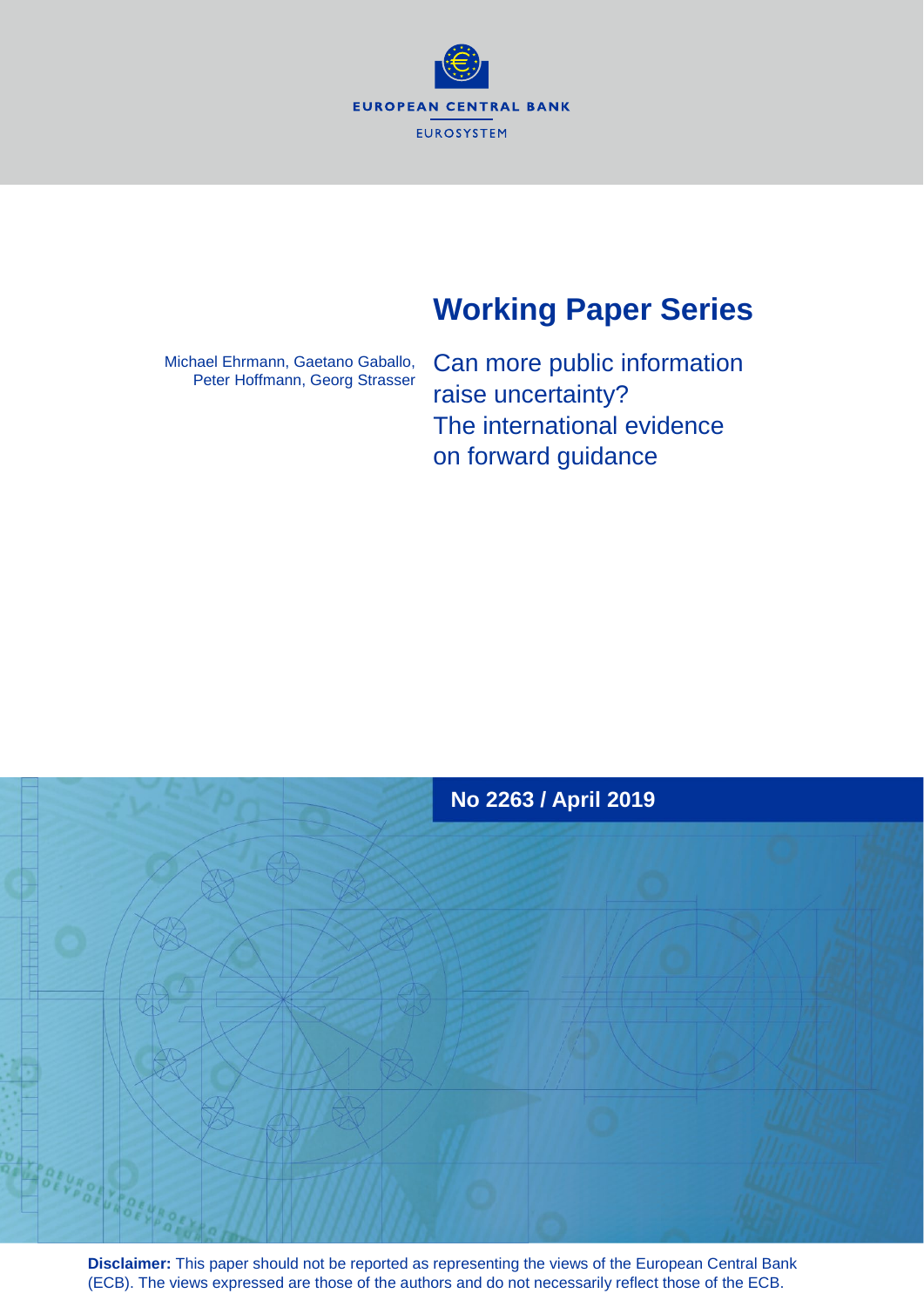### Abstract

Central banks have used different types of forward guidance, where the forward guidance horizon is related to a state contingency, a calendar date or left open-ended. This paper reports cross-country evidence on the impact of these different types of forward guidance on the sensitivity of bond yields to macroeconomic news, and on forecaster disagreement about the future path of interest rates. We show that forward guidance mutes the response to macroeconomic news in general, but that calendar-based forward guidance with a short horizon counterintuitively raises it. Using a model where agents learn from market signals, we show that the release of more precise public information about future rates lowers the informativeness of market signals and, as a consequence, may increase uncertainty and amplify the reaction of expectations to macroeconomic news. However, when the increase in precision of public information is sufficiently large, uncertainty is unambiguously reduced.

*Keywords*: central bank communication, heterogeneous beliefs, forward guidance, disagreement, macroeconomic news

*JEL Codes*: D83, E43, E52, E58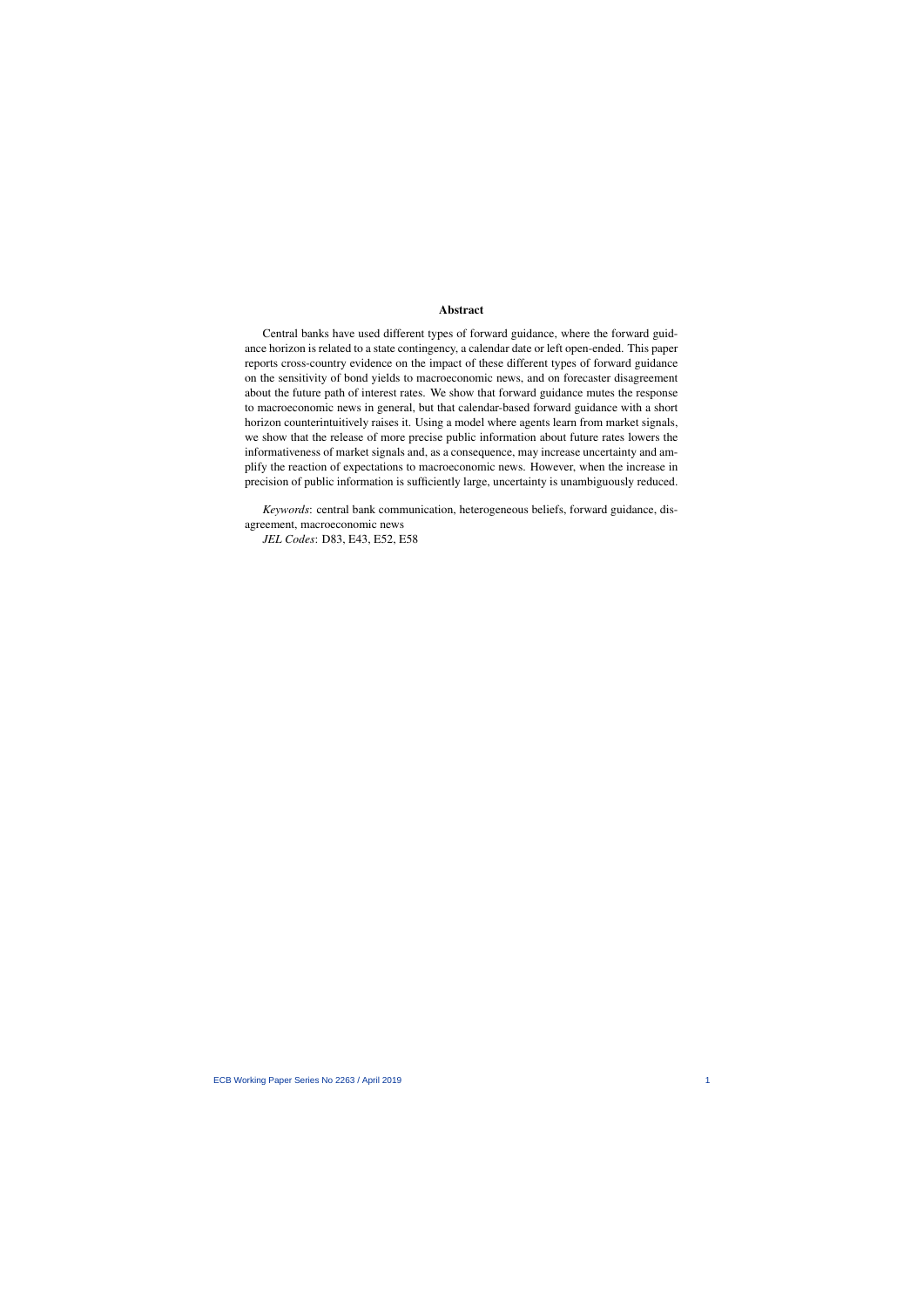## Non-technical Summary

In the aftermath of the global financial crisis, several central banks took policy rates to their effective lower bound, and resorted to forward guidance (FG) if they wanted to ease monetary policy further. Central banks have used different types of FG, where the horizon, over which policy rates are expected to remain at current levels, has been defined by means of i) a statecontingent threshold, ii) a calendar date, or has been iii) left open-ended.

By giving markets more precise information on the likely future path of interest rates, central banks aim to manage market expectations about the future course of policy. One implication of this is that market rates should be less responsive to incoming macroeconomic news, as documented by [Swanson and Williams](#page-36-0) [\(2014a\)](#page-36-0) and [Feroli, Greenlaw, Hooper, Mishkin and Sufi](#page-36-1) [\(2017\)](#page-36-1) for the United States, and by [Swanson and Williams](#page-36-2) [\(2014b\)](#page-36-2) for the UK and Germany.

In this paper we exploit a unique cross-country dataset (covering Canada, Germany, Italy, Japan, Sweden, the UK, and the United States) to show that the types of FG differ systematically in how they affect the link between bond yields and macroeconomic news. In line with the earlier literature, we find that time-contingent FG over a long horizon (above 1.5 years) and state-contingent FG mute the market responsiveness. Open-ended FG, in contrast, retains the original market responsiveness. More surprisingly, time-contingent FG over a short horizon (below or equal to 1.5 years) shows a perverse effect, in that it more than doubles the responsiveness to news.

The disagreement among professional forecasters about the future path of interest rates resembles the responsiveness of bond yields: Long-horizon time-contingent and state-contingent FG reduce disagreement, whereas open-ended and short-horizon time-contingent FG are ineffective.

We rationalize these findings as the unintended consequence of a market externality in information aggregation. To develop this point, we present a model where agents learn from market signals and show that the release of more precise public information about future rates can perversely increase uncertainty and the sensitivity of bond prices to public information.

In our model, agents receive noisy signals about the state of the economy, one private and one public: the latter mirrors the flow of macroeconomic news studied in the empirical analysis, the former accounts for the structural heterogeneity of agents. In addition, agents observe a noisy price signal which imperfectly aggregates expectations about the realization of the future return on a safe bond (which comoves with the policy rate). Stronger FG corresponds to a lower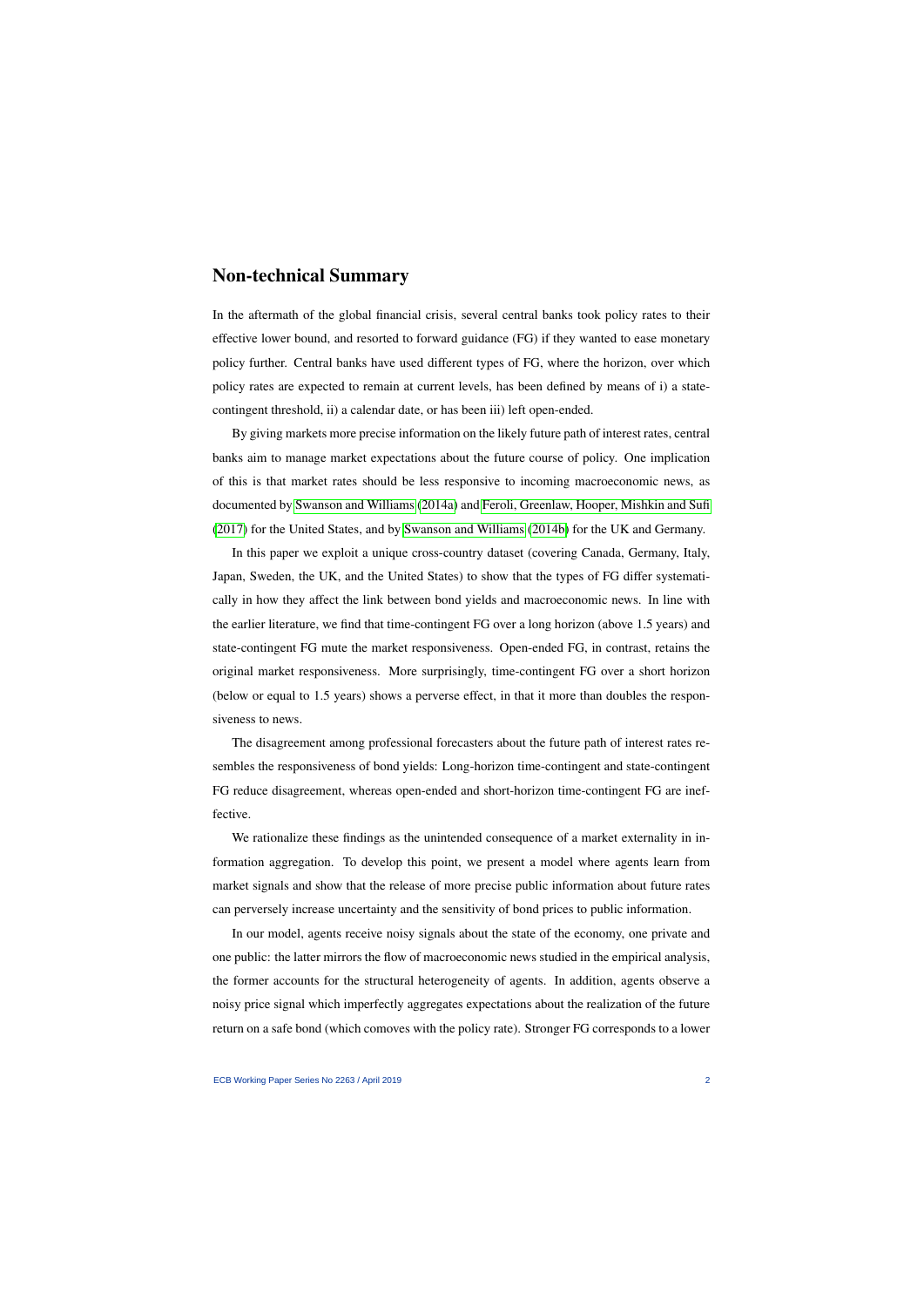dependence of policy rates on fundamentals, i.e. lowers prior uncertainty on policy rates.

In this model, the effect of FG on the sensitivity of bond prices to macroeconomic news and on forecaster disagreement depends crucially on the strength of FG. On the one hand, strengthening FG has the direct effect of reducing the prior uncertainty of agents. On the other hand, as more public information is provided to agents, there is less to learn from prices. This is due to the fact that - everything else being equal – agents' expectations become less sensitive to their private signals as the precision of public information increases. As expectations react less to private information, the price signal loses some of its informativeness. Therefore, while FG directly decreases prior uncertainty, it renders prices less informative, so that ex-post uncertainty can increase. When prices are a good source of information, this countervailing, indirect effect is stronger than the direct effect. Only if FG is sufficiently strong, the direct effect dominates.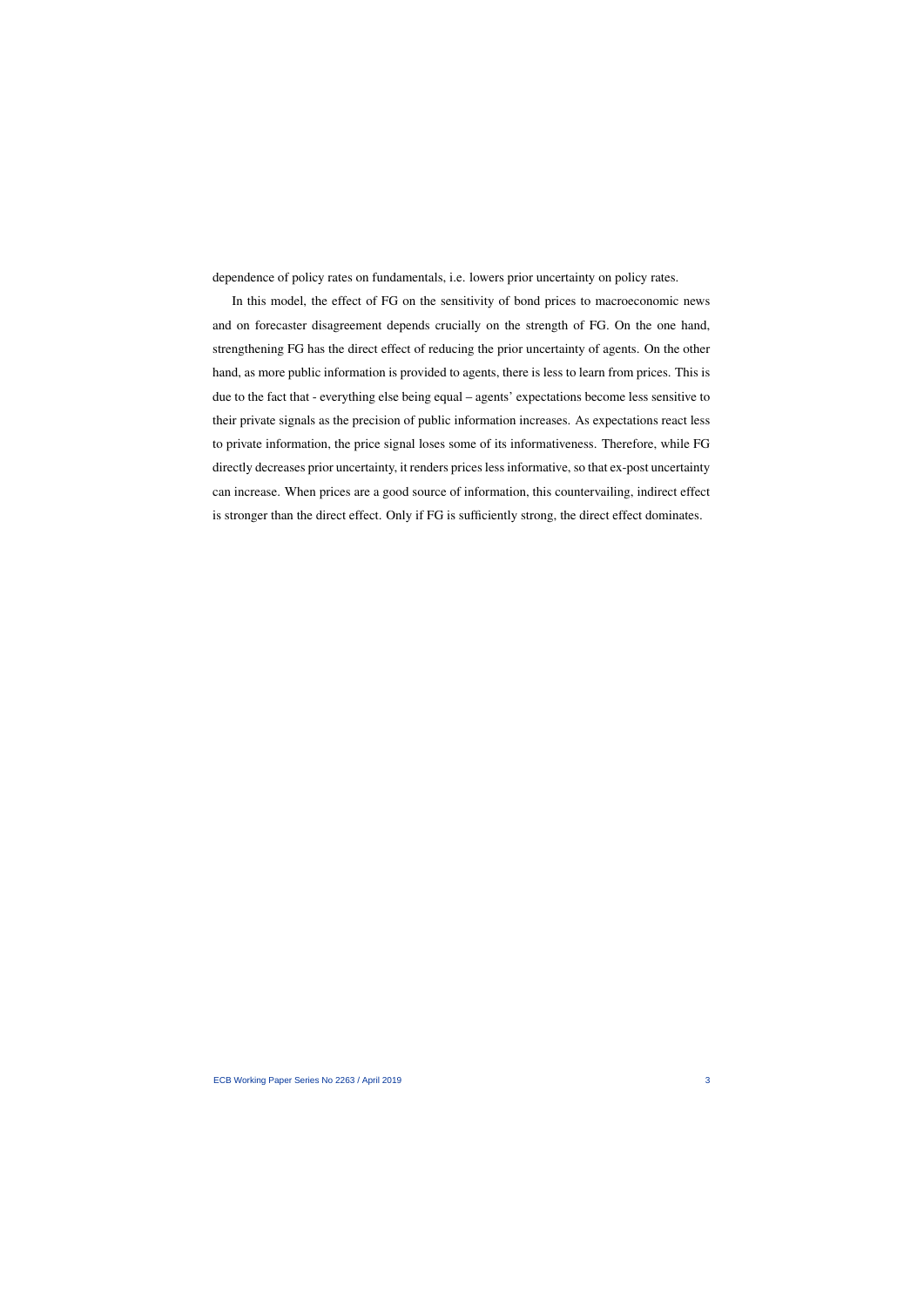## 1 Introduction

In the aftermath of the global financial crisis, several central banks embarked on an unprecedented easing of monetary policy. As policy rates approached the effective lower bound (ELB), they had to resort to unconventional policies. One such tool, which was employed by several central banks, is forward guidance (FG). With policy rates being constrained, further easing of monetary policy was attempted by managing expectations about the future course of policy, effectively turning communication into a central policy tool.

By providing FG, central banks strive to provide more precise information about their reaction function. The objective is typically twofold. On the one hand, FG clarifies that the central bank considers policy rates to be at, or close to, the ELB. On the other hand, it states that an *extended period* of loose policy with no rate hikes is likely to follow.

As a consequence, markets have more precise information on the likely future path of interest rates, implying that market rates should generally be less responsive to macroeconomic news. This has been documented by [Swanson and Williams](#page-36-0) [\(2014a\)](#page-36-0) and [Feroli et al.](#page-36-1) [\(2017\)](#page-36-1) for the United States, and by [Swanson and Williams](#page-36-2) [\(2014b\)](#page-36-2) for the UK and Germany. However, as we show in this paper, this need not necessarily be the case: By exploiting a unique crosscountry dataset (covering Canada, Germany, Italy, Japan, Sweden, the UK, and the United States), we show that, depending on the form of FG adopted, interest rates can also become *more* responsive to macroeconomic news in comparison to a no-FG benchmark.

In practice, central banks have used different types of FG. The literature typically identifies three such types, depending on whether the FG horizon, i.e. the time period over which policy rates are expected to remain at current levels, has been defined by means of i) a state-contingent threshold, ii) a calendar date, or has been iii) left open-ended.

In this paper, we show that the types of FG differ systematically in how they affect the link between bond yields and macroeconomic news. In line with the earlier literature, we find that some forms of FG (which we consider to be "stronger") lower the reaction to macroeconomic news. This is the case, in particular, for time-contingent FG over a long horizon (above 1.5 years), which mutes the market responsiveness to macroeconomic news almost completely. Also state-contingent FG leads to a reduced responsiveness, but does not fully eliminate it. This is plausible, because markets should remain responsive to news about the macroeconomic indicators to which the FG relates (e.g. unemployment in the case of the Federal Reserve and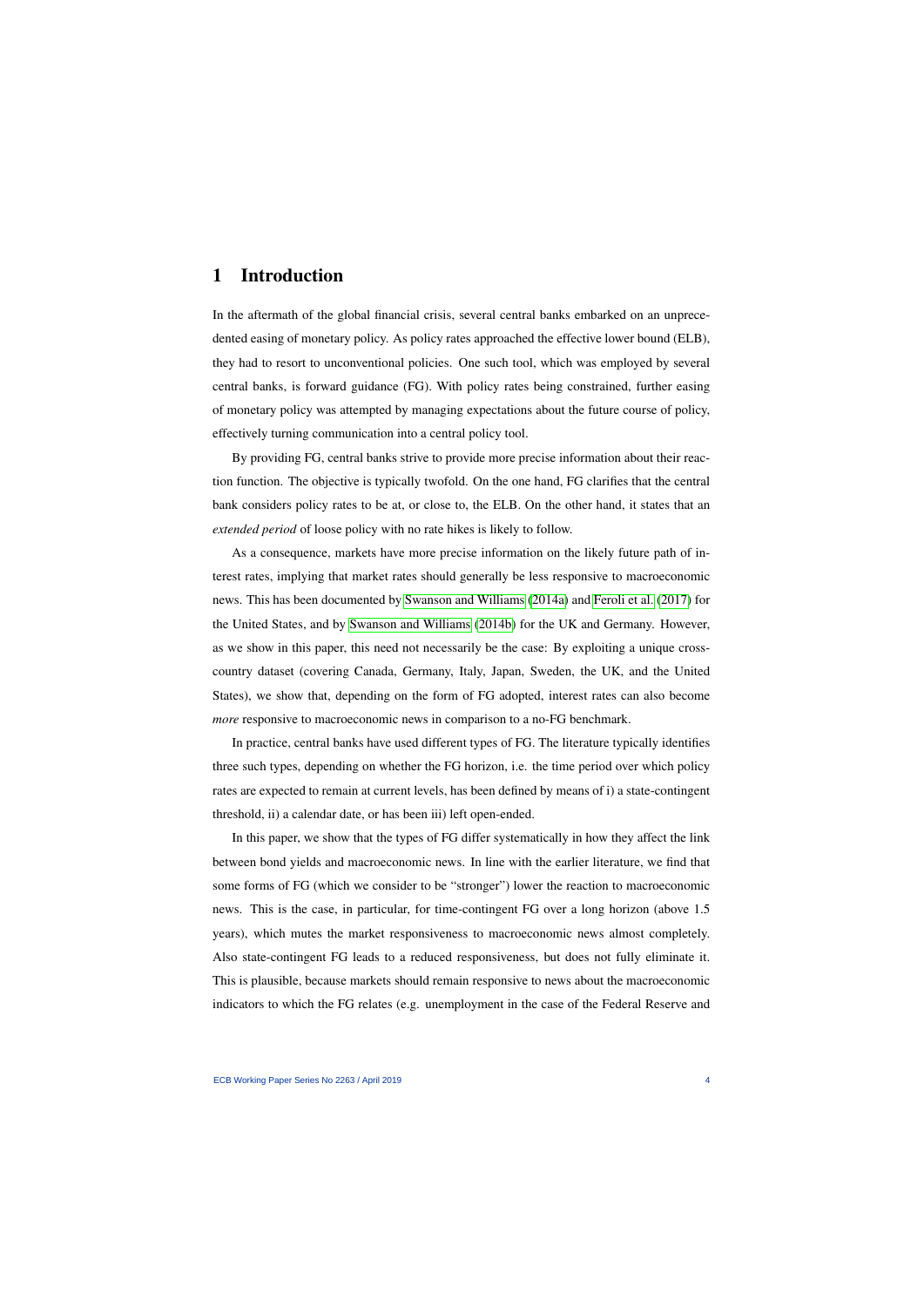the Bank of England).<sup>1</sup>

Open-ended FG, in contrast, retains the original market responsiveness, which can be interpreted as markets perceiving no change in the reaction function of the authority. More surprisingly, time-contingent FG over a short horizon (below or equal to 1.5 years) shows a perverse effect, in that it more than doubles the responsiveness to news. In general, we show that the shorter the horizon, the higher the response to macro news.

We furthermore study the effect of FG types on the disagreement among professional forecasters about the future path of interest rates, and report findings that are consistent with those for the responsiveness of bond yields. Long-horizon time-contingent and state-contingent FG effectively reduce disagreement,<sup>2</sup> whereas open-ended and short-horizon time-contingent FG are ineffective in this regard.

The second contribution of this paper is theoretical. We present a model where agents learn from market signals and show that the release of more precise public information about future rates can perversely increase uncertainty and the sensitivity of bond prices to public information. The key ingredient for generating this effect is learning from market prices.

To see this, consider a Bayesian model of expectation formation where agents receive exogenous signals, public and private, about the future realization of policy rates, but where there is no learning from market signals. This is the typical framework used recently in the context of the FG debate by, among others, [Angeletos and Lian](#page-35-0) [\(2018\)](#page-35-0) and [Wiederholt](#page-36-3) [\(2014\)](#page-36-3). FG can be interpreted as a decrease in prior uncertainty (unconditional volatility) about future rates, where the magnitude of this decrease depends on the strength (or type) of FG. In this setting, FG will unambiguously reduce the responsiveness of expectations to any signal (public or private) and lead to lower disagreement, independently of its strength. Accordingly, a model with exogenous signals, as typically adopted in the literature, cannot replicate our findings of increased macro-news sensitivity under short-horizon time-contingent FG.

However, the introduction of an endogenous market signal allows us to generate a nonmonotonic effect of ex-ante uncertainty on the macro-news sensitivity of bond prices. In our model, agents receive noisy signals about the state of the economy, one private and one public: the latter mirrors the flow of macro news studied in the empirical analysis, the former accounts for the structural heterogeneity of agents. In addition, agents observe a noisy price

<sup>&</sup>lt;sup>1</sup>Our findings are in line with the evidence provided by [Femia, Friedman and Sack](#page-36-4) [\(2013\)](#page-36-4) and [Detmers](#page-35-1) [\(2016\)](#page-35-1) for the United States.

<sup>&</sup>lt;sup>2</sup>[Andrade, Gaballo, Mengus and Mojon](#page-35-2) [\(2019\)](#page-35-2) document a fall in disagreement across professional forecasters at the time of the introduction of time-contingent FG in the United States.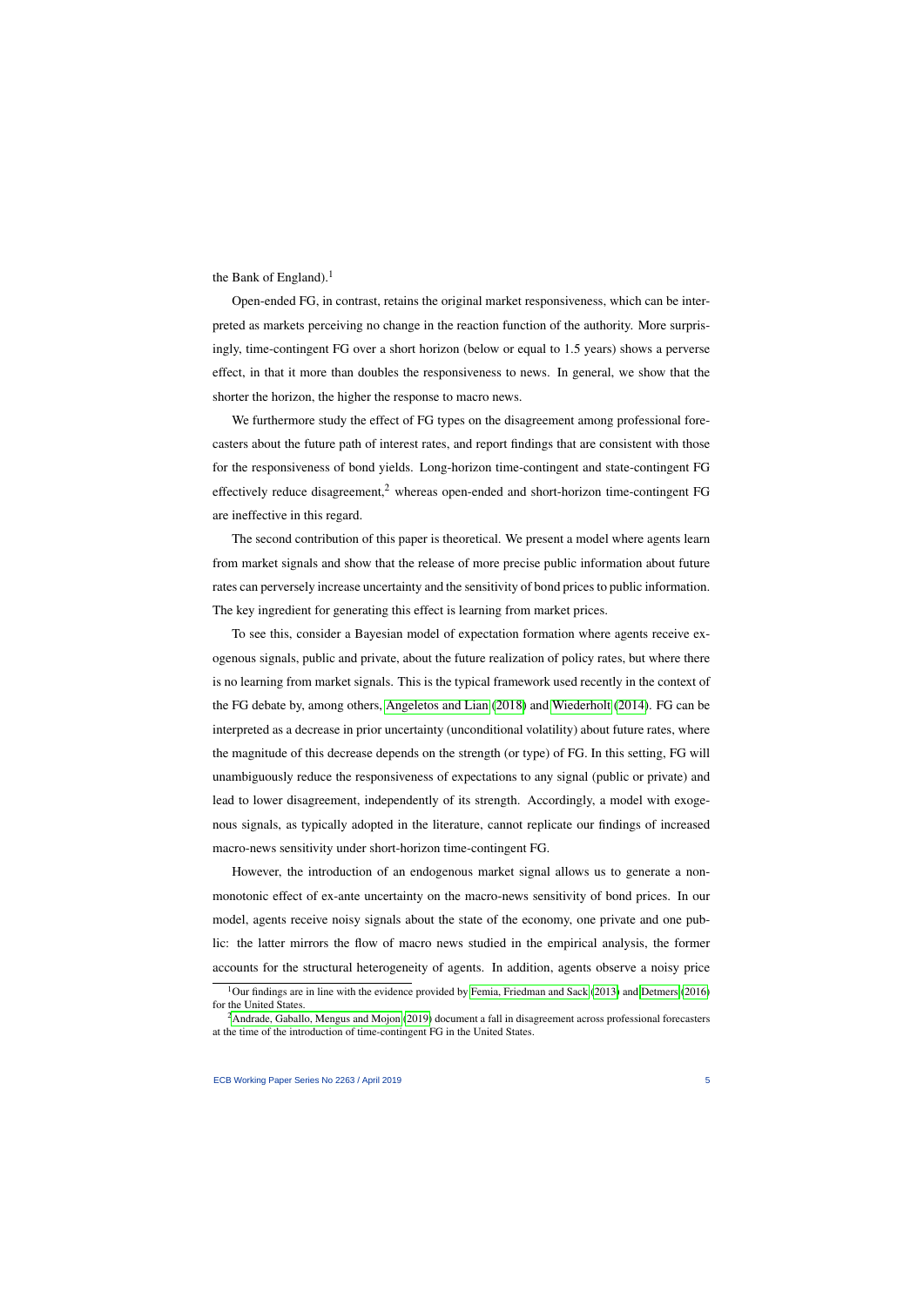signal which imperfectly aggregates expectations about the realization of the future return on a safe bond (which comoves with the policy rate). We assume that the central bank determines the extent to which policy rates co-vary with the state of the economy. In this context, stronger FG corresponds to a lower dependence of policy rates on fundamentals, that is a lower prior uncertainty on policy rates. In the extreme case of "perfect" FG, policy rates and bond returns are completely detached from stochastic variations in the state of the economy and are purely deterministic (a case of no prior uncertainty).

The effect of FG on the sensitivity of bond prices to macro news and on forecaster disagreement crucially depends on the strength of FG. On the one hand, strengthening FG has a direct effect of reducing the prior uncertainty of agents. On the other hand, as more public information is made available to agents, there is less to learn from prices. This is due to the fact that agents' expectations become less sensitive to their private signals as the precision of public information increases. As expectations react less to private information, the price signal loses its informativeness.<sup>3</sup> Therefore, while FG directly decreases prior uncertainty, it renders prices less informative, so that ex-post uncertainty can increase. This countervailing indirect effect is stronger than the direct beneficial effect when prices are a good source of information, i.e. when the variance of noisy supply shocks is sufficiently small. However, if FG is sufficiently strong, the direct effect dominates and the predictions are identical to those obtained from a model without price signals.

These predictions of the model are in line with our empirical findings. A small decrease in prior uncertainty makes bond prices more reactive to public signals, as observed for weak forms of FG. On the contrary, a large decrease in prior uncertainty implies a lower responsiveness to public macro news, consistent with our findings for strong forms of FG.

The remainder of this paper is organized as follows. The next section provides an overview of the related literature. Section [3](#page-9-0) presents the empirical findings, and section [4](#page-24-0) the theoretical model. Section [5](#page-34-0) concludes.

## 2 Literature Review

The empirical evidence on the effectiveness of FG is summarized in [Moessner, Jansen and](#page-36-5) [de Haan](#page-36-5) [\(2017\)](#page-36-5). While FG is overall judged to be an effective tool, not all results are entirely

<sup>&</sup>lt;sup>3</sup>Learning from prices requires the presence of private signals; public signals are observed by everyone, so there is nothing further to learn about them from prices.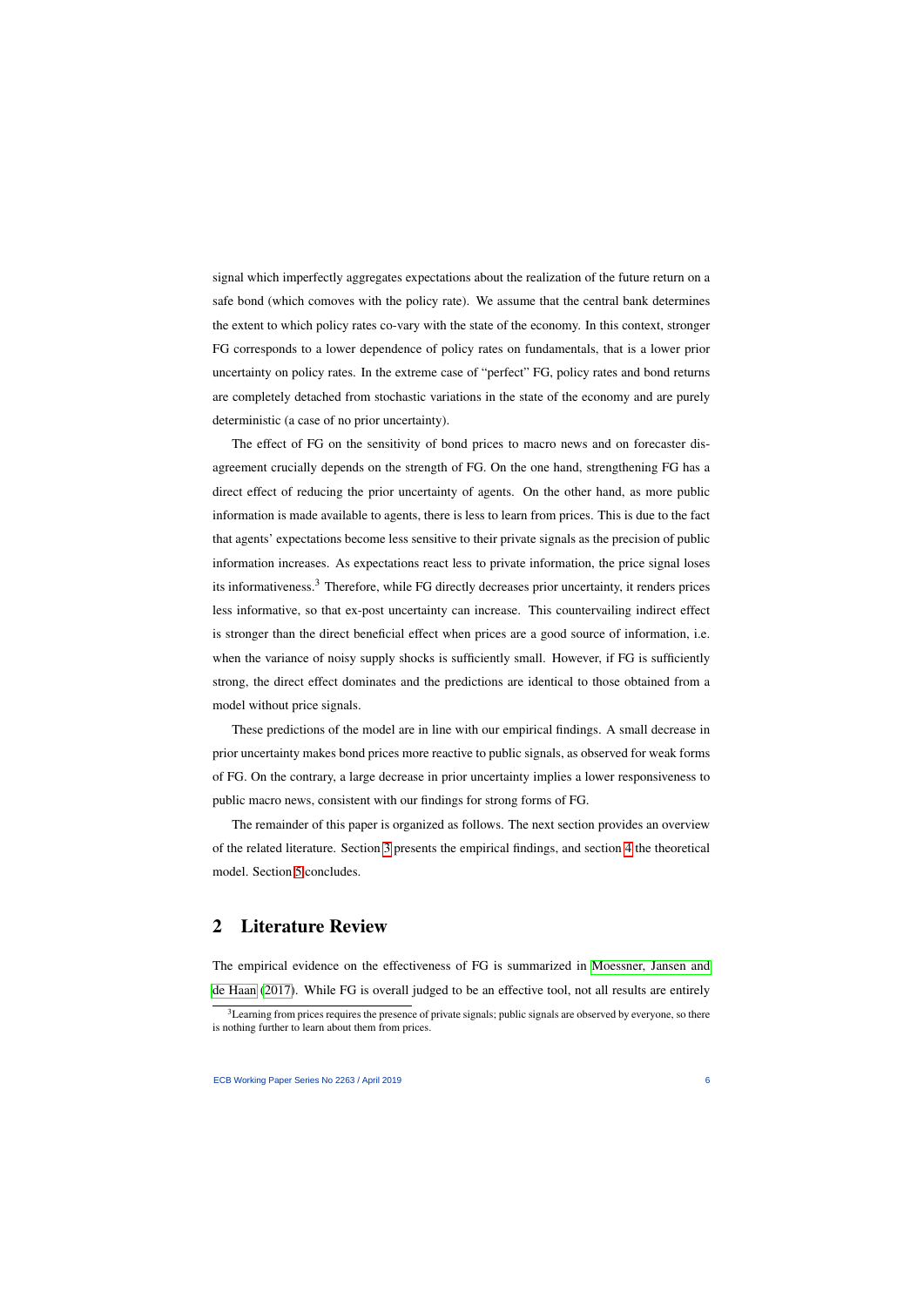conclusive. For instance, the FG employed by the U.S. Federal Reserve has been judged as effective by [Campbell, Evans, Fisher and Justiniano](#page-35-3) [\(2012\)](#page-35-3), [Moessner](#page-36-6) [\(2013,](#page-36-6) [2015\)](#page-36-7) and [Wood](#page-36-8)[ford](#page-36-8) [\(2013\)](#page-36-8), whereas [Filardo and Hofmann](#page-36-9) [\(2014\)](#page-36-9) cast a more cautious tone. That different studies come to different conclusions is not too surprising, for at least two reasons. First, identification is not trivial, given that central banks often employed a variety of unconventional tools together with FG. Second, while theory typically assumes that the central bank commits to a future path of policy rates [\(Eggertsson and Woodford, 2003\)](#page-35-4), FG was in practice probably closer to what [Campbell et al.](#page-35-3) [\(2012\)](#page-35-3) call "delphic", where the central bank provides a forecast of its future policy rates and stresses the conditionality of the forecast. Such FG has been found to generate smaller effects [\(Adam and Billi, 2006,](#page-34-1) [2007;](#page-34-2) [Eggertsson and Woodford, 2006;](#page-35-5) [Nakov,](#page-36-10) [2008\)](#page-36-10).

Despite the mixed evidence on its effectiveness, FG is generally considered to be an effective tool by central bankers and academic economists alike. The survey by [Blinder, Ehrmann,](#page-35-6) [de Haan and Jansen](#page-35-6) [\(2017\)](#page-35-6) shows that more than 70% of central bank governors and more than 85% of academics think that FG should remain an instrument in the central banks' toolkit.<sup>4</sup>

FG is an essential ingredient of the optimal policy commitment at the ELB advocated by [Krugman](#page-36-11) [\(1998\)](#page-36-11) and [Eggertsson and Woodford](#page-35-4) [\(2003\)](#page-35-4). [Campbell et al.](#page-35-3) [\(2012\)](#page-35-3) refer to this type of FG as *odyssean*, as opposed to *delphic*. 5 In our paper, this distinction does not matter to the extent that FG announcements lower the covariance of states of the economy with future rates, independently of whether this guidance relies on a commitment or on a prolonged binding of the ELB.

The seminal work by [Morris and Shin](#page-36-12) [\(2002\)](#page-36-12) presents a case where a release of public information can reduce welfare. [Angeletos and Pavan](#page-35-7) [\(2007\)](#page-35-7) clarify that this arises because of misaligned incentives between individuals and the social planner in the use of information. In this class of models, in contrast to our model, public information unambiguously reduces the ex-post uncertainty of agents; however, the individual use of such enhanced knowledge is socially inefficient.

The paper closest to our theory is [Amador and Weill](#page-35-8) [\(2010\)](#page-35-8). They model an economy where

<sup>&</sup>lt;sup>4</sup>This broad agreement on the overall merits of FG between practitioners and academics masks disagreement over the way FG should be implemented. Time-contingent FG is liked least by both groups. State-contingent FG is the preferred type among academics by a large margin. In contrast, the favorite type among central bank heads is open-ended FG.

<sup>&</sup>lt;sup>5</sup>Delphic FG remains by far the most relevant case in practice. For a nice overview of the FG debate among scholars and practitioners see [den Haan](#page-36-13) [\(2013\)](#page-36-13). [Andrade et al.](#page-35-2) [\(2019\)](#page-35-2) present a model where agents are confused about the nature – delphic or odyssean – of public announcements.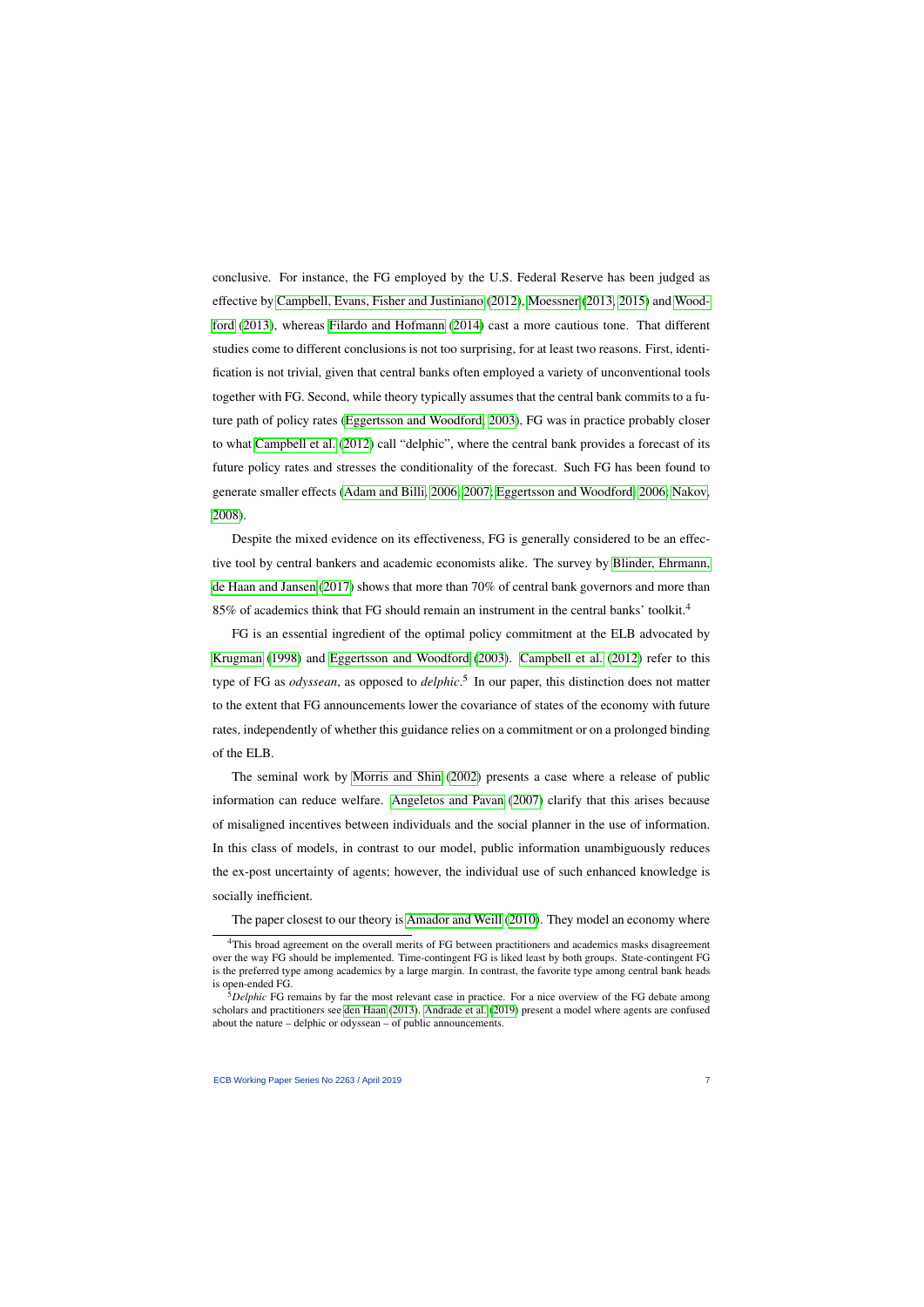agents learn from prices and where social welfare is inversely related to agents' ex-post uncertainty. They show that social welfare can decrease, i.e. uncertainty can increase, as a consequence of more precise prior information because, as in our model, public information crowds out the aggregation of private information. We are able to generate the same insight using a much simpler asset pricing model where agents learn from market signals. In our setting, the noisy processing of this endogenous signal captures cognitive limitations or costly information processing, in the vein of a recent literature on rational inattention (see [Mackowiak, Matejka](#page-36-14) [and Wiederholt, 2018;](#page-36-14) [Vives and Yang, 2017\)](#page-36-15). Our approach allows us to solve analytically for a threshold at which the effect of increasing the prior's precision on agents' uncertainty changes its sign. Moreover, in line with our empirical work, we focus on the price sensitivity to public signals, as well as disagreement among investors. The international evidence on FG represents a useful laboratory to test the effects of public information releases.

[Gaballo](#page-36-16) [\(2016\)](#page-36-16) studies the link between FG and rational inattention. He presents a dynamic model of learning from prices in which the precision of the *prior* – reflecting the entire prior information and not only the precision of the signals – is endogenous to the use of information. While public announcements induce agents' information sets to account for a larger share of price volatility, such announcements also increase the overall level of price volatility. When the latter effect dominates, agents commit larger – rather than smaller – forecast errors.

In response to the so-called "FG puzzle" put forward by [Del Negro, Giannoni and Patterson](#page-35-9) [\(2015\)](#page-35-9), several recent papers [\(Angeletos and Lian, 2018;](#page-35-0) [Farhi and Werning, 2017;](#page-36-17) [Gabaix,](#page-36-18) [2016;](#page-36-18) [McKay, Nakamura and Steinsson, 2016;](#page-36-19) [Wiederholt, 2014\)](#page-36-3) introduce motives for discounting in the Euler equation to prevent the explosive forward-looking behavior predicted by standard models in the absence of monetary stabilization. Other work investigates the role of imperfect information at the ELB.<sup>6</sup> In particular, [Wiederholt](#page-36-3) [\(2014\)](#page-36-3) argues that FG can be detrimental because it reveals bad news to otherwise imperfectly informed agents. [Angeletos](#page-35-0) [and Lian](#page-35-0) [\(2018\)](#page-35-0) show that informational frictions can solve the "FG puzzle". Our work, while sharing the approach of blurring agents' information, shows that FG can amplify the newssensitivity of asset prices by introducing market signals with endogenous precision.

<sup>6</sup>For example Bianchi [and Melosi](#page-35-10) [\(2017,](#page-35-10) [2018\)](#page-35-11); [Kiley](#page-36-20) [\(2016\)](#page-36-20); [Michelacci and Paciello](#page-36-21) [\(2017\)](#page-36-21).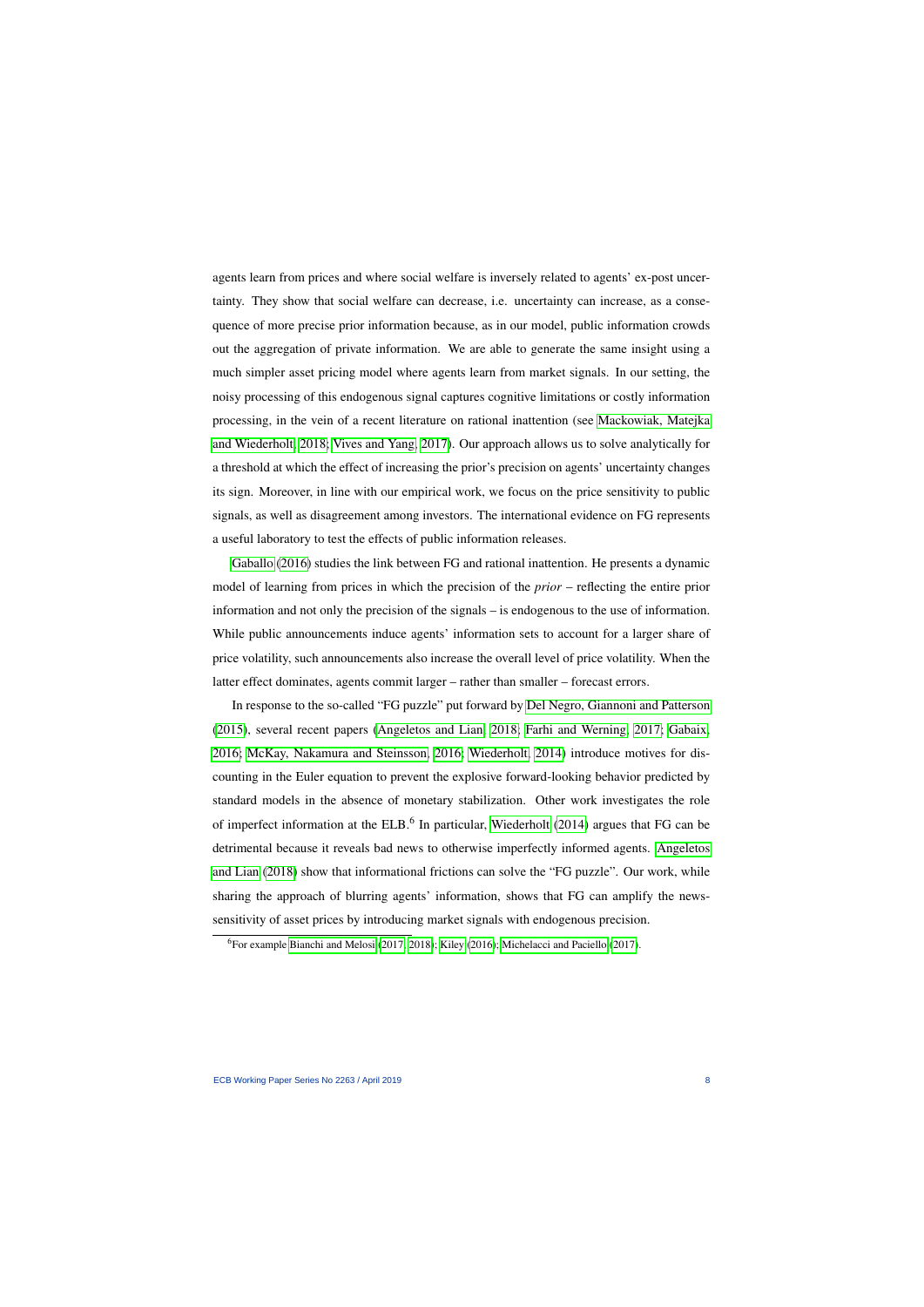# 3 Forward Guidance, Macro News and Disagreement: Cross-Country Evidence

FG has been implemented in many different ways. In this section, we classify FG used by central banks into three types. We then introduce our methodology to study the effectiveness of FG, and by applying it to recent FG periods we then show that the effect of FG differs substantially between FG types.

## <span id="page-9-0"></span>3.1 Forward Guidance Types

Central banks have used different types of FG. These can differ in how they affect the expectations of agents about the future course of policy, for example by signalling different degrees of commitment, or by differing in their clarity. We distinguish three types:

- 1. *Open-ended guidance* (*OG*): Purely qualitative statements about the policy path
- 2. *Time-contingent guidance* (*TG*): Statements about the policy path with an explicit reference to a calendar date
- 3. *State-contingent guidance* (*SG*): Statements about the policy path that are conditional on economic outcomes

An example of open-ended (or "purely qualitative") FG is the ECB's statement "we expect the key ECB interest rates to remain at present or lower levels for an extended period of time", used between July 2013 and January 2016. While such statements on the expected rate path imply less of a risk for the credibility of the central bank, they might also be less effective, as they can easily be interpreted as being vague or not containing any commitment. We would therefore expect that open-ended FG has only small effects.

Time-contingent (or "calendar-based") FG expresses the likely future path of the policy instrument as a function of calendar time. Within this category, different formulations have been used, varying the degree of commitment. The Bank of Canada, for example, used timecontingent FG from April 2009 until April 2010, with a relatively strong formulation stating that "conditional on the inflation outlook, it *commits* [emphasis added] to hold the current policy rate until the end of the second quarter of 2010". In contrast, in its statements between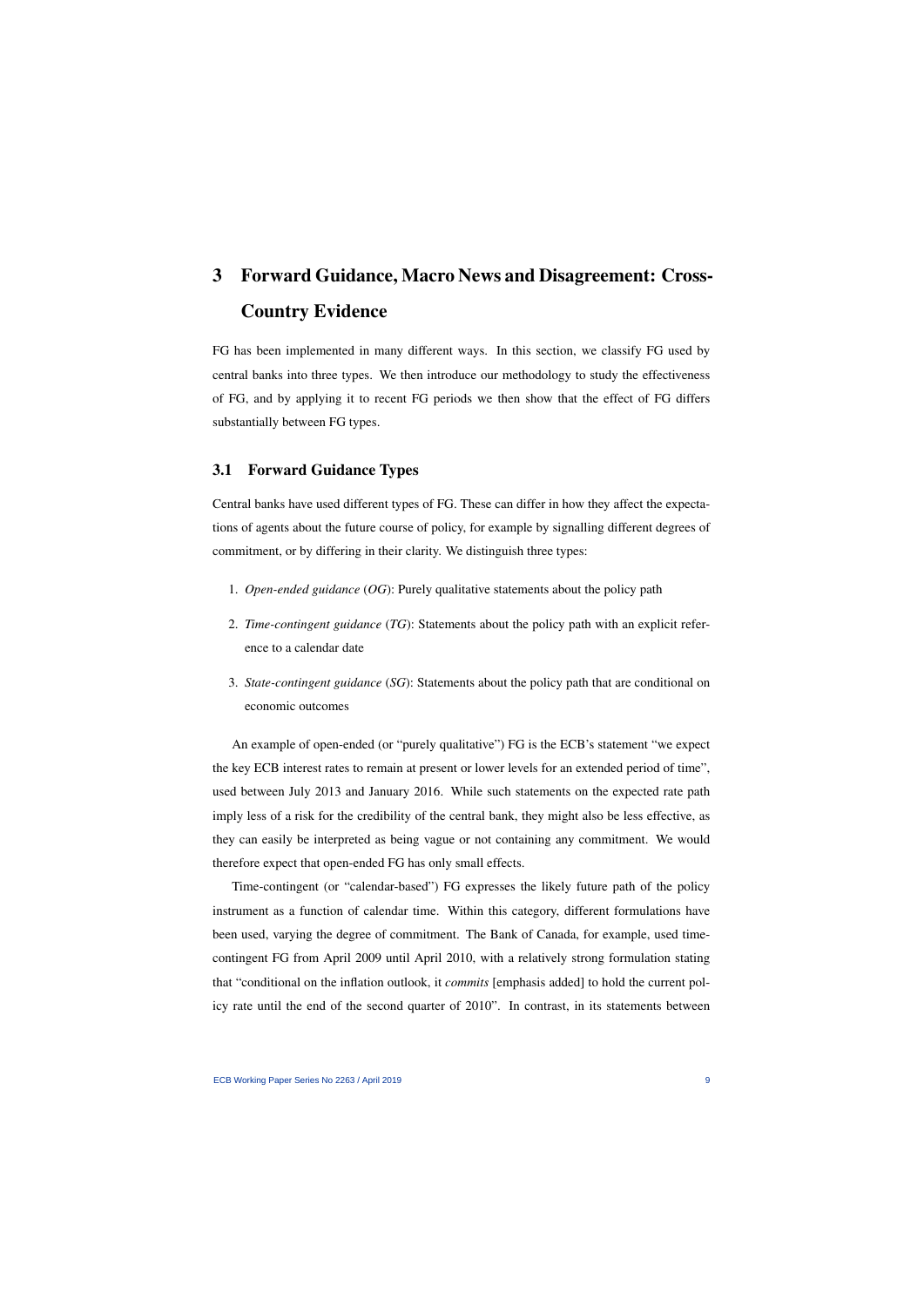August and December 2011, the Federal Open Market Committee (FOMC) said "The Committee currently *anticipates* [emphasis added] that economic conditions [...] are likely to warrant exceptionally low levels for the federal funds rate at least through mid-2013". Whereas the Canadian communication explicitly refers to a commitment (which, however, is not unconditional), the U.S. example does not. We classify both as time-contingent FG, because there is an explicit reference to a date for the expected lift-off of policy rates.

State-contingent (or "data-based") FG states how the policy path depends on economic conditions. For example, in its December 2012 statement the FOMC communicated that its low policy rates were "appropriate at least as long as the unemployment rate remains above 6 1/2 percent, inflation between one and two years ahead is projected to be no more than a half percentage point above the Committee's 2 percent longer-run goal, and longer-term inflation expectations continue to be well anchored." The beauty of this type of FG is that the expected time of lift-off responds endogenously to new economic developments. At the same time, this type of FG creates a trade-off between simplicity and accuracy: On the one hand, if the central bank provides a relatively simple state contingency that is easy to communicate, its message might turn out to be too simplistic in the end, requiring the bank to deviate from it. This was the case for the FOMC, which saw unemployment rates drop below 6.5% before it felt that an increase in policy rates was called for – partly due to a large decrease in labour force participation. This led the FOMC to remove the unemployment threshold from its FG. On the other hand, if the central bank lists a multitude of indicators to be considered, accurate and intelligible communication of the contingency might prove impossible, especially if the different indicators point in opposite directions.

Based on this classification, we collect and classify FG statements from central banks' monetary policy press releases, starting with Japan back in the year 2000, covering the time period until November 2016. The ECB, for example, used open-ended FG starting in July 2013. Since March 2016, the ECB's FG about policy rates has been explicitly linked to the duration of its asset purchase programme (APP). Because the APP itself has an explicitly stated expected minimum duration, we classify the ECB's FG since then as time-contingent. Central banks from nine countries used FG at some point in time during the past two decades. Table [1](#page-11-0) shows that, at some point in time, three of them followed state-contingent FG (column 1), five open-end FG (column 2), and six followed time-contingent FG (column 3).

The average (remaining) horizon of time-contingent FG varies greatly across countries (Ta-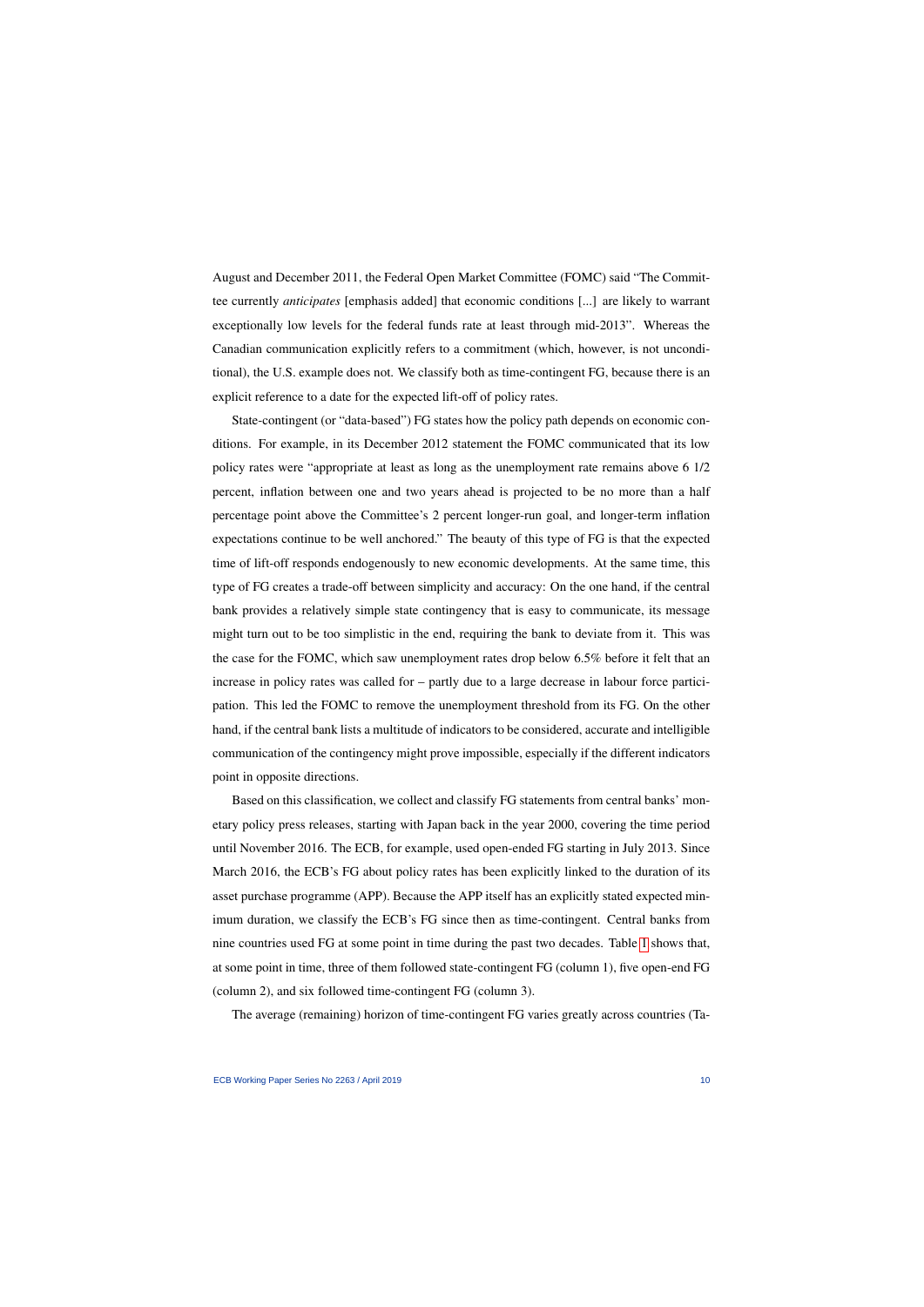<span id="page-11-0"></span>

|                      | (1)       | (2)                  | (3)       | (4)                     |
|----------------------|-----------|----------------------|-----------|-------------------------|
|                      |           | state cont. open end |           | time contingent         |
|                      |           |                      |           | avg. horizon            |
|                      | (periods) | (periods)            | (periods) | $\tilde{g}^c_t$ (# mts) |
| Canada               |           |                      | $09-10$   | 8                       |
| Euro area            |           | $13 - 16$            | $16+$     | 8                       |
| UK                   | $13 - 14$ | $14+$                |           |                         |
|                      |           |                      | $09-10,$  |                         |
| Sweden               |           |                      | $13-15,$  | 12                      |
|                      |           |                      | $16+$     |                         |
|                      | $10 - 13$ | 99-00                |           |                         |
| Japan                | $16+$     |                      |           |                         |
|                      | $12 - 14$ | $08 - 11$            | $11 - 12$ |                         |
| <b>United States</b> |           | $14+$                |           | 28                      |
| Hungary              |           | $14+$                |           |                         |
| Chile                |           |                      | $09-10$   | 5                       |
| Poland               |           |                      | 13-14     | 4                       |

Table 1: FG episodes

Notes: Years with FG in selected countries. A "+" indicates that the respective FG regime was active in November 2016, i.e. at the end of the sampling period.



Figure 1: Remaining guidance horizon of time-contingent FG

<span id="page-11-1"></span>Notes: The graph shows the remaining horizon of the announced time contingency at each point in time. In the absence of time-contingent FG, no line is shown.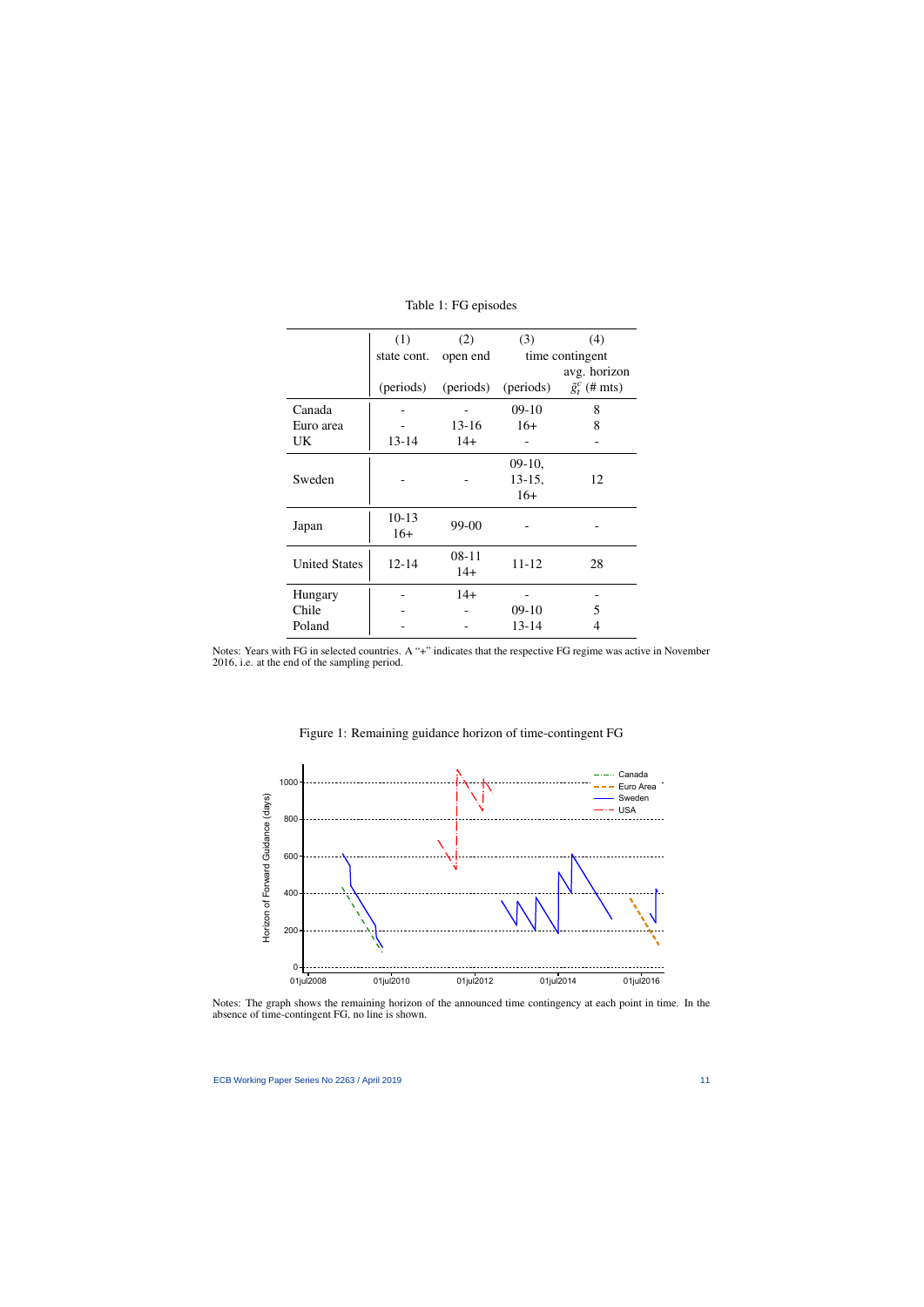ble [1,](#page-11-0) column 4). On the one side of the spectrum are Chile and Poland with an average horizon of four and five months, respectively. On the other end of the spectrum are the United States with an average horizon of more than two years. Canada, the euro area, and Sweden are intermediate cases with eight and twelve months.

In what follows, we restrict our sample to advanced economies, and to the time periods when their policy rates are at the  $ELB$ .<sup>7</sup> Figure [1](#page-11-1) plots the remaining guidance horizon of timecontingent FG in our sample. It shows that the remaining guidance horizon is often subject to revisions, which the graph shows as jumps. We observe two instances where the guidance horizon was shortened – both in Sweden during its first FG period –, as well as several episodes where the horizon was lengthened, and at times repeatedly so. Many of these extensions appear to reflect a readjustment in order to keep the remaining guidance close to a desired horizon. In the United States, for example, the guidance horizon oscillated around 950 days in 2012 and in Sweden around 300 days during 2013 and the first half of 2014. Furthermore, the chart reveals that the United States abandoned time-contingent FG long before the end of the previously announced guidance horizon. Likewise, in Sweden time-contingent FG was – ex-post temporarily – discontinued in October 2015 before the end of the guidance horizon, but resumed with a longer horizon later on.

Based on this information, we generate a binary indicator variable for each of the three types of FG. The indicator for state-contingent FG is  $SG_t^c$ , the indicator for time-contingent FG  $TG_t^c$ , and the one for open-ended FG  $OG_t^c$ . Each indicator is one if the respective FG regime is active in country *c* at time *t*, and zero otherwise.

## 3.2 Data and Methodology

In this section we describe the key data series, in particular macroeconomic news surprises, bond yields, and forecaster disagreement. We also discuss the econometric models that we employ.

<sup>&</sup>lt;sup>7</sup>We define these to be periods where the policy rate is at or below 1%, given that several central banks for some time perceived this to be the lower bound. The restriction to ELB periods does not change the results, as time-contingent FG was only implemented at the ELB. In appendix [A.3,](#page-42-0) we show the robustness of our findings to including off-ELB periods.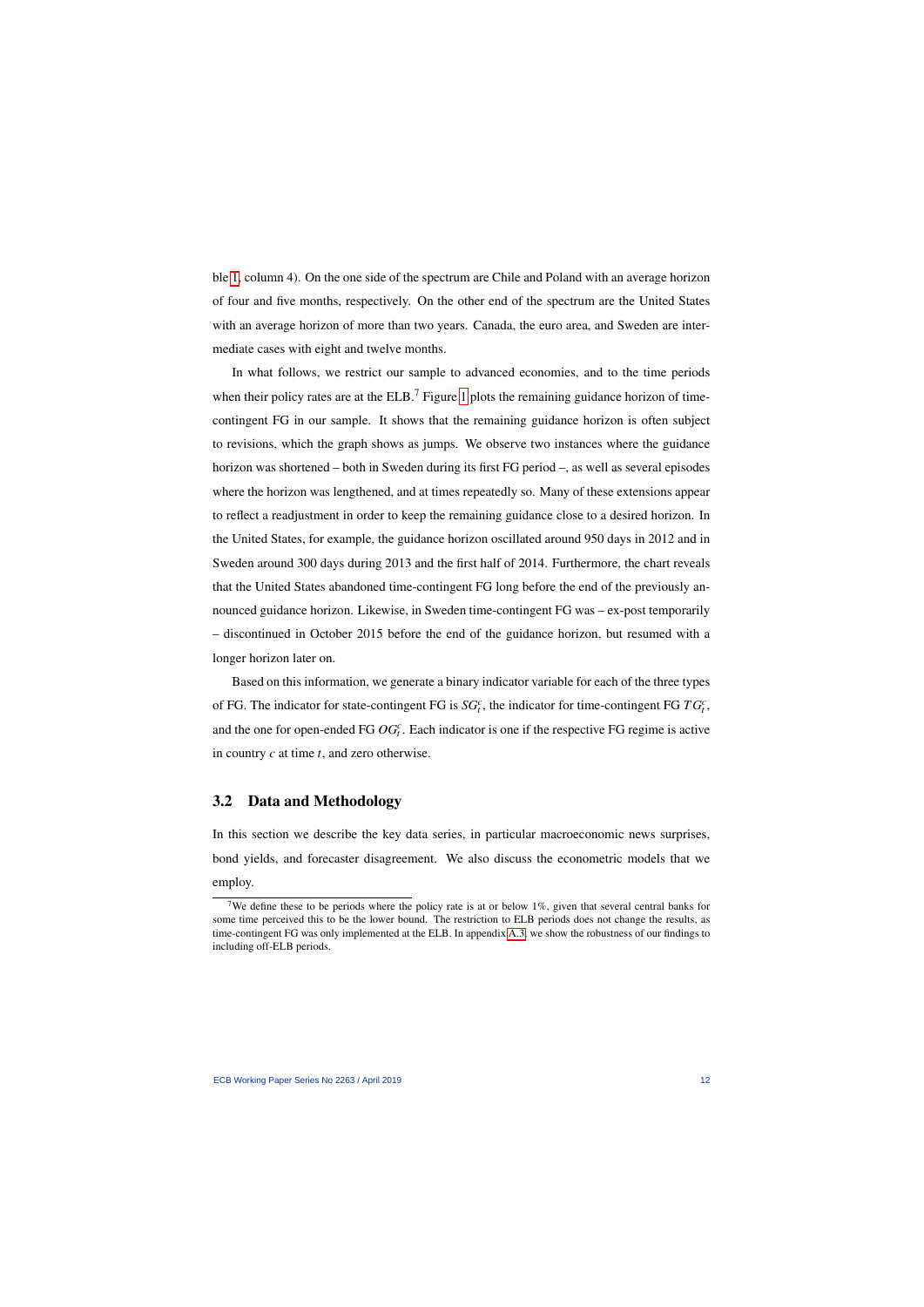#### 3.2.1 Macroeconomic News

Our main analysis covers the seven advanced countries Canada, Germany, Italy, Japan, Sweden, UK, and United States. We define the macroeconomic news surprise  $s_t^{c,i}$  $t^{c,t}$  at release time *t* as the difference between actual and expected values, divided by the standard deviation of the time series for the respective country *c*, indicator *i*, and release step *r*.

$$
s_t^{c,i} \equiv s_t^{c,i,r} = \frac{a_t^{c,i,r} - e_t^{c,i,r}}{\sigma^{c,i,r}}
$$
(1)

The initially released values of macroeconomic indicators  $a_t^{c,i,r}$  $t^{c,t,\prime}$  as well as the market expectations  $e^{c,i,r}_t$  $t^{c,t,r}$  at that time are available from Bloomberg. Some macroeconomic indicators are announced in several pre-scheduled steps, *r*. The release of GDP, for example, typically follows a sequence of data releases based on increasingly comprehensive data. We treat each of these releases as a separate announcement event of macroeconomic indicator *i*, but standardize the surprises of each step separately. Further, we do not distinguish announcements based on their offset to their reference period. If multiple reference periods are announced simultaneously (which is uncommon), then we take the net surprise over all these reference periods.

We focus on nine macroeconomic indicators for which market expectations are available for most countries in our sample over a long time span. We exclude indicators without a significant asset price impact in any country during our sample period.<sup>8</sup> Our sample consists of business confidence indices (BCI), consumer confidence indices (CCI), consumer price indices (CPI), GDP growth (GDP), industrial production (IPI), non-farm payroll employment (NFP, available for the US only), purchasing manager indices (PMI), retail sales (RS), and unemployment rates (UR). Column 2 of Table [2](#page-14-0) shows that, on average, we have about seven indicators per country.

The sovereign bonds traded in the euro area are bonds of individual euro area countries. These bonds respond more to national macroeconomic news than to euro area aggregates, because national statistics are often available first. For these reasons, we use national bonds and national macroeconomic news in the yield regressions. We choose two countries to represent the euro area, namely Germany and Italy, to reflect the diversity of the euro area and to have a similar number of news releases for the euro area as for the United States and Japan.

<sup>&</sup>lt;sup>8</sup>Our criterion is the significance of  $\beta^{c,i}$  in the auxiliary regressions  $y_t^{c,i} = \alpha^{c,i} + \beta^{c,i} s_t^{c,i} + \epsilon_t^{c,i}$ , where  $y_t^{c,i}$  is the yield change of bonds with a residual maturity of two years. In this regression we use both ELB and off-ELB periods. We exclude an indicator if  $\beta^{c,i}$  is insignificant at the 5% level for all countries in both the daily and the intraday specification. Based on this criterion we exclude the indicators durable goods orders, housing starts and incoming orders.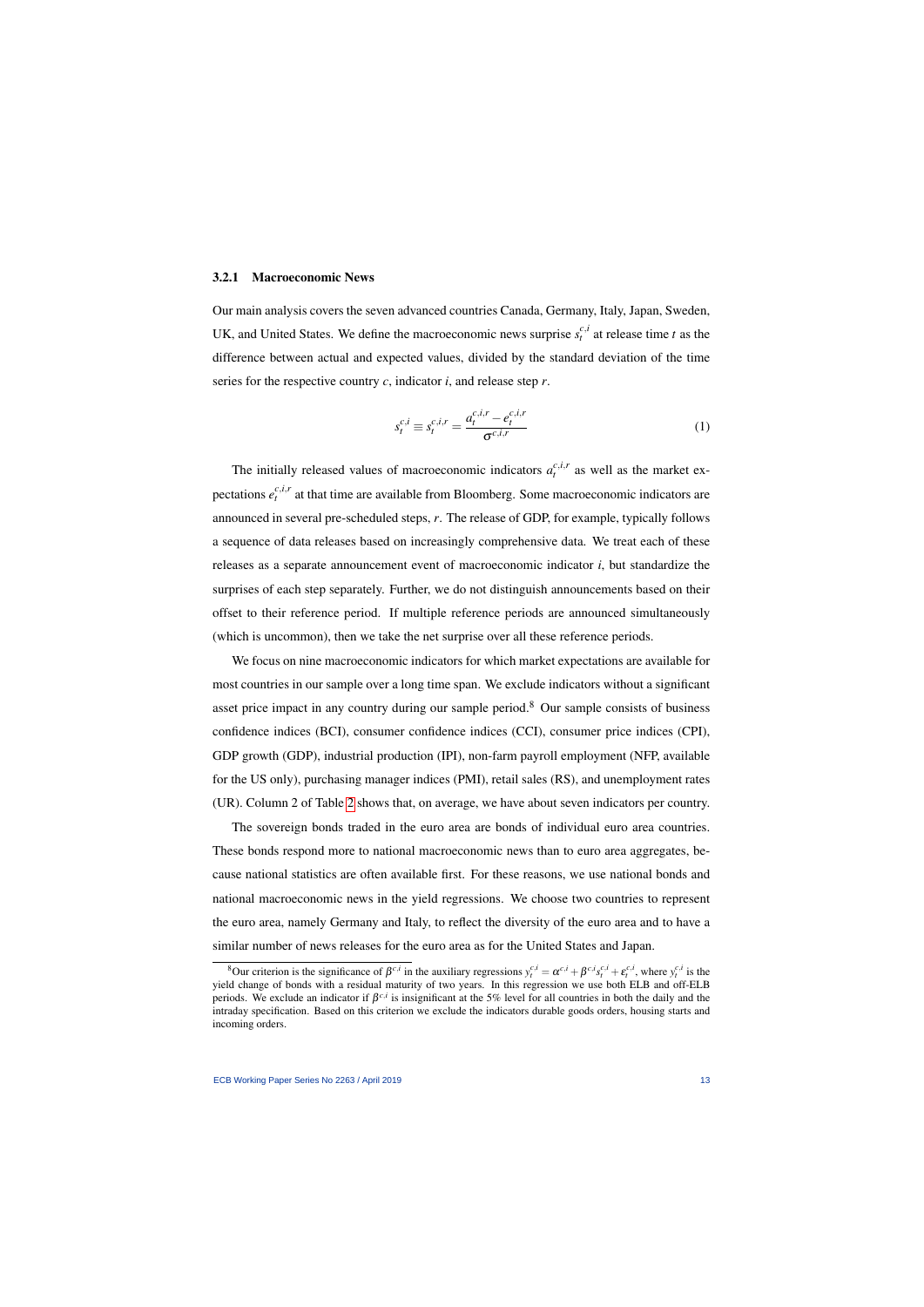|                      |         | (1)            | (2)        | (3)               | (4)     | (5)   | (6)          |
|----------------------|---------|----------------|------------|-------------------|---------|-------|--------------|
|                      |         |                |            | Yield regressions |         |       | Disagreement |
|                      |         | EL B           | $#$ of in- |                   | $#$ obs |       | $#$ obs      |
|                      |         | period         | dicators   | start             | @ELB    | start | @ELB         |
| Canada               |         | $2009+$        | 6          | 2009              | 399     | 2009  | 93           |
|                      | Germany |                | 8          | 2009              | 573     |       |              |
| Euro area            | Italy   | $2009+$        | 8          | 2009              | 601     | 2009  | 81           |
| Japan                |         | $1995+$        | 7          | 2000              | 1005    | 1999  | 214          |
| Sweden               |         | $2009-10, 12+$ | 8          | 2009              | 478     | 2009  | 68           |
| <b>UK</b>            |         | $2009+$        | 7          | 2009              | 594     | 2009  | 93           |
| <b>United States</b> |         | $2003-04,08+$  | 9          | 2003              | 1092    | 2003  | 108          |
|                      |         |                |            |                   | 4742    |       | 657          |

Table 2: Summary statistics

<span id="page-14-0"></span>Notes: The table reports summary statistics for the time periods when the various countries were at the ELB (given in column (1)). Columns (2)-(4) list the beginning of the sample period, the number of indicators and the number of observations underlying the daily bond yield regressions. Columns (5) and (6) list the beginning of the sample period and the number of observations underlying the disagreement regressions.

We sign surprises so that a positive surprise is good news about the economy, which (via a more restrictive monetary policy) is likely to imply higher yields. For this reason, we invert the sign of the surprise in the unemployment report.

We are interested in a causal effect of FG on the responsiveness of bond yields. However, in the vast majority of cases, FG has been implemented by central banks that had reached the ELB, or they had reached what they perceived the ELB to be at the time.<sup>9</sup> If interest rates are at their lower bound, the impact of macroeconomic surprises on bond yields might well be muted – if only because negative news cannot lead to a further downward move in policy rates. To separate the effects of the ELB from those stemming from FG, we restrict our sample to ELB periods. We define these to be periods where the policy rate is at or below 1%. Based on this definition, all countries listed in Table [2](#page-14-0) were in this ELB regime at some time during the sample period. Column (1) of Table [2](#page-14-0) lists the years at the ELB.

Column (4) of Table [2](#page-14-0) reports the number of macroeconomic indicator releases that we use during ELB periods in each country. The observations for most countries are at or after the year 2009, with the two exceptions Japan (earliest observation in the year 2000) and United States (earliest observation in the year 2003).

43% of macroeconomic news releases in our daily sample occur in times when central banks

<sup>&</sup>lt;sup>9</sup>Note that this perception changed over time, with estimates of the ELB moving downwards considerably.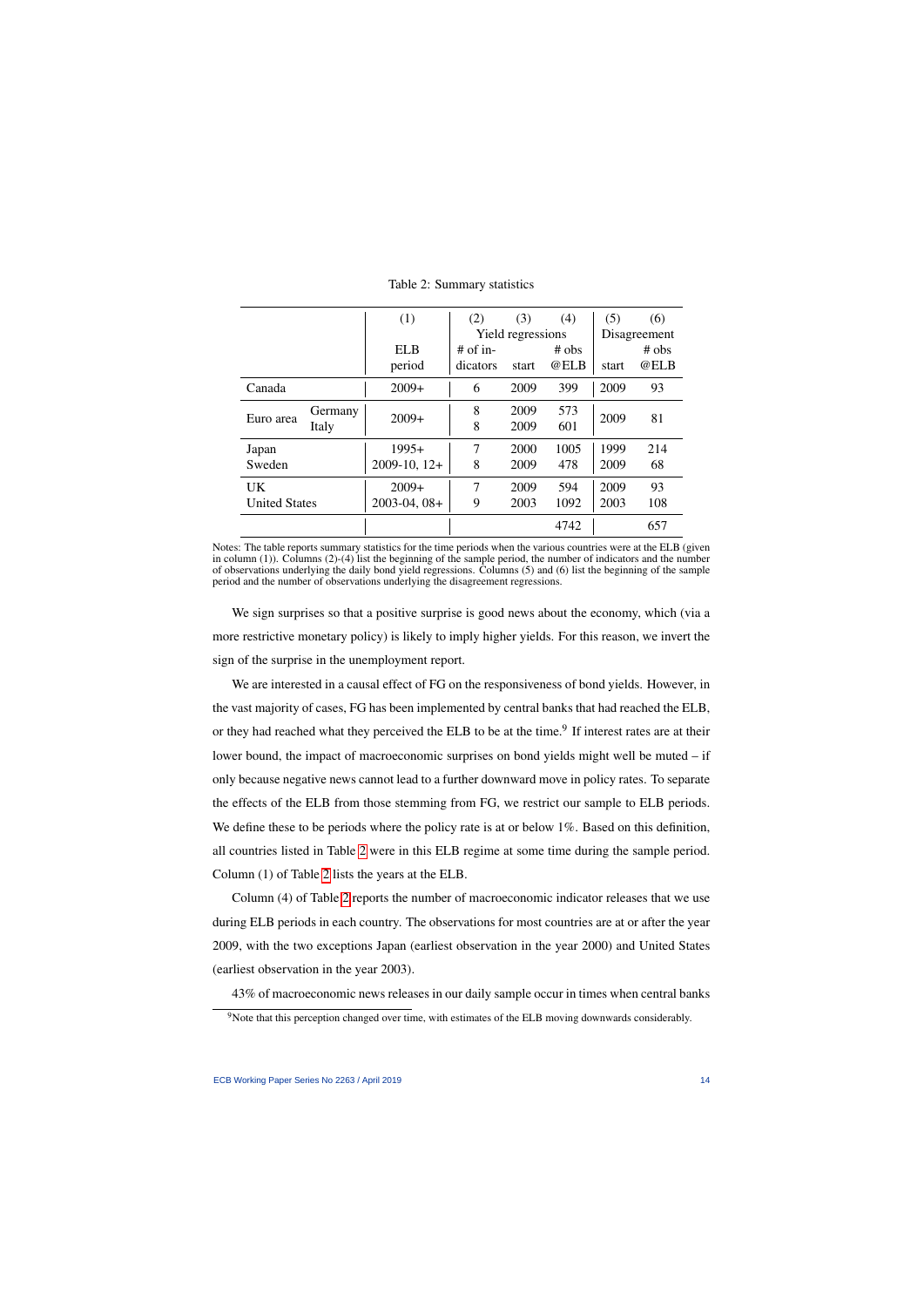are at the ELB, but have not provided FG. Open-ended FG was in place for 37% of observations, whereas time-contingent FG and state-contingent FG was in place for to 13% and 7% of observations, respectively.

### 3.2.2 Bond Yields

We use daily as well as intradaily bond yield data. Daily bond yields are from Datastream. We use data of sovereign bonds with remaining maturities of one and two years. The daily yields are estimates taken from the yield curve. We calculate daily bond returns  $y_t^c$ . On Mondays we use the Friday-to-Monday return.

Yield changes at minute-by-minute frequency are based on mid-quotes. We obtain the underlying indicative bid and ask quotes for benchmark bonds from the Thomson Reuters Tick History, using the last tick for each minute. For our benchmark results, we use sovereign bonds with a residual maturity of two years. We calculate bond returns in a two-hour window from 60 minutes before until 60 minutes after the announcement release time.

### 3.2.3 Forecaster Disagreement

To assess the disagreement among professional forecasters, we use one-year ahead forecasts of three-month interest rates, because these are a close proxy for expectations about policy rates. The data are provided by Consensus Economics. For robustness, we also study forecasts for 10-year government bond yields. Consensus Economics forecast data are particularly suited for our analysis, as they are available at a monthly frequency for a sufficiently long history in a comparable fashion across countries.<sup>10</sup>

To study disagreement, we follow [Ehrmann](#page-35-12) [\(2015\)](#page-35-12) and use the interdecile range of forecasts in a given country and month. The advantage of this measure over the standard deviation is that it is insensitive to outliers, which might be important in the analysis of survey data.<sup>11</sup> The individual forecaster data for the construction of our disagreement measure covers the same set of countries as the bond yield regressions. However, given the existence of a genuine euro area disagreement measure, we use this rather than data for Germany and Italy separately, as we do in the bond yield regressions. Table [2](#page-14-0) shows that this analysis is based on 657 observations.

<sup>&</sup>lt;sup>10</sup>The data have been used in several other studies, such as [Crowe](#page-35-13) [\(2010\)](#page-35-13), [Dovern, Fritsche and Slacalek](#page-35-14) [\(2012\)](#page-35-14), [Ehrmann, Eijffinger and Fratzscher](#page-35-15) [\(2012\)](#page-35-15), [Davis and Presno](#page-35-16) [\(2014\)](#page-35-16) or [Ehrmann](#page-35-12) [\(2015\)](#page-35-12).

 $11$  Furthermore, by using the interdecile range instead of the interquartile range (as in [Mankiw, Reis and Wolfers](#page-36-22) [\(2004\)](#page-36-22) or [Dovern et al.](#page-35-14) [\(2012\)](#page-35-14)), we potentially incorporate a broader range of views while still being robust to outliers.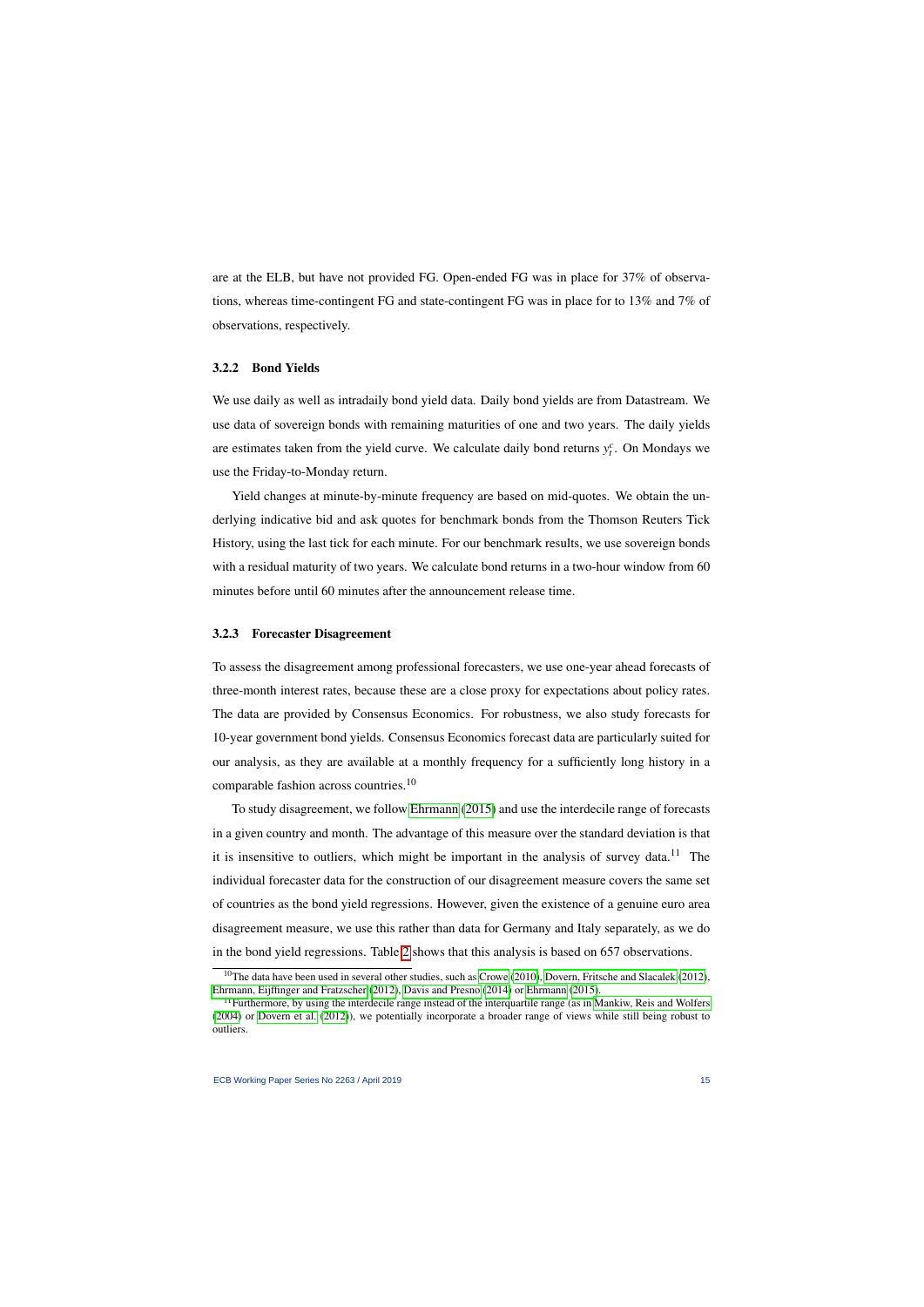#### 3.2.4 Methodology

If FG were effective in managing expectations about the future course of monetary policy, markets would generally be less responsive to macroeconomic news. This has been documented by [Swanson and Williams](#page-36-0) [\(2014a\)](#page-36-0) and [Feroli et al.](#page-36-1) [\(2017\)](#page-36-1) for the United States, and by [Swanson](#page-36-2) [and Williams](#page-36-2) [\(2014b\)](#page-36-2) for the UK and Germany. At the same time, the responsiveness to news might very well depend on the FG specification in place. On the one hand, some types of FG might be less credible than others, therefore leaving markets relatively more responsive than under a highly credible FG. On the other hand, state-contingent FG explicitly conditions the future path of interest rates on economic developments, therefore leaving expectations about future interest rates responsive to macroeconomic developments. In contrast, under credible time-contingent FG, bonds maturing during the FG horizon should in principle not respond to macroeconomic news at all.

<span id="page-16-0"></span>To shed light on the effectiveness of different types of FG, we rely on an event-study setup [\(Balduzzi, Elton and Green, 2001\)](#page-35-17). In our baseline specification we examine how the three types of FG differ in muting the impact of macroeconomic surprises  $s_t^{c,i}$  on bond yields. We start from a first specification, which looks for the overall effect of FG on bond yield changes  $y_t^{c,i}$  $\frac{c,t}{t}$ :

$$
y_t^{c,i} = \alpha^{c,i} + \alpha_{FG}FG_t^c + \beta s_t^{c,i} + \beta_{FG}FG_t^c \times s_t^{c,i} + \varepsilon_t^{c,i}.
$$
 (2)

The binary indicator  $FG_f^c$  equals whenever some form of FG is provided in country  $c$  at time *t*. In this fixed-effects specification, the error term  $\varepsilon_t^{c,i}$  $t_t^{c,t}$  is assumed to be independent across country-indicator clusters. The coefficient  $\beta$  captures the average impact of a macroeconomic surprise on bond yields outside of FG episodes. The coefficient  $\alpha_{FG}$  captures possible bond market trends specific to the FG period. The coefficient of primary interest is  $\beta_{FG}$ . Its size relative to  $β$  captures the differential effect of FG.

<span id="page-16-1"></span>Subsequently, we expand this specification to allow for different types of FG:

$$
y_t^{c,i} = \alpha^{c,i} + \alpha_{SG} SG_t^c + \alpha_{OG} OG_t^c + \alpha_{TG} TG_t^c
$$
  
+ 
$$
\beta s_t^{c,i} + \beta_{SG} SG_t^c \times s_t^{c,i} + \beta_{OG} OG_t^c \times s_t^{c,i} + \beta_{TG} TG_t^c \times s_t^{c,i} + \varepsilon_t^{c,i}.
$$
 (3)

<span id="page-16-2"></span>The coefficients of interest now are  $\beta_{SG}$ ,  $\beta_{TG}$  and  $\beta_{OG}$ . In addition, we test whether the horizon of time-contingent FG relative to the maturity of the bond is important: For bonds with *m* years to maturity we define the time-to-maturity coverage ratio as  $g_t^c = min(\frac{8}{365})$  $\tilde{g}$ × *t c*  $\frac{m}{2}$ , 1), where  $\tilde{g}_t^c$  is the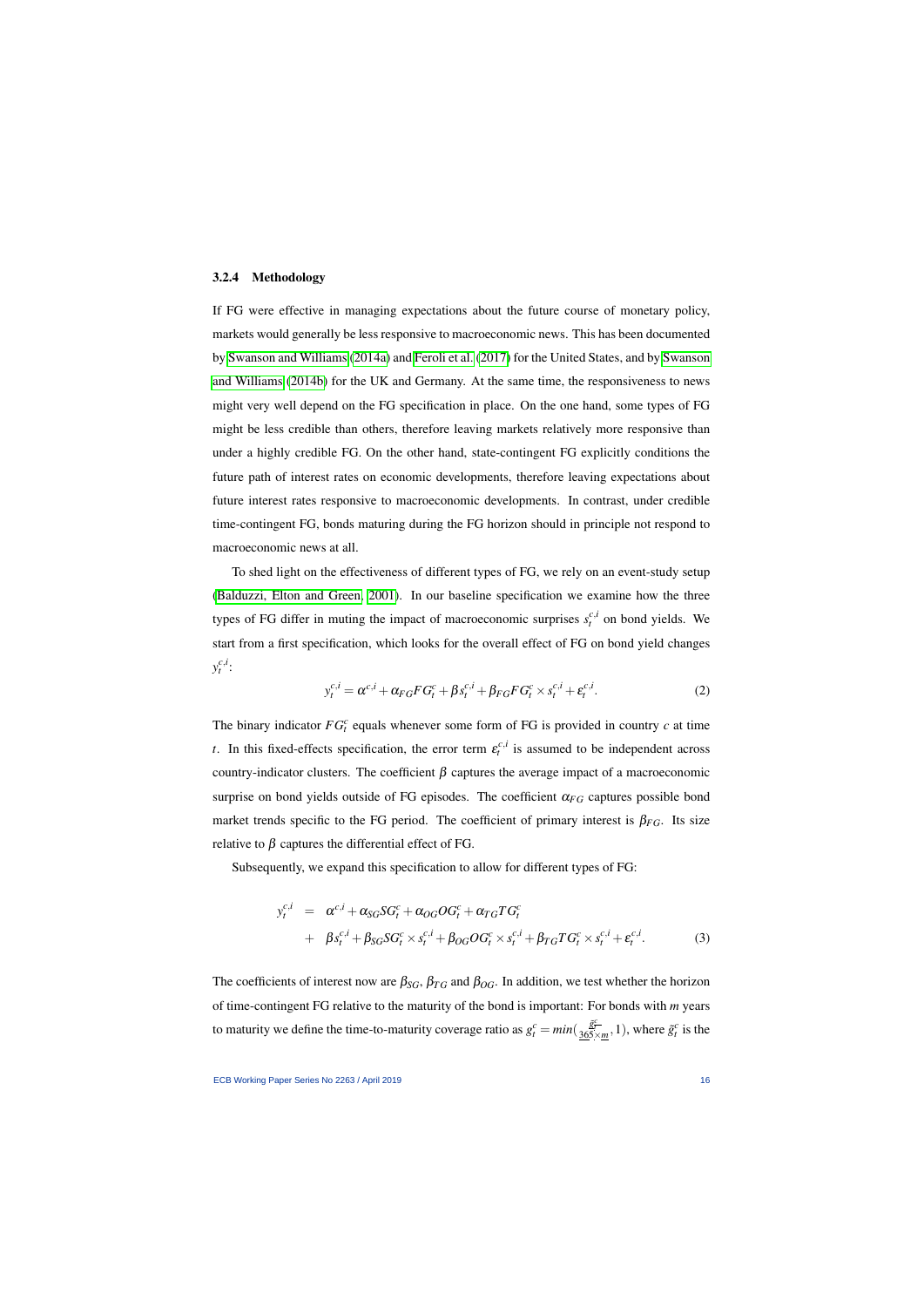residual horizon of the time-contingent FG in country *c* at time *t*, measured in calendar days. This leads to our third specification:

$$
y_t^{c,i} = \alpha^{c,i} + \alpha_{SG} SG_t^c + \alpha_{OG} OG_t^c + \alpha_{TG} TG_t^c
$$
  
+ 
$$
\beta s_t^{c,i} + \beta_{SG} SG_t^c \times s_t^{c,i} + \beta_{OG} OG_t^c \times s_t^{c,i} + \beta_{TG} TG_t^c \times s_t^{c,i}
$$
  
+ 
$$
\gamma TG_t^c \times g_t^c + \gamma_g TG_t^c \times g_t^c \times s_t^{c,i} + \varepsilon_t^{c,i}.
$$
 (4)

<span id="page-17-0"></span>Here, the coefficient  $\beta_{TG} + \gamma_g$  measures the reduction of the asset price impact  $\beta$  if FG covers the entire time to maturity (or more). Alternatively, in order to get results that are easier to interpret, we distinguish two ranges of time-contingent FG horizons. We define a long horizon to be above 1.5 years and denote this with the indicator variable  $LTG_f^c$ , and a short remaining horizon of less than or equal to 1.5 years (with indicator variable *ST G<sup>c</sup> t* ). With this, we arrive at our benchmark specification

$$
y_t^{c,i} = \alpha^{c,i} + \alpha_{SG} SG_t^c + \alpha_{OG} OG_t^c + \alpha_{STG} STG_t^c + \alpha_{LTG} LTG_t^c
$$
  
+ 
$$
\beta s_t^{c,i} + \beta_{SG} SG_t^c \times s_t^{c,i} + \beta_{OG} OG_t^c \times s_t^{c,i}
$$
  
+ 
$$
\beta_{STG} STG_t^c \times s_t^{c,i} + \beta_{LTG} LTG_t^c \times s_t^{c,i} + \varepsilon_t^{c,i}.
$$
 (5)

<span id="page-17-1"></span>Another way to test the effectiveness of FG in managing expectations is to study its impact on forecaster disagreement. [Andrade et al.](#page-35-2) [\(2019\)](#page-35-2) have shown that under FG, forecaster disagreement about future interest rates is reduced, although disagreement about the future macroeconomic outlook has increased. We extend their analysis to see whether these effects differ depending on the type of FG. For this purpose, we estimate the model

$$
\Omega_t^c = \alpha^c + \alpha_t + \alpha_{FG} F G_t^c + \varepsilon_t^c, \tag{6}
$$

where  $\Omega_t^c$  is the interdecile range of one-year ahead forecasts of three-month interest rates in country *c*, as provided in the Consensus Economics forecast conducted in month *t*.  $\alpha^c$  denotes country fixed effects, and  $\alpha_t$  time fixed effects. As before, we restrict the sample to ELB periods (which we define to be periods where the policy rate is at or below 1%), because the disagreement and the impact of FG could well be different if interest rates are at the lower bound. We calculate [Driscoll and Kraay](#page-35-18) [\(1998\)](#page-35-18) standard errors, which allow for heteroscedasticity, autocorrelation up to a maximum lag order of 12, and cross-sectional correlation.  $\alpha_{FG}$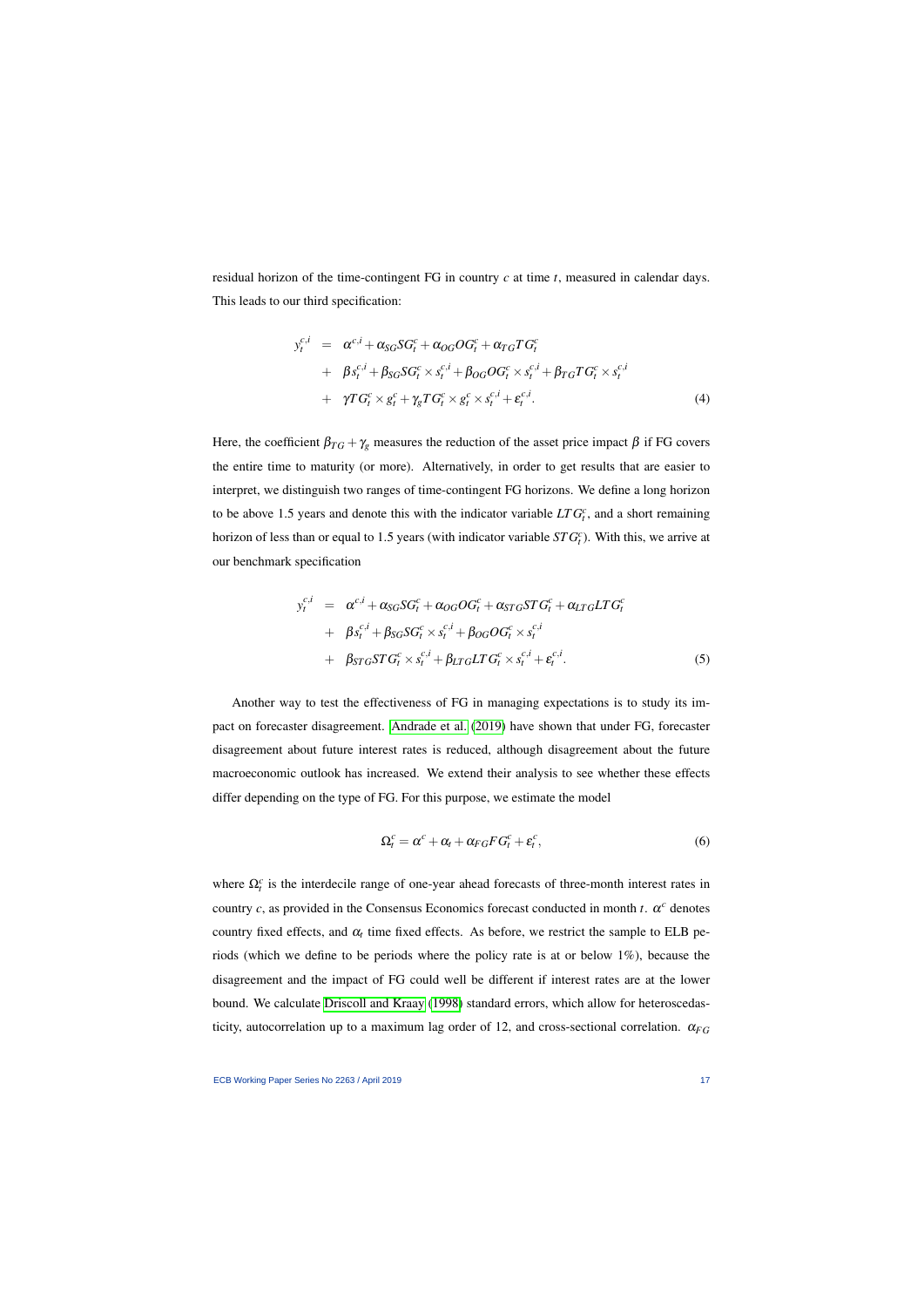is our parameter of interest, as it informs us how disagreement under FG compares to periods without FG. We would expect  $\alpha_{FG} < 0$ .

This regression model is extended in an analogous way to the regressions for bond yields by i) differentiating the different types of FG, ii) adding the horizon of time-contingent FG relative to the maturity of the forecast, and iii) subsequently differentiating long-horizon and short-horizon time-contingent FG, leading to the final specification

$$
\Omega_t^c = \alpha^c + \alpha_t + \alpha_{SG} SG_t^c + \alpha_{OG} OG_t^c + \alpha_{STG} STG_t^c + \alpha_{LTG} LTG_t^c + \varepsilon_t^c. \tag{7}
$$

### 3.3 The Effectiveness of Forward Guidance

In this section, we provide evidence on how the effectiveness of FG in anchoring expectations depends on the specification of FG. We first study the responsiveness of bond yields to macroeconomic surprises, and then disagreement among economic forecasters.

### 3.3.1 Bond Yields

The following tables report the net surprise impact of macroeconomic announcements based on the coefficient estimates of the regression models introduced in section [3.2.4.](#page-16-0) In Table [3,](#page-19-0) we first analyse our daily sample of two-year sovereign bonds, which allows us to explore a cross-section of seven advanced economies.

We start with the sobering observation that FG overall did not significantly change the impact of a surprising macroeconomic announcement. This observation is documented in column (1) of Table [3,](#page-19-0) which reports the estimates of our baseline regression [\(2\)](#page-16-1). The selected macroeconomic indicators do significantly affect bond prices, but this does not change with FG, as the incremental effect of  $\beta_{FG}$  is not statistically significant.

Distinguishing three types of FG, as in regression [\(3\)](#page-16-2), allows us to provide a more nuanced perspective in column (2). Open-ended FG has no effect, as its overall coefficient ( $\beta + \beta_{OG}$ ) is not statistically different from the coefficient of no FG  $(β)$ . As expected, state-contingent FG reduces the asset price response, with the sensitivity decreasing by about one half. As the policy path is contingent on macroeconomic variables, bond prices remain sensitive to news, but to a lower degree. This occurs because other macroeconomic indicators, which a given SG does not condition on, remain indirectly relevant as predictors of the conditioning variable. However, their relevance decreases and with it the market response to them (see also [Detmers, 2016\)](#page-35-1).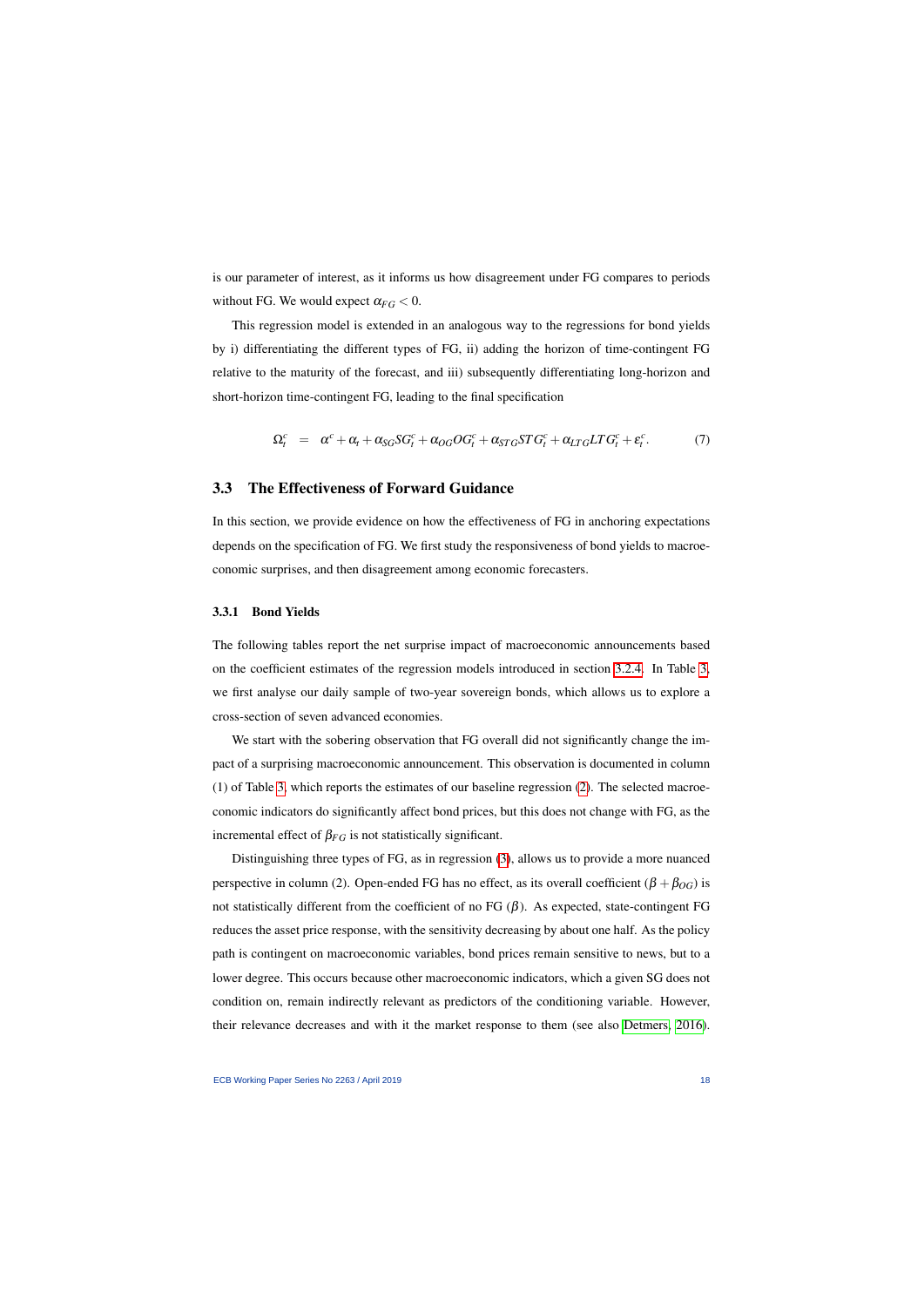<span id="page-19-0"></span>

|                             | (1)        | (2)        | (3)         | (4)        |
|-----------------------------|------------|------------|-------------|------------|
| No FG $(\beta)$             | $0.465***$ | $0.464***$ | $0.465***$  | $0.465***$ |
|                             | (0.168)    | (0.168)    | (0.168)     | (0.168)    |
| FG $(\beta + \beta_{FG})$   | $0.518***$ |            |             |            |
|                             | (0.159)    |            |             |            |
| SG $(\beta + \beta_{SG})$   |            | $0.226*$   | $0.223*$    | $0.223*$   |
|                             |            | (0.122)    | (0.123)     | (0.123)    |
| OG $(\beta + \beta_{OG})$   |            | $0.424*$   | $0.423*$    | $0.422*$   |
|                             |            | (0.231)    | (0.231)     | (0.231)    |
| TG $(\beta + \beta_{TG})$   |            | $0.920***$ | $1.949***$  |            |
|                             |            | (0.212)    | (0.497)     |            |
| $g(\gamma_g)$               |            |            | $-1.815***$ |            |
|                             |            |            | (0.583)     |            |
| STG $(\beta + \beta_{STG})$ |            |            |             | $1.252***$ |
|                             |            |            |             | (0.256)    |
| LTG $(\beta + \beta_{LTG})$ |            |            |             | 0.084      |
|                             |            |            |             | (0.089)    |
| # observations              | 4742       | 4742       | 4742        | 4742       |
| $R^2$                       | 0.01       | 0.01       | 0.01        | 0.01       |

Table 3: Net surprise impact (daily data)

Notes: Dependent variable is the daily change in two-year sovereign bond yields in basis points. Fixed effects model [\(2\)](#page-16-1) in column (1), [\(3\)](#page-16-2) in column (2), [\(4\)](#page-17-0) in column (3), and [\(5\)](#page-17-1) in column (4). Country-indicator fixed effects and FG fixed effects not reported. SG denotes state-contingent FG, OG open-ended FG, TG time-contingent FG, LTG time-contingent FG with a remaining guidance horizon of more than 1.5 years, STG time-contingent FG with a remaining guidance horizon of less than or equal to 1.5 years. *g* measures the horizon of time-contingent FG relative to the maturity of the bond. Standard errors clustered at the country-indicator level in parentheses. Asterisks indicate the level of significance,  $(*)$  at the 10%,  $(**)$  at the 5%, and  $(***)$  at the 1% level.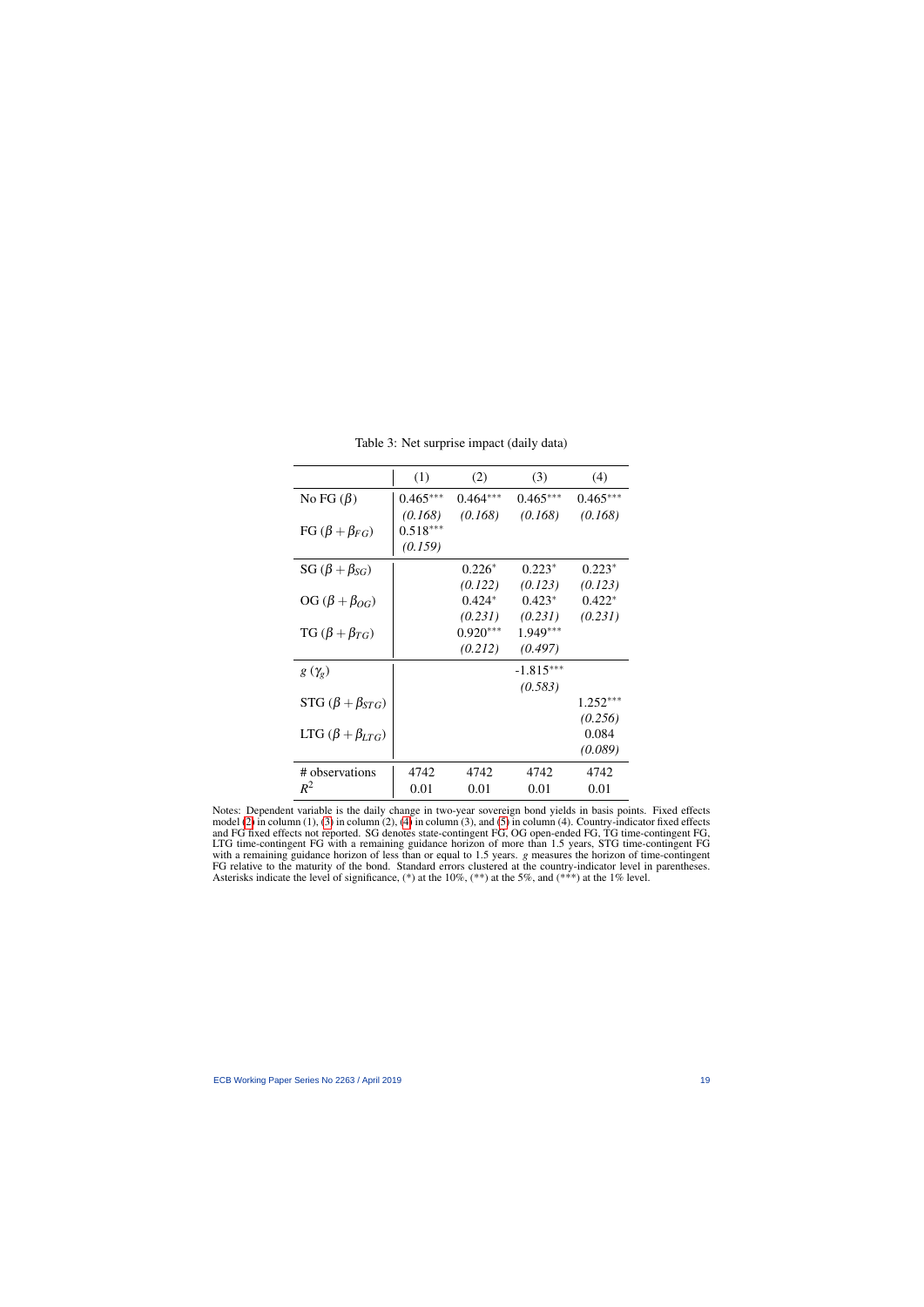Time-contingent FG, in contrast, *amplifies* the response of bond yields to macroeconomic news. The observation that  $\beta_{TG}$  is positive and statistically significant begs the question "How can bond prices become more sensitive to news in presence of a guidance that should mute this link?"

As a step towards resolving this puzzle, we allow the effect to vary with the residual FG horizon following equation [\(4\)](#page-17-0). The result in column (3) shows that a longer guidance horizon significantly reduces the announcement impact. For guidance horizons of 20 months or more, the yields respond less than under no FG.

Based on this observation, we distinguish short-horizon time-contingent FG from longhorizon time-contingent FG, with a cutoff at the 1.5 years guidance horizon, as in regression [\(5\)](#page-17-1). Column (4) of Table [3](#page-19-0) shows that long-horizon time-contingent FG does not only mute, but even entirely eliminates the asset price response. Short-horizon time-contingent FG, however, has a perverse effect. On average it triples the response of bond yields to macroeconomic news. This suggests that short-horizon time-contingent FG de-anchors expectations. In Section [4](#page-24-0) we will rationalize this counterintuitive effect in a theoretical model that sheds light on the circumstances under which FG can effectively anchor expectations, and when not.

The results based on intraday data are very similar. Table [4](#page-21-0) shows that the conclusions are identical to the daily sample, with lower standard errors due to the narrower event window allowing for more precise estimation. The net surprise impact of state-contingent FG, and of short-term and long-term time-contingent FG are significantly different from the surprise impact during no FG, whereas open-ended FG shows no significant difference. The muting effect of state-contingent FG is very strong.

In summary, the four types of FG differ systematically in their effectiveness. Long-horizon time-contingent FG mutes the market responsiveness to macroeconomic news (almost) completely. State-contingent FG lowers it, but does not fully eliminate it. Open-ended FG has no effect, whereas short-horizon time-contingent FG amplifies the responsiveness. This suggests that time-contingent FG with long horizons has been sufficiently credible to shift market perceptions about the central bank's reaction function, a finding that is in line with the evidence provided by [Femia et al.](#page-36-4) [\(2013\)](#page-36-4) for the United States. State-dependency seems to have gone some way in this direction: it muted the market impact of macroeconomic news, but not completely. Open-ended FG, in contrast, retains the original market responsiveness, which can be interpreted as markets perceiving this FG to be Delphic (i.e., the regular central bank reaction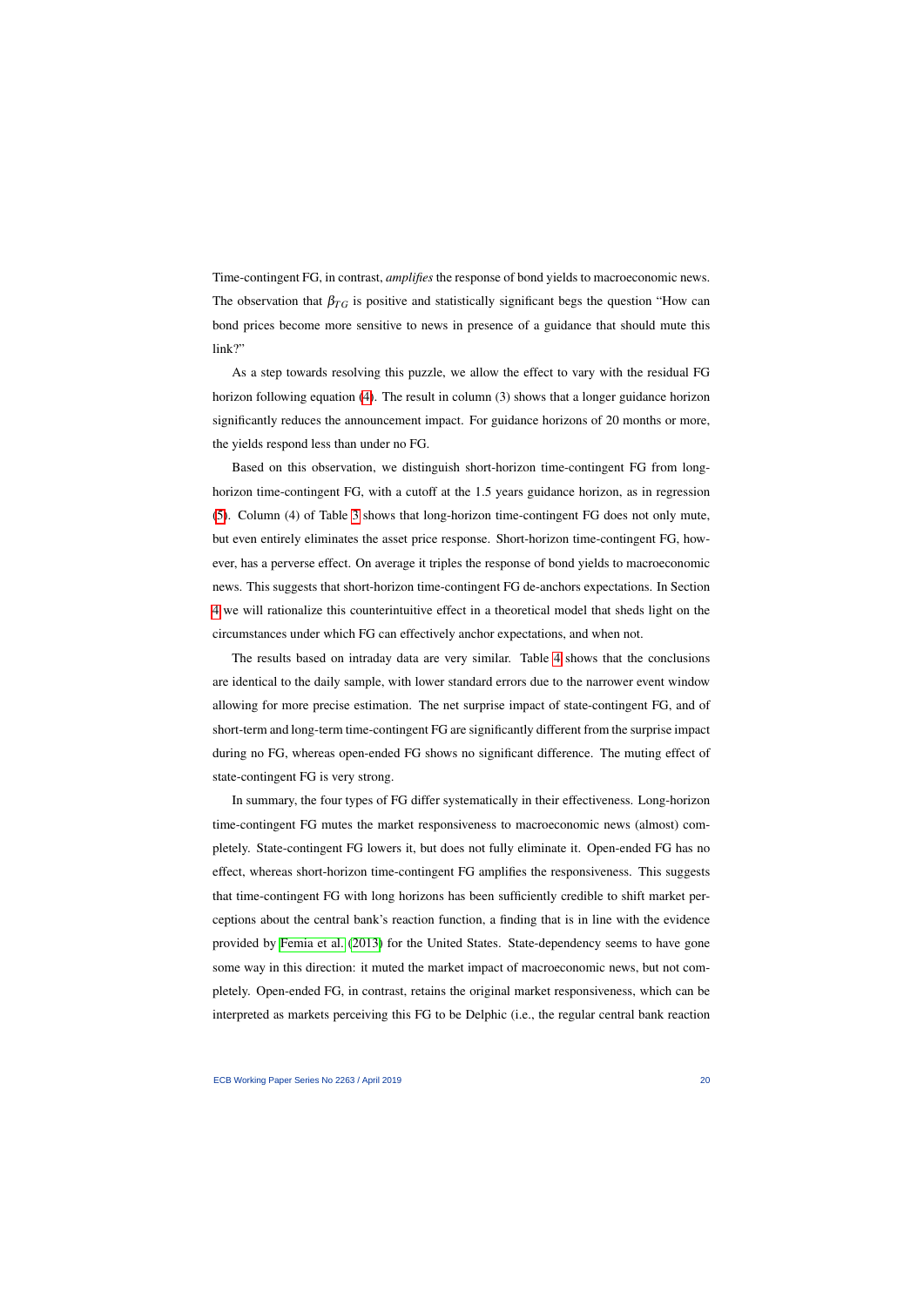<span id="page-21-0"></span>

|                             | (1)        | (2)        | (3)         | (4)        |
|-----------------------------|------------|------------|-------------|------------|
| No FG $(\beta)$             | $0.497***$ | $0.497***$ | $0.497***$  | $0.497***$ |
|                             | (0.135)    | (0.135)    | (0.135)     | (0.135)    |
| FG $(\beta + \beta_{FG})$   | $0.485***$ |            |             |            |
|                             | (0.122)    |            |             |            |
| SG $(\beta + \beta_{SG})$   |            | 0.112      | 0.110       | 0.110      |
|                             |            | (0.070)    | (0.070)     | (0.070)    |
| OG $(\beta + \beta_{OG})$   |            | $0.466**$  | $0.465**$   | $0.464**$  |
|                             |            | (0.183)    | (0.183)     | (0.183)    |
| TG $(\beta + \beta_{TG})$   |            | $0.809***$ | $1.633***$  |            |
|                             |            | (0.131)    | (0.251)     |            |
| $g(\gamma_g)$               |            |            | $-1.453***$ |            |
|                             |            |            | (0.302)     |            |
| STG $(\beta + \beta_{STG})$ |            |            |             | $1.080***$ |
|                             |            |            |             | (0.141)    |
| LTG $(\beta + \beta_{LTG})$ |            |            |             | $0.127*$   |
|                             |            |            |             | (0.070)    |
| # observations              | 4739       | 4739       | 4739        | 4739       |
| $R^2$                       | 0.03       | 0.03       | 0.03        | 0.03       |

Table 4: Net surprise impact (intraday)

Notes: Dependent variable is the 120-minute window change in two-year sovereign bond yields in basis points. Fixed effects model [\(2\)](#page-16-1) in column (1), [\(3\)](#page-16-2) in column (2), [\(4\)](#page-17-0) in column (3), and [\(5\)](#page-17-1) in column (4). Countryindicator fixed effects and FG fixed effects not reported. SG denotes state-contingent FG, OG open-ended FG, TG time-contingent FG, LTG time-contingent FG with a remaining guidance horizon of more than 1.5 years, STG time-contingent FG with a remaining guidance horizon of less than or equal to 1.5 years. *g* measures the horizon of time-contingent FG relative to the forecast horizon. Standard errors clustered at the country-indicator level in parentheses. Asterisks indicate the level of significance,  $(*)$  at the 10%,  $(**)$  at the 5%, and  $(***)$  at the 1% level.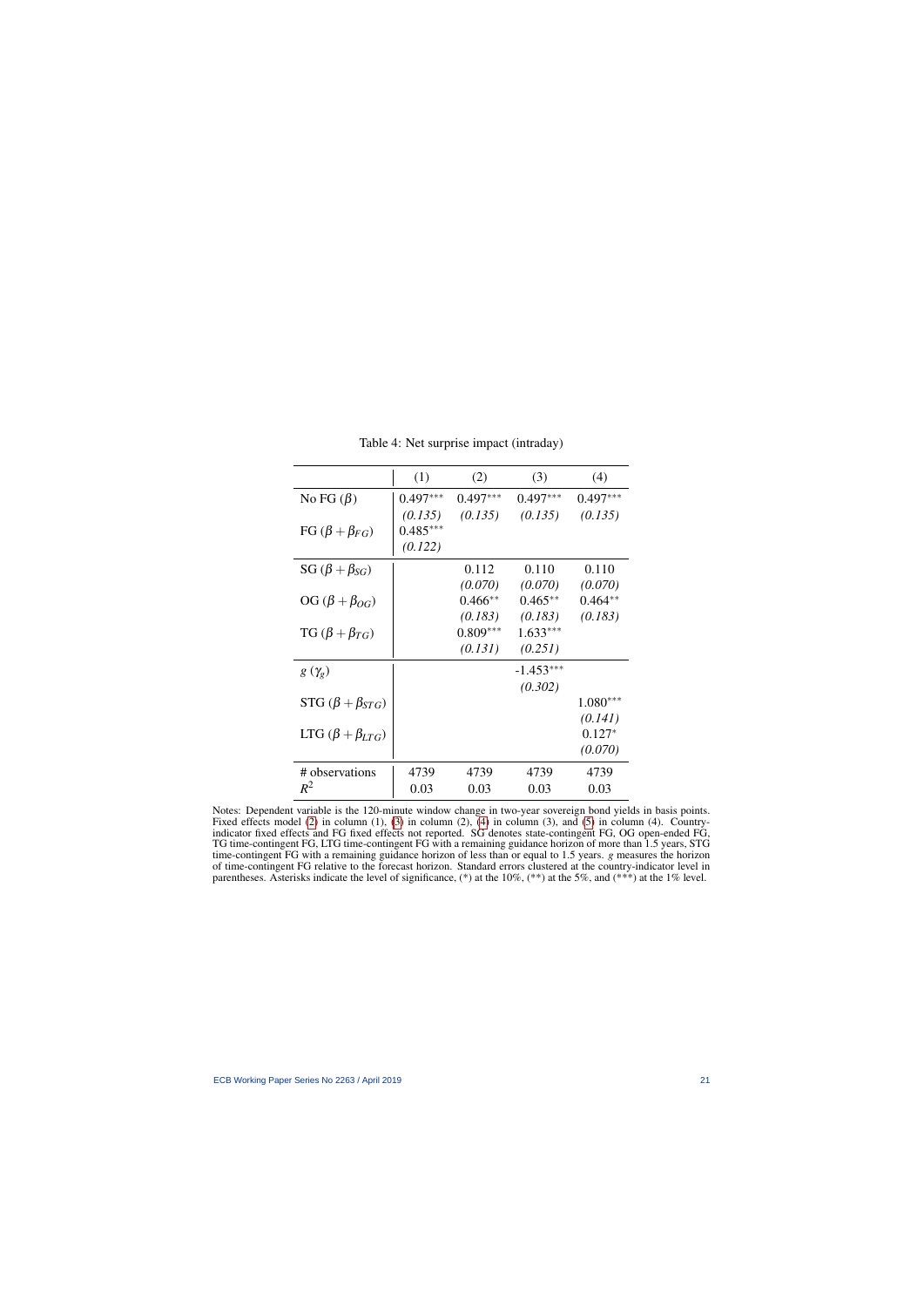<span id="page-22-0"></span>

|                      | (1)                  | (2)       | (3)        | (4)         |
|----------------------|----------------------|-----------|------------|-------------|
| FG $(\alpha_{FG})$   | $-0.105*$<br>(0.057) |           |            |             |
| SG $(\alpha_{SG})$   |                      | $-0.184*$ | $-0.209**$ | $-0.245**$  |
|                      |                      | (0.104)   | (0.100)    | (0.099)     |
| OG $(\alpha_{OG})$   |                      | $-0.031$  | $-0.058$   | $-0.079$    |
|                      |                      | (0.121)   | (0.114)    | (0.108)     |
| TG $(\alpha_{TG})$   |                      | $-0.117$  | 0.353      |             |
|                      |                      | (0.153)   | (0.278)    |             |
| $g(\gamma_g)$        |                      |           | $-0.632$   |             |
|                      |                      |           | (0.435)    |             |
| STG $(\alpha_{STG})$ |                      |           |            | 0.044       |
|                      |                      |           |            | (0.090)     |
| LTG $(\alpha_{LTG})$ |                      |           |            | $-0.544***$ |
|                      |                      |           |            | (0.148)     |
| # observations       | 657                  | 657       | 657        | 657         |
| $R^2$                | 0.76                 | 0.77      | 0.77       | 0.79        |
| $\Omega^*$           | 0.546                | 0.546     | 0.546      | 0.546       |

Table 5: FG and forecaster disagreement

applies). Finally, the increased market responsiveness under short-horizon time-contingent FG is puzzling: the central bank announces that it will keep short-term rates stable for a while, yet interest rates become more responsive to incoming news about the economy.

### 3.3.2 Forecaster Disagreement

Another way to test the effectiveness of FG in managing expectations is to study its impact on forecaster disagreement at monthly frequency. [Andrade et al.](#page-35-2) [\(2019\)](#page-35-2) have shown that under time-contingent FG, forecaster disagreement about future interest rates is reduced, although disagreement about the future macroeconomic outlook has increased. We extend their analysis to see whether the effects on interest rate expectations differ depending on the type of FG.

Column (1) of Table [5](#page-22-0) replicates the results of [Andrade et al.](#page-35-2) [\(2019\)](#page-35-2): in the presence of FG, there is less disagreement across professional forecasters about the future path of interest rates. While only marginally significant, the impact is estimated to be economically important.

Notes: The table shows the effect of FG on Consensus forecaster disagreement regarding one-year-ahead forecasts for 3-month interest rates, as measured by the interdecile range. Country and time fixed effects not reported. SG denotes state-contingent FG, OG open-ended FG, TG time-contingent FG, LTG time-contingent FG with a remaining guidance horizon of more than 1.5 years, STG time-contingent FG with a remaining guidance horizon of less than or equal to 1.5 years. *g* measures the horizon of time-contingent FG relative to the forecast horizon, Ω∗ the sample average of the interdecile range in the absence of FG. [Driscoll and Kraay](#page-35-18) [\(1998\)](#page-35-18) standard errors are given in parentheses. Asterisks indicate the level of significance,  $(*)$  at the 10%,  $(**)$  at the 5%, and  $(***)$  at the 1% level.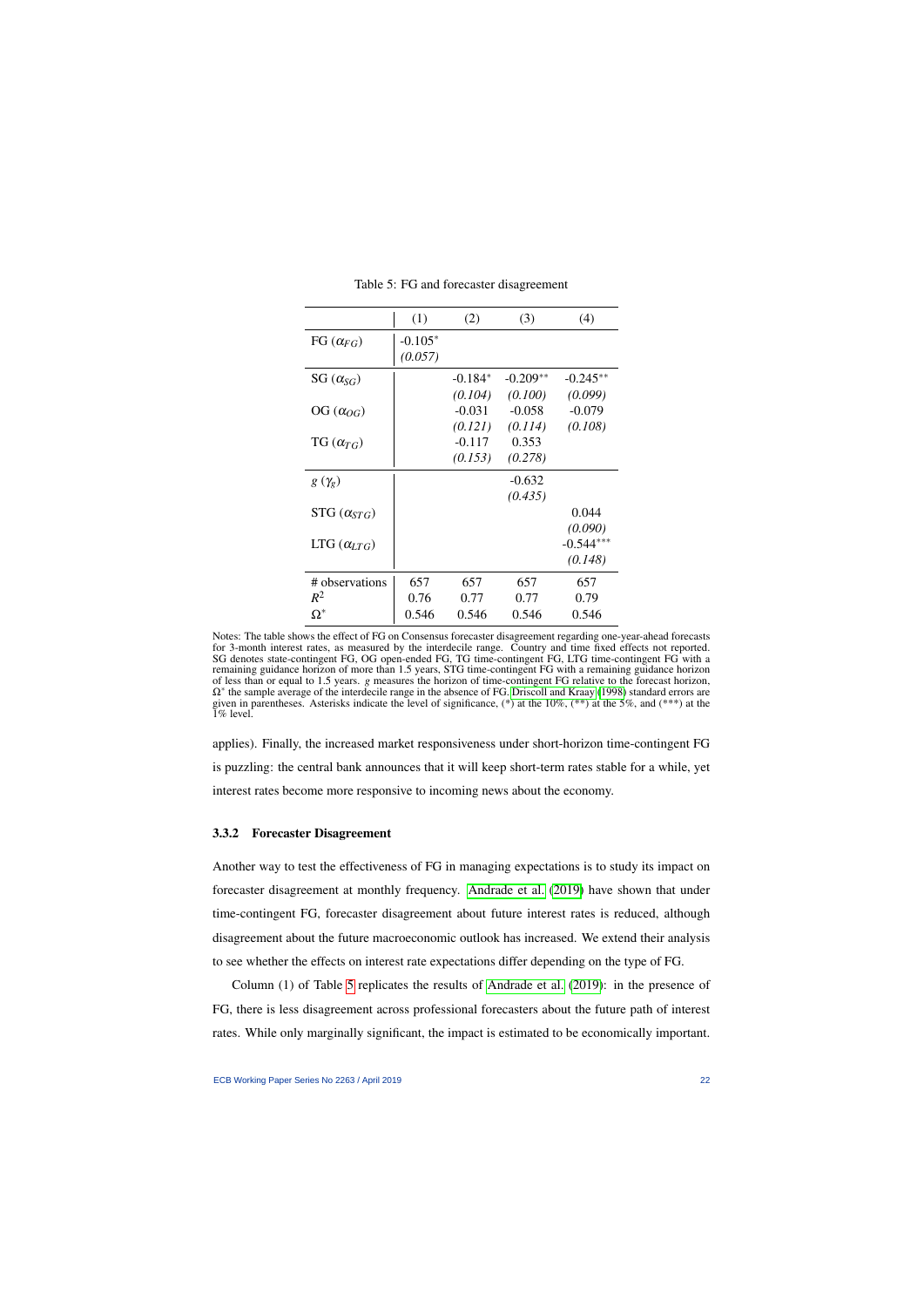To see this, look at the bottom row of the table, which reports the average disagreement that prevails in our sample in the absence of FG, denoted by  $\Omega^*$ . The estimate of  $\Omega^*$  of 0.546 is our reference point for the following results. Under FG, this disagreement is reduced by 20%. While this is sizeable, it also implies that professional forecasters still have different views about the future path of interest rates. Splitting up the various types of FG in column (2), it is apparent that the statistical significance stems from state-contingent FG, which also shows the largest reduction. While column (3) suggests that the effects of time-contingent FG do not move step in step with the guidance horizon, it is still useful to split time-contingent FG into short-horizon and long-horizon guidance as done in the previous analysis for the responsiveness of bond yields to macroeconomic news. Results of this exercise are reported in Column (4). Consistent with the previous results, we find that long-horizon time-contingent FG effectively "cements" expectations – they become entirely unresponsive to news, and they lead to full agreement among professional forecasters: the average disagreement in the absence of FG of 0.546 is reduced by virtually the same amount, fully eliminating any disagreement. Also in line with the earlier results on the responsiveness of bond yields, we find that state-contingent FG roughly halves the disagreement across forecasters. Finally, we find open-ended FG and time-contingent FG over a short horizon to be ineffective, in the sense that they do not affect disagreement in any meaningful manner: the estimated coefficients are close to zero, and not statistically significant.

In the Appendix, we show that the central bank can enhance the credibility of its FG by putting "skin in the game" by embarking on an asset purchase programme (APP). This implies that the central bank is willing to take losses on its balance sheet if it does not follow up on its own FG. In this case, the differences across FG types become less pronounced, and all FG types do lead to the desired effect. Time-contingent FG in particular benefits from the existence of an APP: it mutes the perverse effect of short-horizon time-contingent FG on the responsiveness of bond yields to macro news and strengthens the effect of long-horizon time-contingent FG. Also, once the central bank embarks on an APP, FG always leads to less disagreement, regardless of its type.

To summarise, our empirical findings show that FG generally reduces the responsiveness of bond yields to macro news and the disagreement across forecasters. However, there are certain types of FG where this is not the case, namely open-ended FG and time-contingent FG over a short horizon. In the latter case, responsiveness to news counterintuitively increases, whereas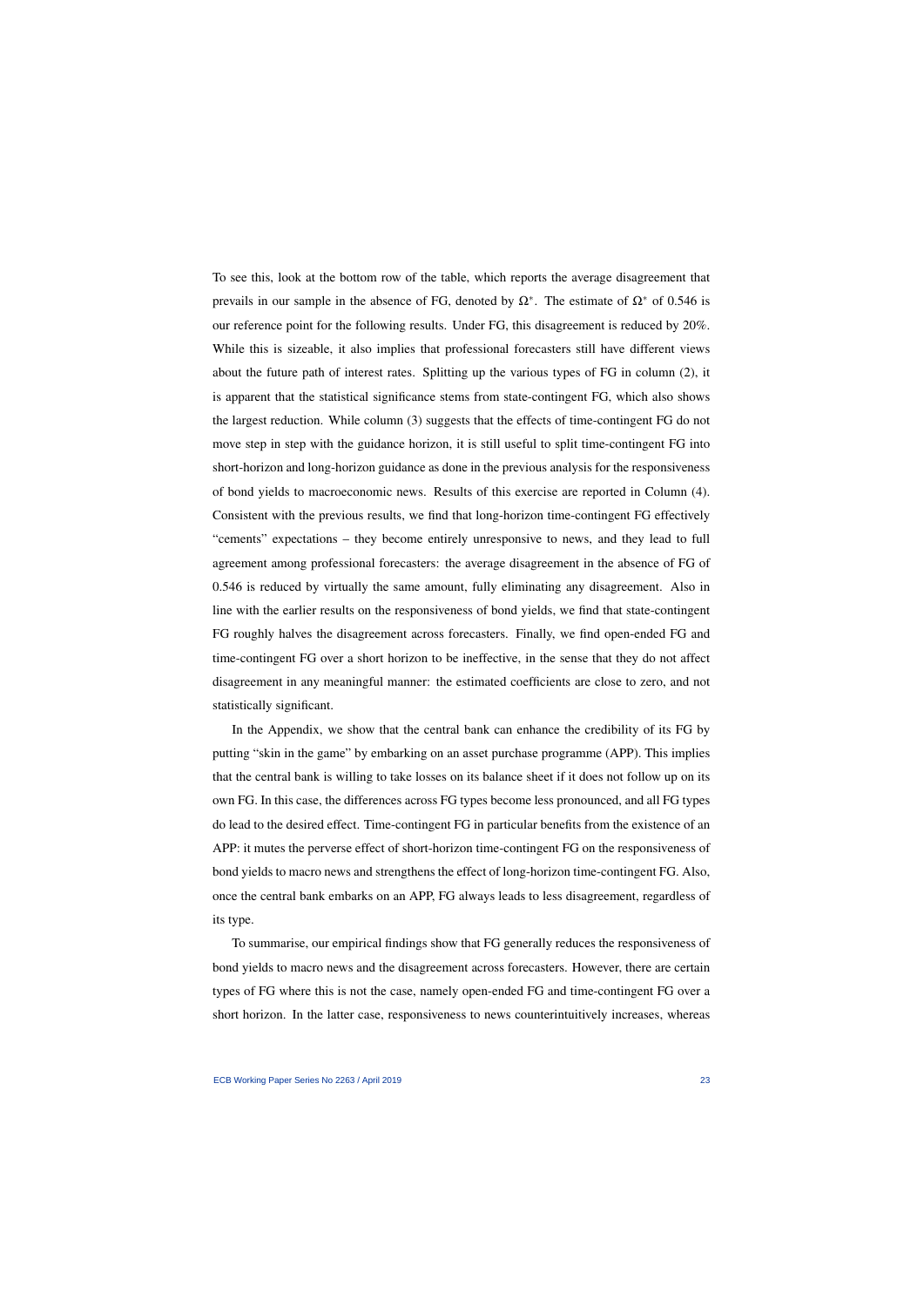disagreement is barely affected.

## 4 A Model of Learning from Market Signals

In our empirical analysis, we have provided evidence that FG can be effective in anchoring expectations about the future path of policy. However, we have also identified cases where FG does not lead to the intended effect, failing to reduce disagreement across professional forecasters, and even raising the responsiveness of yields to macroeconomic news.

In what follows we develop a model that rationalizes the perverse effect of public announcements as the consequence of a market externality in information aggregation.

<span id="page-24-0"></span>We present a static asset pricing model where agents trade a bond that has a payoff which is related to the state of the economy. While the payoff is unknown to agents at the time of trading, they receive a noisy private signal as well as a noisy public signal about the state of the economy, and also imperfectly observe market information. We assume that the central bank determines the extent to which the bond payoff varies with the state of the economy. In particular, we interpret FG as generating a lower pass-through of fundamentals to bond payoffs.

We abstract from issues concerning credibility and time-inconsistency and focus on how the central bank affects the way agents form expectations by altering the reaction of returns to fundamentals. Intuitively, FG announcements reduce ex-ante uncertainty because the asset payoff fluctuates less with the state of the economy. More precisely, it is less likely that rates will go down in response to news of a bad state as a FG announcement signals that the ELB is close; it is less likely that rates will go up in response to news of an improved outlook as the FG announcement indicates that rates will be low for some time.

Thus, in principle, FG announcements reduce the usefulness of private and public information for predicting returns and implies a lower news-sensitivity of asset prices and lower disagreement. We show that this is indeed always the case when studying the case where agents do not learn from market signals.

In contrast, the presence of endogenous information introduces an externality that can explain our empirical findings by generating a second, countervailing effect. As FG reduces exante uncertainty, expectations tend to react less to private information. As a consequence, the market price aggregates less information and becomes less informative. This loss of information can make agents' expectations more sensitive to macro news.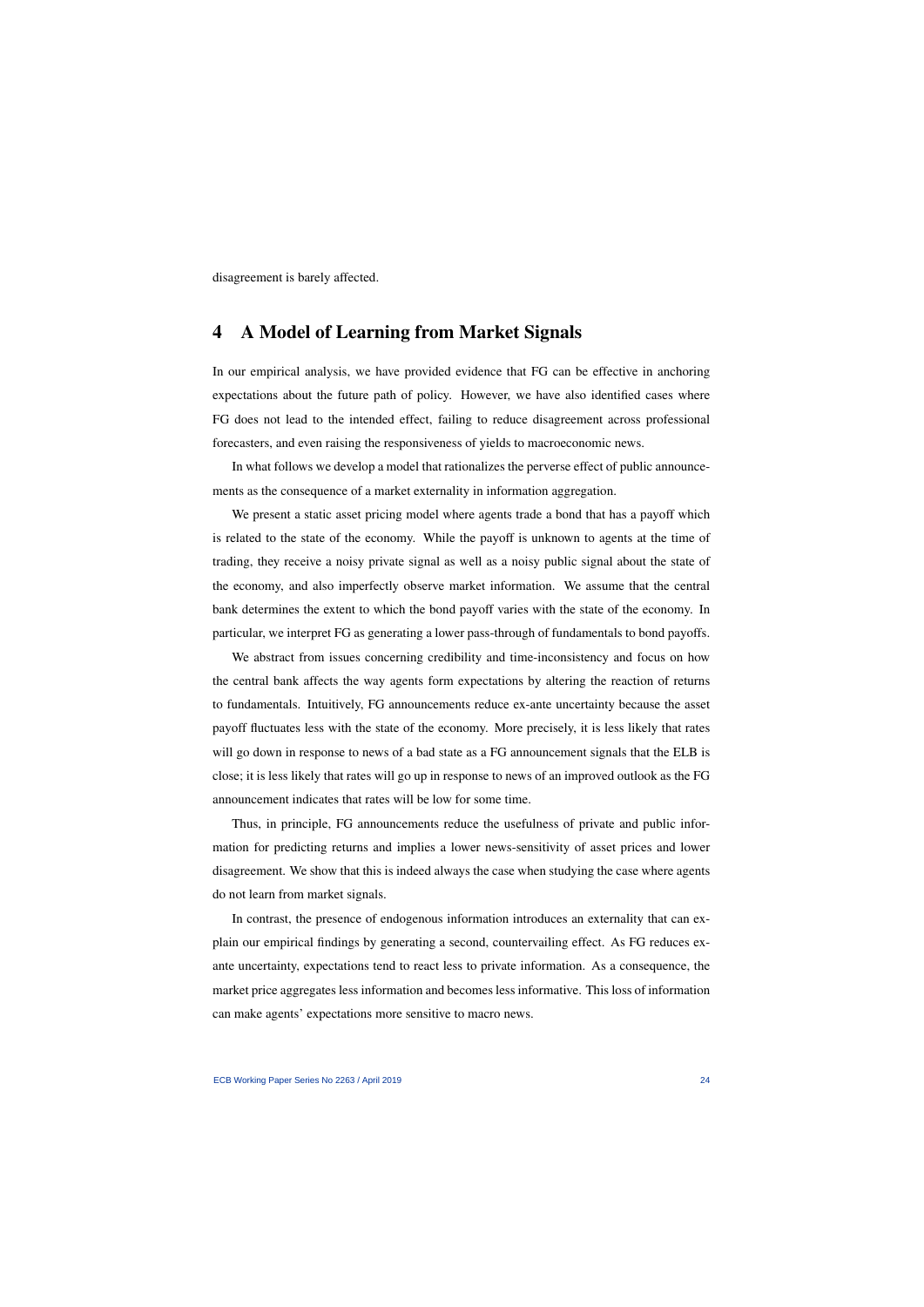The combination of these two economic forces implies a non-linearity, so that a moderate strengthening of FG can lead to an increase, rather than a decrease, of uncertainty about future rates, which exacerbates the news-sensitivity of expected future rates and generates disagreement across forecasters. However, for a sufficiently strong implementation of FG, the market signals become less relevant, so that one always obtains a decrease in uncertainty. We derive an analytical expression for the threshold at which the marginal effect of strengthening FG changes sign.

### 4.1 Setup

**Financial market.** There is a continuum of agents with mass one, indexed by  $i \in (0,1)$ . They can invest in bonds with a stochastic final payoff  $\tilde{\theta} \sim N\left(\bar{\theta}, \tau_{\theta}^{-1}\right)$  $\mathfrak{c}_{\theta}^{-1}$ ), where  $\tau_{\theta}$  denotes the precision of  $\tilde{\theta}$ . Agent *i* solves the optimization problem

$$
\max_{Q_i} \left[ \left( E\left[ \tilde{\theta} | \Omega_i \right] - P \right) Q_i - \frac{1}{2} Q_i^2 \right]
$$

where  $E[\cdot|\Omega_i]$  the expectations operator conditional on the information set of agent *i*,  $Q_i$  is her investment into the treasury bond,  $Q_i^2/2$  represents a quadratic cost of portfolio management, and P denotes the bond price. Let  $\tilde{\kappa} \sim N(\bar{\kappa}, \tau_{\kappa}^{-1})$  denote the noisy aggregate net supply of treasury bonds. Market clearing implies  $\int_i Q_i di = \tilde{\kappa}$ . The optimal individual demand is

$$
Q_i = E\left[\tilde{\theta}|\Omega_i\right] - \tilde{p},
$$

which, combined with market clearing, gives the equilibrium price

$$
p = \int E\left[\theta|\Omega_i\right]di + \kappa,
$$

where  $\kappa = \bar{\kappa} - \tilde{\kappa}$ ,  $p = P - \bar{\theta} + \bar{\kappa}$  and  $\theta = \tilde{\theta} - \bar{\theta}$ . As usual, the price of the bonds increases in the expected payoff and decreases in the net supply.

**Central Bank.** The macroeconomic state  $\tilde{\pi}$ , which is related to the central bank's mandate, follows the distribution  $\tilde{\pi} \sim N(\bar{\pi}, \tau_{\pi}^{-1})$ . The random component is therefore  $\pi = \tilde{\pi} - \bar{\pi}$ . We will refer to the inverse of the precision  $\tau_{\pi}$  as the ex-ante uncertainty on the state of the economy. The central bank observes  $\pi$  and sets the bond payoff (i.e. the policy rate)  $\theta$  according to the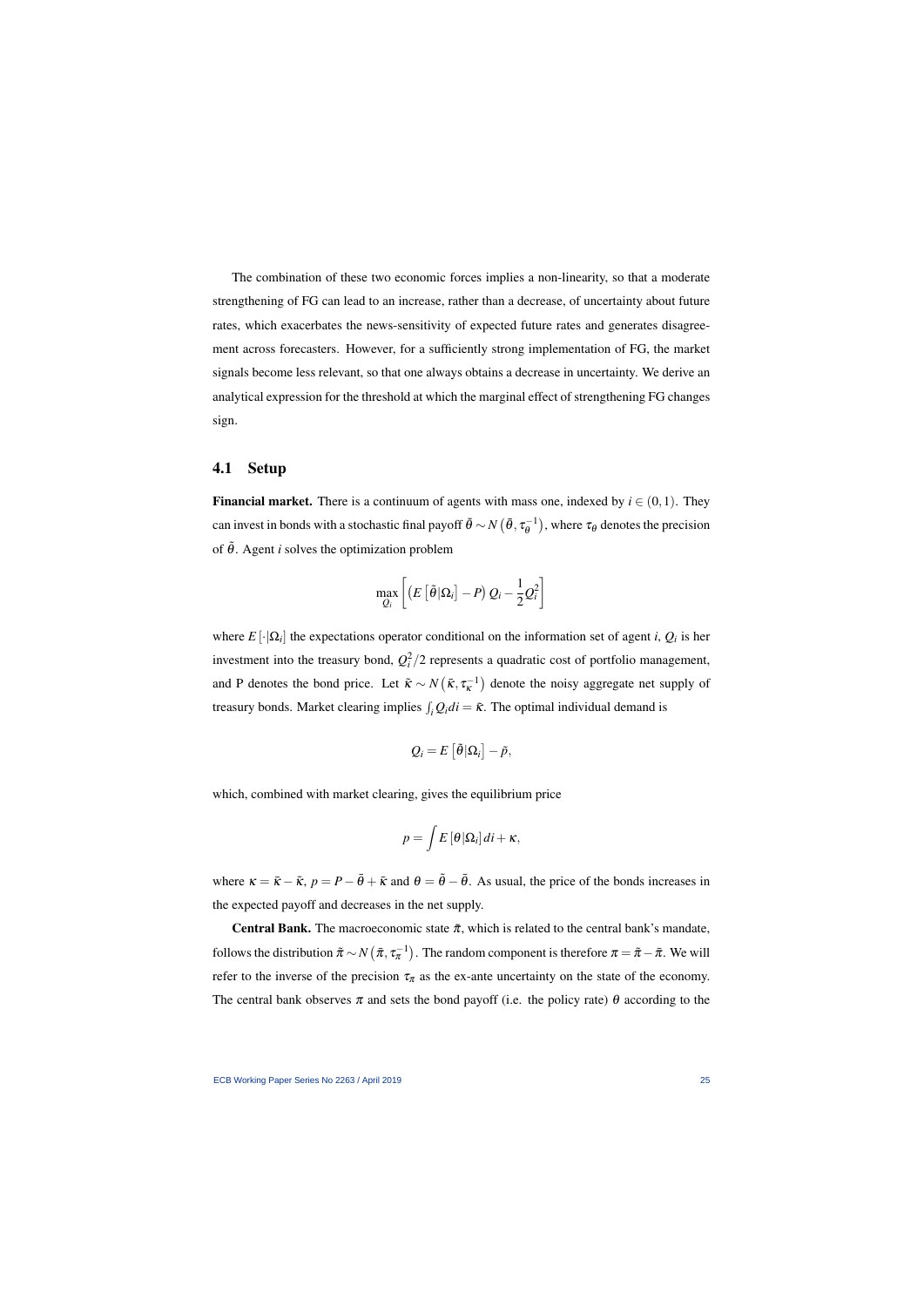rule

$$
\theta = \alpha \pi,\tag{8}
$$

where  $\alpha \geq 0$ . The parameter  $\alpha$  represents the systematic component of monetary policy and is publicly announced.<sup>12</sup>

**Information.** By varying  $\alpha$ , the central bank also affects the ex-ante uncertainty that agents have about  $\theta$ . In fact, the prior distribution of  $\theta$  is given by

$$
\theta \sim N\left(0, \alpha^2 \tau_{\pi}^{-1}\right),\tag{9}
$$

where the ex-ante uncertainty about the bond payoff  $\theta$  is given by  $\alpha^2 \tau_{\pi}^{-1}$ . We interpret announcements of a lower  $\alpha$  as stronger forms of FG, as they make rates less dependent on fundamentals. Note that stronger (weaker) forms of FG imply lower (higher) volatility on policy rates because  $\tau_{\theta} = \alpha^{-2} \tau_{\pi}$ .

<span id="page-26-0"></span>In contrast to the central bank, the public only observes a noisy signal of  $\pi$ , which is given by

$$
y = \pi + \varepsilon, \tag{10}
$$

with  $\varepsilon \sim N(0, \tau_{\varepsilon}^{-1})$ . This signal can be viewed as the surprise component of a macroeconomic news release. Besides this public signal, each agent observes a private signal

$$
s_i = \pi + \eta_i,\tag{11}
$$

<span id="page-26-1"></span>where  $\eta_i \sim N(0, \tau_0^{-1})$  is i.i.d. across agents. For future reference, it is useful to refer to the heterogeneity captured by the latter as structural. Taken together, [\(9\)](#page-26-0), [\(10\)](#page-26-1) and [\(11\)](#page-26-2) constitute the exogenous component of agents' information set. We use the term exogenous for pieces of information with a precision that is independent of equilibrium relations.

Finally, agents also observe endogenous signals, i.e signals with a precision that depends on equilibrium relations. More specifically, we assume that agents' market signals consist of private signals of the equilibrium price in the bond market. Formally, these are given by

<span id="page-26-2"></span>
$$
x_i = p + \xi_i = \int E\left[\theta|\Omega_i\right]di + \kappa + \xi_i,\tag{12}
$$

 $12$ For instance, the central bank might typically set policy rates according to a Taylor rule, with a Taylor rule coefficient  $\alpha_{TR}$ . Under FG, it would set  $0 \leq \alpha < \alpha_{TR}$ .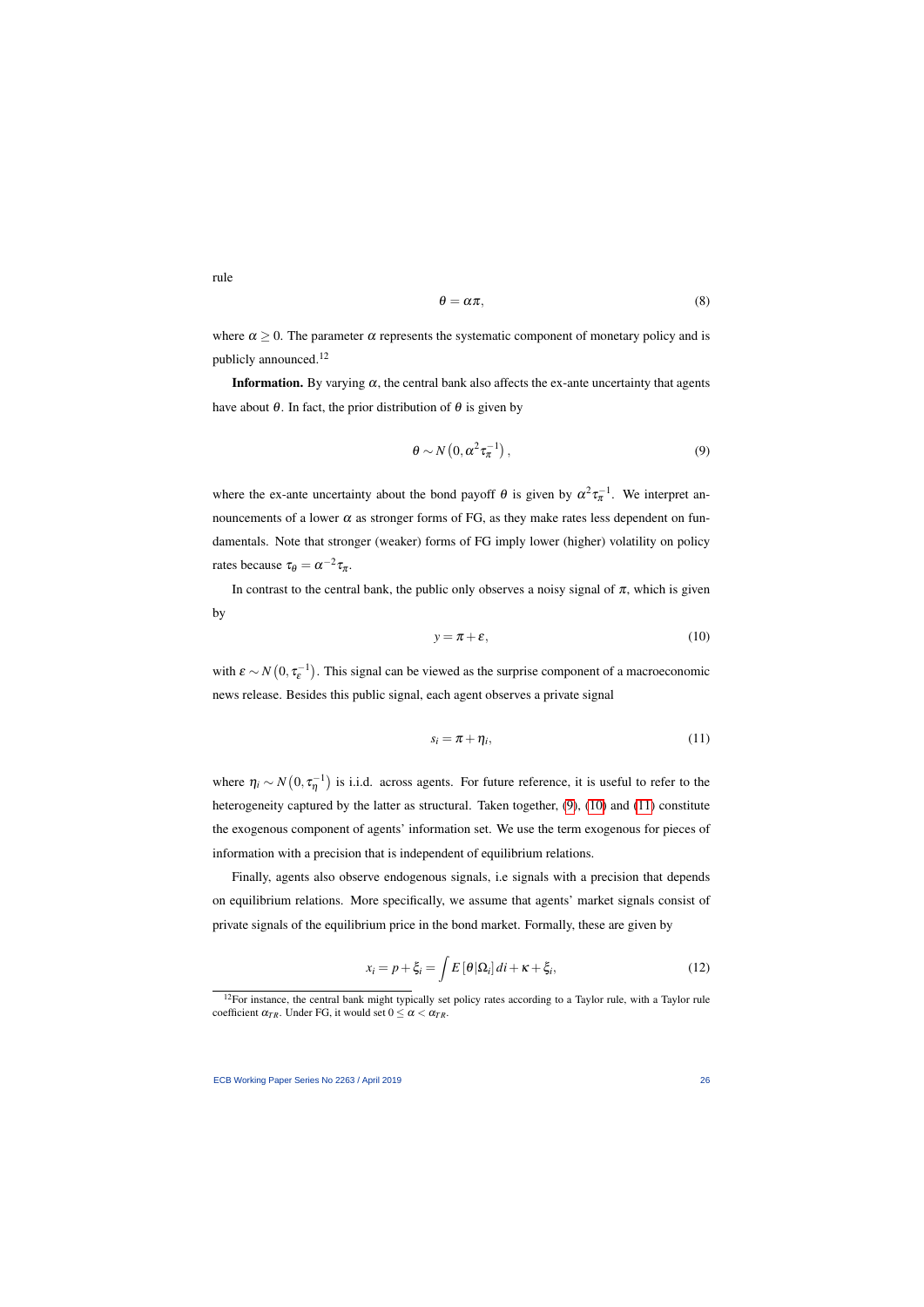where  $\xi_i \sim N\left(0, \tau_{\xi}^{-1}\right)$ ξ ) is i.i.d. across agents. Note that the price signal provides information about the aggregate expectation subject to two noise components: a common supply disturbance  $\kappa$ , and differences in the way individuals perceive the market price  $\xi$ <sup>*i*</sup>. The private noise may be interpreted in several ways. It can capture different interpretations of the same market evidence, due to, for example, the use of different market indexes, or the presence of cognitive limitations in processing information. This second interpretation is in the spirit of a growing body of literature on rational inattention, intended as a behavioral model of expectation formation (for a recent survey see [Mackowiak et al.](#page-36-14) [\(2018\)](#page-36-14). See also [Vives and Yang](#page-36-15) [\(2017\)](#page-36-15) for an approach that is similar in spirit.) We will refer to the heterogeneity arising from the noise in market signals as behavioral, in contrast to the structural heterogeneity induced by private signals.

All stochastic variables  $\pi$ ,  $\varepsilon$ ,  $\eta$ *<sub>i</sub>*,  $\xi$ *i* and  $\kappa$  are assumed to be mutually independent. Their probability distributions and corresponding moments are public knowledge.

### 4.2 Equilibrium

To solve for the equilibrium, we analyze how agents form expectations about the policy rate  $\theta$ . There are three sources of information, so that agent *i* forms her expectation according to the linear rule

$$
E\left[\theta|\Omega_i\right] = a\alpha s_i + b\alpha y + c x_i,\tag{13}
$$

where *a*, *b*, and *c* are equilibrium weights. Aggregating across agents and substituting the various signals yields

$$
\int E\left[\theta|\Omega_i\right]di = \frac{a}{1-c}\alpha\pi + \frac{b}{1-c}\alpha\left(\pi + \varepsilon\right) + \frac{c}{1-c}\kappa,\tag{14}
$$

<span id="page-27-1"></span>which can be substituted into the market price to obtain

$$
p = \frac{a\alpha}{1 - c}\pi + \frac{b\alpha}{1 - c}y + \frac{1}{1 - c}\kappa.
$$
 (15)

<span id="page-27-0"></span>The coefficient  $\phi \equiv \frac{b\alpha}{1-\alpha}$  $\frac{b\alpha}{1-c}$  represents the sensitivity of market prices to public information. Note from equation [\(14\)](#page-27-0) that  $\phi$  also represents the news-sensitivity of the average expectation. Structural disagreement is given by  $\Delta_s = a^2 \alpha^2 \tau_{\eta}^{-1}$ , whereas behavioral disagreement is  $\Delta_b = c^2 \tau_{\xi}^{-1}$ .–1<br>'ξ Overall, disagreement obtains as  $\Delta = \Delta_b + \Delta_s$ .

<span id="page-27-2"></span>The optimal weights *a*, *b* and *c* which characterize the rational expectation equilibrium must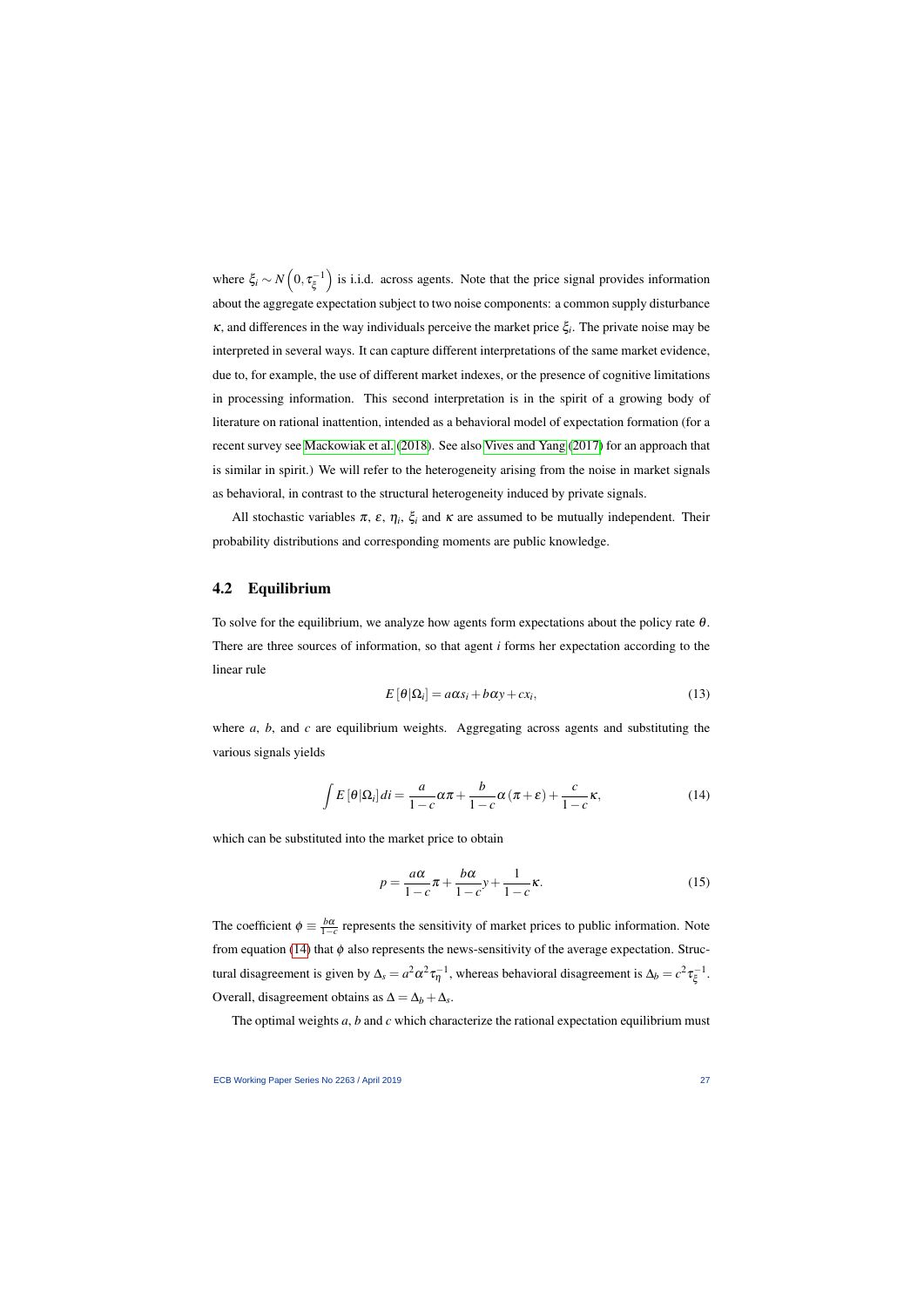be such that forecast errors are orthogonal to available signals. Formally, the weights in equation [\(13\)](#page-27-1) have to satisfy the following three orthogonality conditions:

$$
E\left[\alpha s_i\left(\theta - E\left[\theta|\Omega_i\right]\right)\right] = 0, \qquad (16)
$$

$$
E\left[\alpha y\left(\theta - E\left[\theta|\Omega_i\right]\right)\right] = 0, \tag{17}
$$

$$
E\left[x_i\left(\theta - E\left[\theta|\Omega_i\right]\right)\right] = 0. \tag{18}
$$

The following proposition states the equilibrium weights.

<span id="page-28-4"></span>Proposition 1 *In equilibrium, we have*

$$
a(c) = \frac{\tau_{\eta}}{\frac{1}{1-c}\tau_{\eta} + \tau_{\varepsilon} + \tau_{\pi}},
$$
\n(19)

$$
b(c) = \frac{(1-c)\tau_{\varepsilon}}{\frac{1}{1-c}\tau_{\eta} + \tau_{\varepsilon} + \tau_{\pi}},
$$
\n(20)

<span id="page-28-3"></span>*and so*

$$
\phi = \frac{\alpha \tau_{\varepsilon}}{\frac{1}{1-c} \tau_{\eta} + \tau_{\varepsilon} + \tau_{\pi}} \quad \text{and} \quad \Delta_{s} = \left(\frac{\alpha}{\frac{1}{1-c} \tau_{\eta} + \tau_{\varepsilon} + \tau_{\pi}}\right)^{2} \tau_{\eta} \quad \text{and} \quad \Delta_{b} = \frac{c^{2}}{\tau_{\xi}} \tag{21}
$$

<span id="page-28-1"></span>*with c being a real root of the fixed-point equation*

$$
\frac{\frac{1}{1-c}\tau_{\eta}}{\left(\frac{1}{1-c}\tau_{\eta}+\tau_{\varepsilon}+\tau_{\pi}\right)^2}\alpha^2 - c\left[\frac{1}{(1-c)^2}\frac{1}{\tau_{\kappa}}+\frac{1}{\tau_{\xi}}\right] = 0.
$$
\n(22)

The proof is given in the Appendix. The fixed-point equation [\(22\)](#page-28-0) pins down the equilibrium value of *c*. While there is no closed-form solution, we can state following:

<span id="page-28-2"></span>**Proposition 2** In equilibrium,  $c \in (0,1)$ . Moreover,  $c \to 0^+$  as  $\alpha \to 0^+$  or  $\tau_\eta \to 0^+$ .

<span id="page-28-0"></span>The intuition for why  $c$  approaches zero as  $\alpha$  declines towards zero is straightforward. A lower  $α$  reduces the uncertainty on the asset payoff, and the usefulness of any information. For  $\alpha$  equal to zero, agents do not need any information; as  $\alpha$  marginally increases above zero, the sensitivity to any signal has to increase. Explaining why  $c \to 0^+$  as  $\tau_\eta \to 0^+$  is slightly more subtle. The price signal is informative about the aggregate expectation and not about  $\theta$ directly. Therefore, when the only informative signal is public (because the private signal is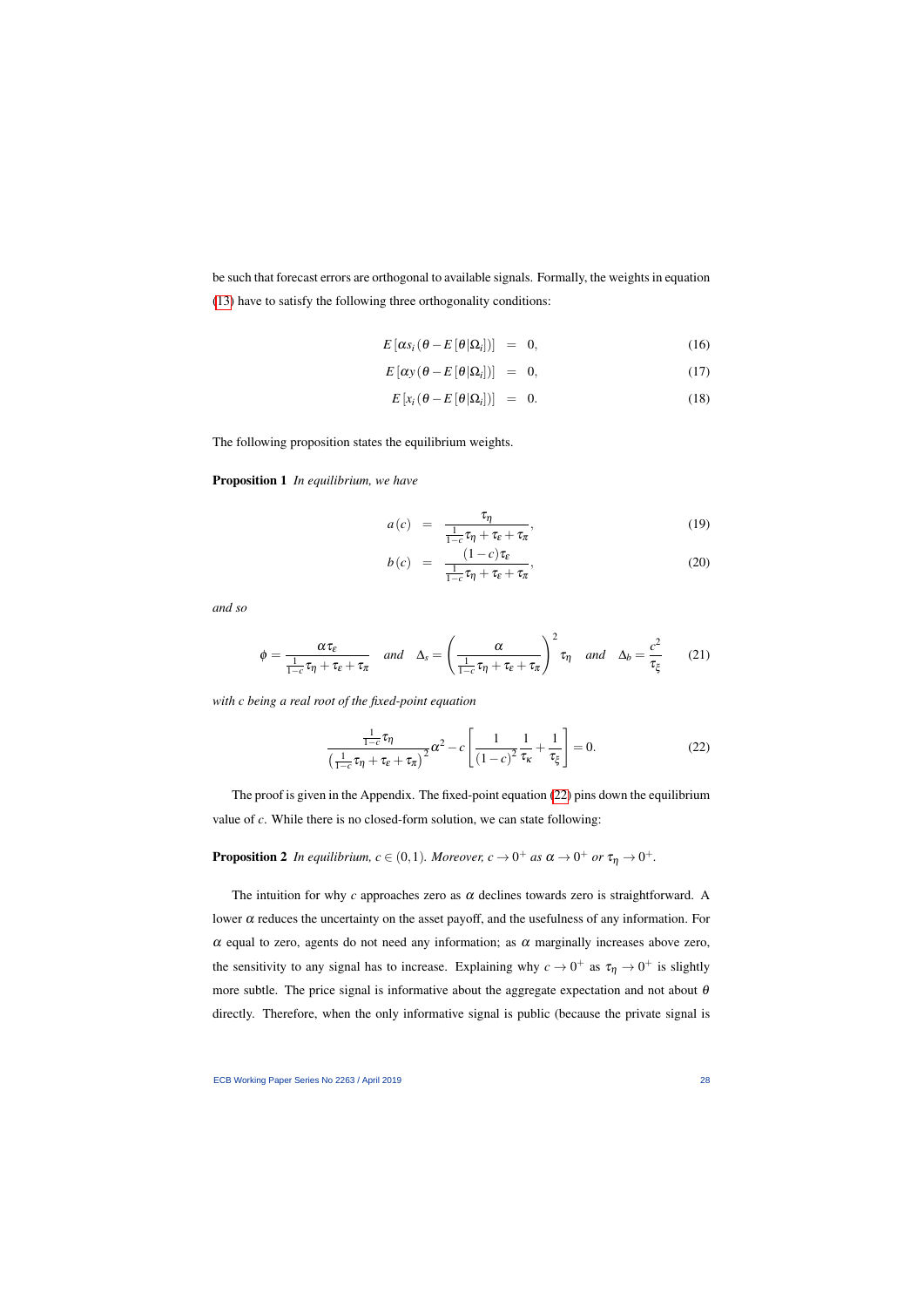uninformative), the price signal can only be a noisy version of that public information (see [\(15\)](#page-27-2) with  $a = 0$ , and thus becomes redundant.

To overcome the difficulty of not having a closed form solution for *c*, we will proceed by studying the signal extraction problem in particular cases, to highlight some general properties.

### 4.3 The Case of No Market Signals

In this subsection, we will focus on a case where market signals are absent. We will show that our two empirical facts established in the previous section cannot be rationalized in a typical Bayesian model of expectation formation in the absence of market signals.

Expressing the optimal weights that agents attach to the private and the public exogenous signals as a function of the weight on the market signal helps understanding how the presence of market signals affects the signal extraction problem. The case without market signals is characterized by  $c = 0$ . In equilibrium, this is consistent with  $\tau_K \to 0$  or  $\tau_\xi \to 0$ , i.e. the cases in which market signals do not transmit any information. The first observation is that  $a(0)$  and  $b(0)$  given by [\(19\)](#page-28-1) and [\(20\)](#page-28-1) are equal to the precision of public and private signals, respectively, divided by the total precision (i.e. the sum of the precision of the prior  $\tau_{\pi}$ , of the public signals  $\tau_{\varepsilon}$  and of the private signals  $\tau_{\eta}$ ). In particular, note that  $E[\pi|s_i, y] = a(0)s_i + b(0)y$ is the conditional expectation about  $\pi$  given  $s_i$  and  $y$  and that  $E[\theta|s_i, y] = \alpha E[\pi|s_i, y]$ . Moreover, one can immediately check by substitution in [\(21\)](#page-28-2) the following:

**Corollary 3** In the absence of an endogenous signal – which is equivalent to imposing  $c = 0$  – *both the sensitivity to public signals,* φ*, and the disagreement,* ∆*, strictly increase in* α*.*

This Corollary establishes an important benchmark in which agents do not observe any price signal and can only access information with exogenous precision. In such a case, the only possibility is that stronger FG (lower  $\alpha$ ) dampens the sensitivity of prices and expectations to news and reduces disagreement. We have thus established that in the absence of market signals a standard model of Bayesian updating cannot replicate the empirical facts presented in the previous section.

### 4.4 The Case with Market Signals

We now return to the complete model with market signals. While it is not possible to obtain a closed-form solution for the equilibrium coefficients, it is still possible to deduce additional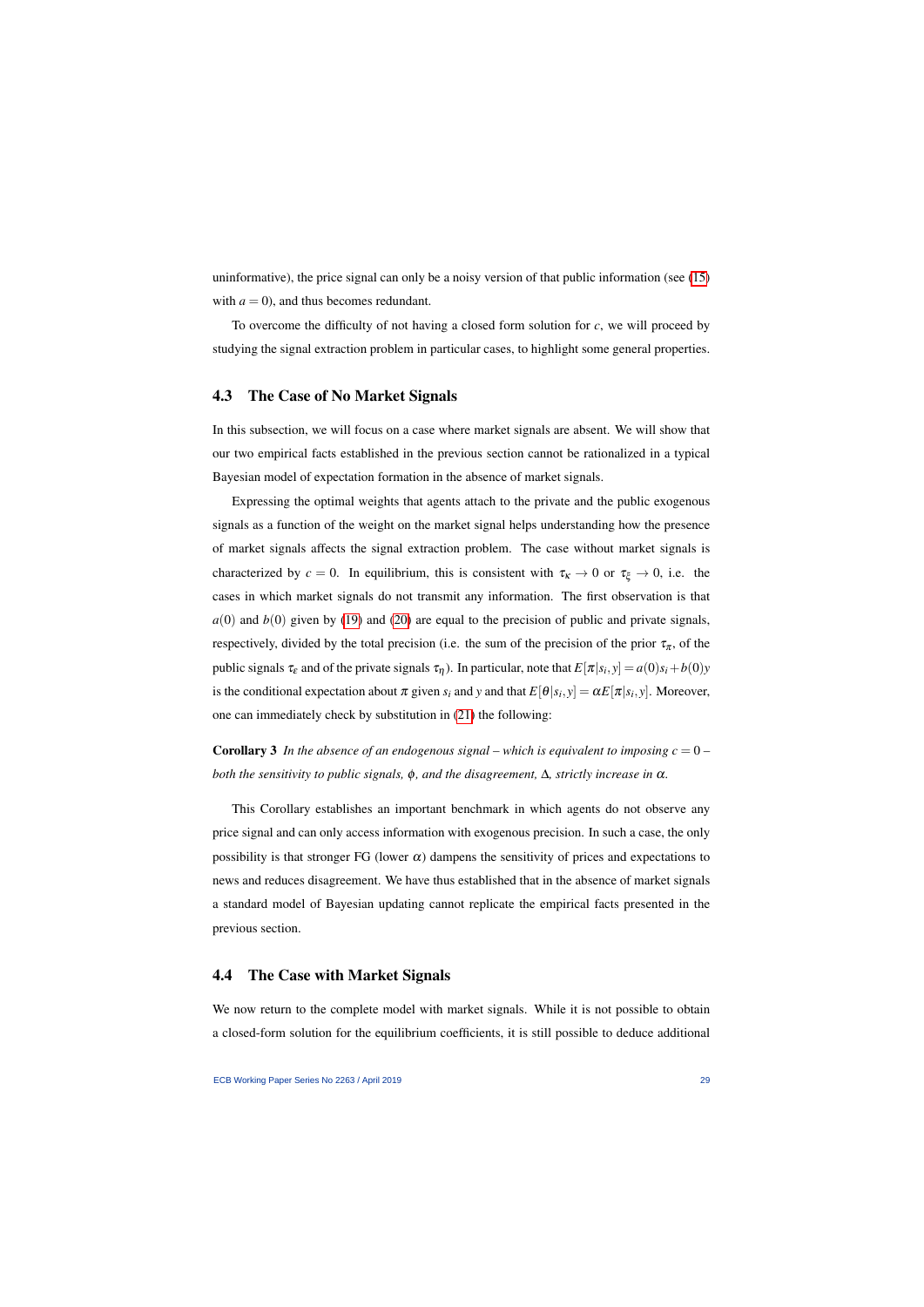statements about the evolution of the news-sensitivity  $\phi$  and of disagreement  $\Delta$  in the limiting case where  $\tau_{\kappa} \rightarrow \infty$ . In this case, the fixed-point equation collapses to

$$
\frac{\frac{1}{1-c}\tau_{\eta}}{\left(\frac{1}{1-c}\tau_{\eta}+\tau_{\varepsilon}+\tau_{\pi}\right)^2}\alpha^2=c\tau_{\xi}^{-1},\tag{23}
$$

and we can the prove the following result:

**Proposition 4** *For*  $\tau_{\kappa} \to \infty$ ,  $\phi$  *and*  $\Delta_{s}$  *are a non-monotonic function of*  $\alpha$ *. In particular, it achieves a maximum at*  $c = 1/2$  *which corresponds to* 

$$
\alpha^* = \sqrt{\frac{\tau_\eta}{\tau_\xi}} + \frac{1}{2} \frac{\tau_\epsilon + \tau_\pi}{\sqrt{\tau_\eta \tau_\xi}}.
$$

<span id="page-30-1"></span><span id="page-30-0"></span>From the proposition, we know that as the variance of the private noise in the price signal  $\tau_{\varepsilon}^{-1}$  $\zeta^{-1}$  becomes small,  $\alpha^*$  becomes small. This means that the range of  $\alpha$ , in which sensitivity to macroeconomic news is decreasing in  $\alpha$ , gets wider. Intuitively, a decrease in  $\alpha$  decreases ex-ante uncertainty about  $\theta$ , which normally should decrease reliance on other sources of information. However, when  $\alpha$  decreases, agents react less to private signals so that market signals become less informative. It is exactly when market signals are powerful aggregators of information - i.e. with  $\tau_{\xi}$  large - that the second effect may dominate and agents may become overall more (rather than less) uncertain about rates.

While Proposition [4](#page-30-0) proves that the model can generate a higher news-sensitivity  $\phi$  for a strengthening of FG (a decrease in  $\alpha$ ) in the limiting case where  $\tau_k \to \infty$ , numerical simulations show that this result is actually more general. [Figure 2](#page-31-0) plots  $\phi$  as a function of  $\alpha$  for various values of  $\tau_{\kappa}$ , holding the remaining parameters of the model fixed. As  $\tau_{\kappa}$  increases,  $\phi$  changes from a monotone function into a hump-shaped function, so that for  $\alpha$  sufficiently high, a small decrease in  $\alpha$  — akin to a change from no FG to short-term FG — leads to a higher sensitivity of asset prices to public information.

Figure [3](#page-32-0) illustrates the underlying economic mechanisms. In the first panel, we plot ex-post uncertainty, given by

$$
V(\theta|\Omega_i) = \left(\frac{1}{1-c}\tau_{\eta} + \tau_{\varepsilon} + \tau_{\pi}\right)^{-1},
$$

as a function of  $\alpha$ . As we see, marginally lower values of  $\alpha$  increase uncertainty for sufficiently high values of  $\alpha$ . In particular, a marginal decrease of  $\alpha$  for values above  $\alpha^* = 2.21$ , i.e. a drop in ex-ante uncertainty, may then cause an increase in ex-post uncertainty in the presence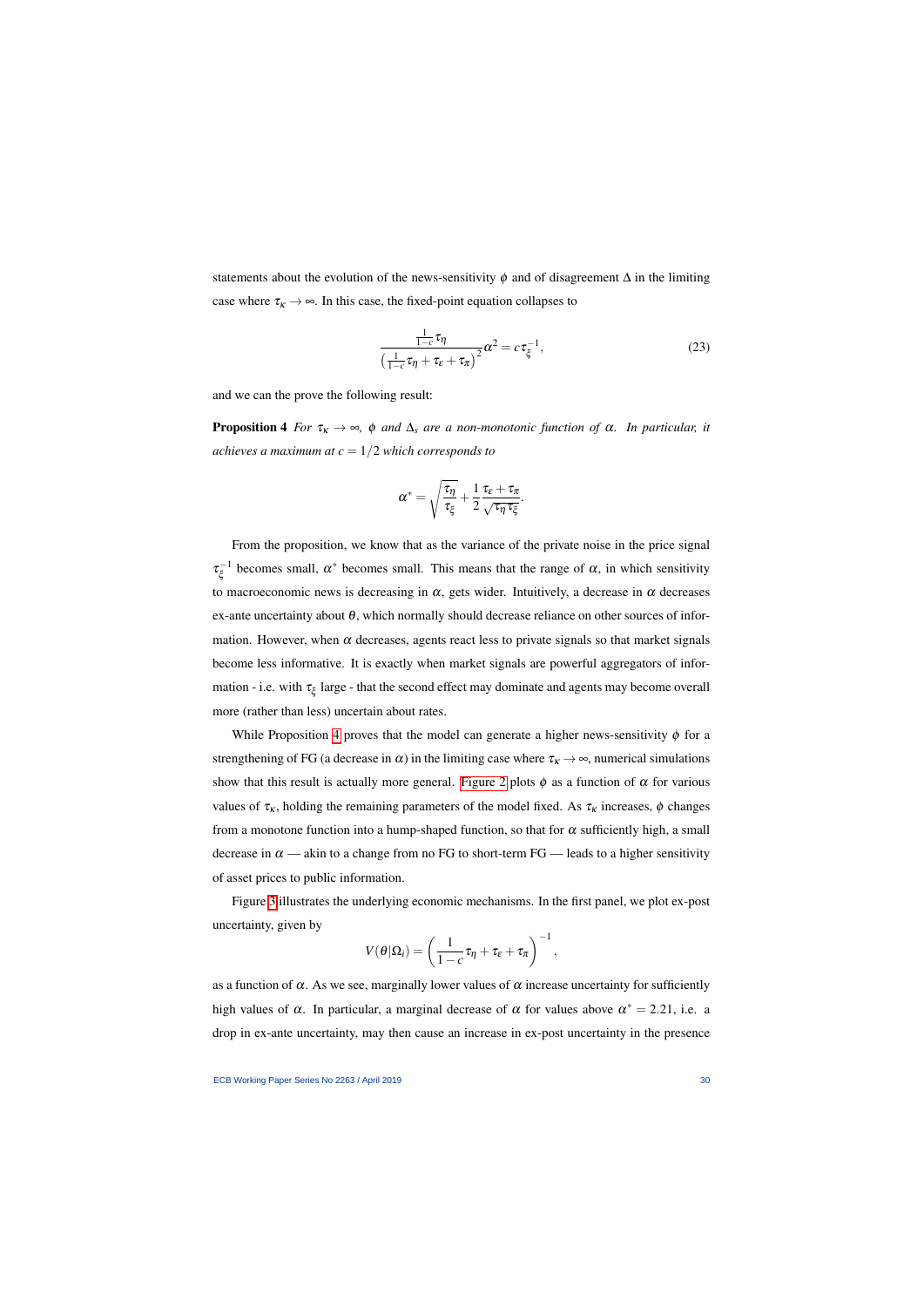

Figure 2: News-sensitivity  $\phi$  as a function of  $\alpha$  for different values of  $\tau_K$ 

<span id="page-31-0"></span>Notes: This figure depicts the news sensitivity  $\phi$  as a function of  $\alpha$  for different values of  $\tau_k$ . We set  $\tau_{\eta} = 0.4$  and  $\tau_{\varepsilon} = \tau_{\pi} = \tau_{\xi} = 1.$ 

of market signals.

To get an intuition of the mechanism at work, it is instructive to look at the panel below. We plot with a dashed line the precision of the private signal  $\alpha^{-2} \tau_{\eta}$  about θ as a function of α. We also plot with a dotted line the overall precision of public information, i.e. prior precision plus precision of the public signals  $\alpha^{-2}(\tau_{\pi}+\tau_{\epsilon})$ . Both curves are decreasing in  $\alpha$ , meaning that for stronger FG, the precision of these signals increases. On the contrary, the precision of the market signal about  $\theta$ , which is given by

$$
\left(\frac{a}{1-c}\right)^2\tau_\xi
$$

and is depicted with a solid line, is increasing in  $\alpha$ . What happens is that, as  $\alpha$  increases, *a* decreases more slowly than *c* increases. In particular, despite agents being in principle less reactive to their private signals, the amplification loop (generated by the  $1 - c$  term in the denominator) makes expectations increasingly reactive to private signals, thereby increasing the precision of the market signal. Coming from the opposition direction, the precision of the market signal therefore drops drastically as we move only marginally towards lower values of  $\alpha$ , and, as a consequence, ex-post uncertainty may increase despite an increase in precision of exogenous information.

Finally, the reaction to macro news  $\phi$  and structural disagreement  $\Delta_s$  follows the same evo-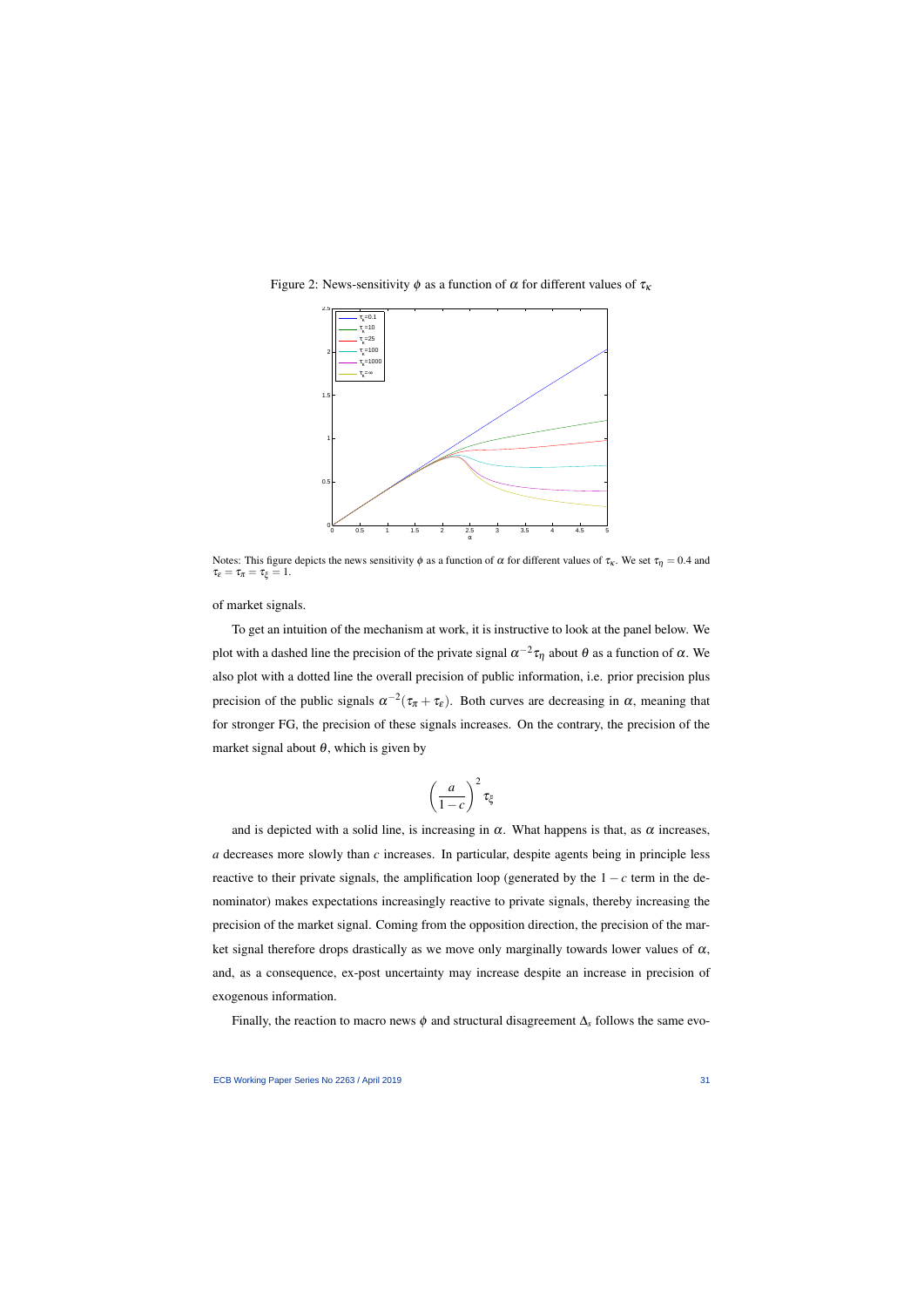<span id="page-32-0"></span>

Figure 3: Model results for different values of  $\alpha$ 

Notes: This figure shows how the model results vary with  $\alpha$ . The figure is obtained with  $\tau_{\eta} = 0.4$ ,  $\tau_{\varepsilon} = \tau_{\pi} = \tau_{\xi} = 1$ , which yields  $\alpha^* = 2.21$ .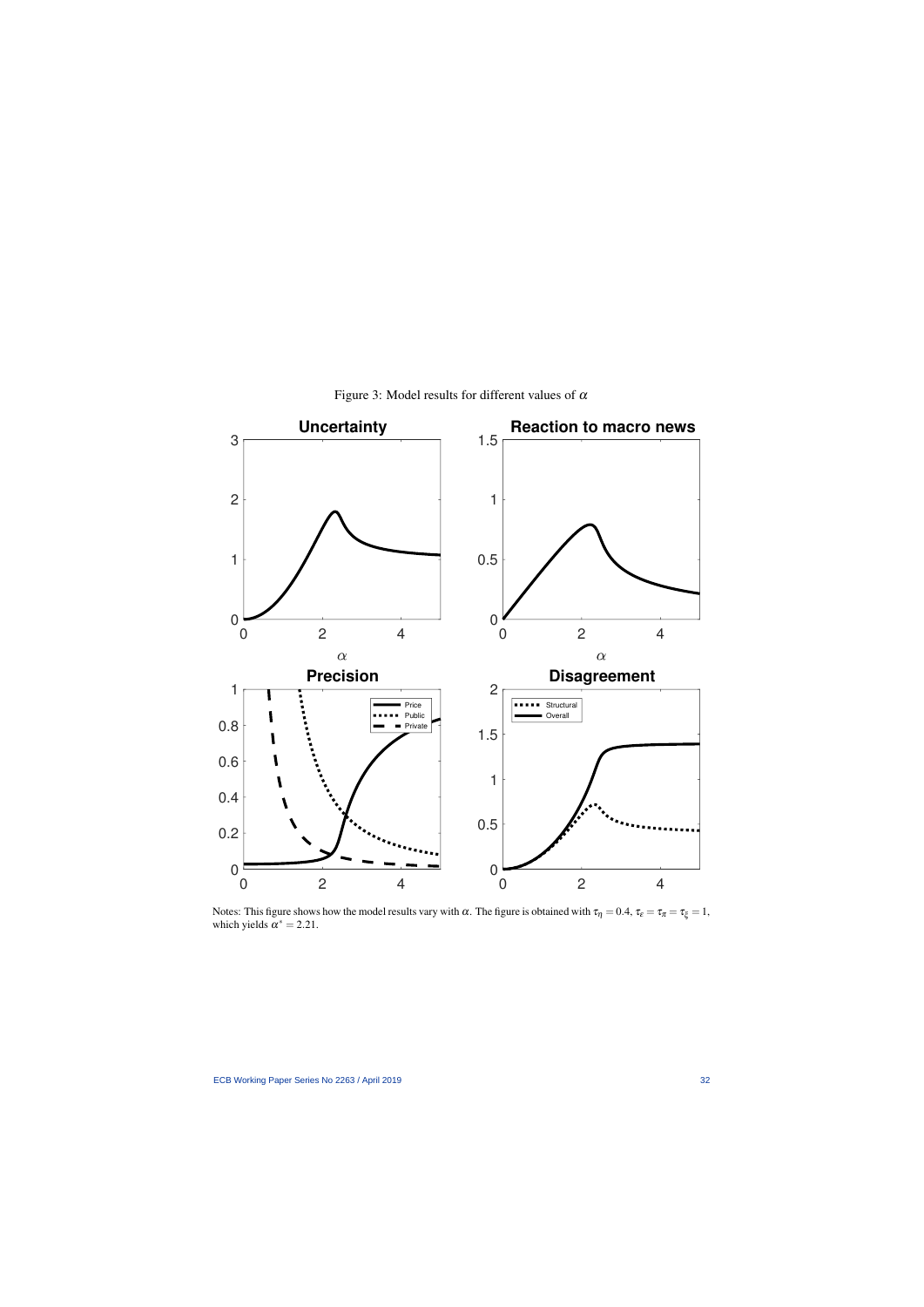lution of ex-post uncertainty. This is intuitive by looking at their expressions in Proposition [1.](#page-28-3) Because of higher ex-post uncertainty, agents tend to put higher weights on market signals that amplify the reaction to macro news and idiosyncratic differences in signals. This is how the sensitivity to macro-news and structural disagreement may increase with  $\alpha$ .

The last panel of Figure [3](#page-32-0) shows that, even if structural disagreement exhibits a nonmonotonic behavior, this need not be the case for overall disagreement, given the monotonic evolution of the behavioral component ∆*<sup>b</sup>* of disagreement. In particular, the rather flat derivative of overall disagreement for values of  $\alpha$  above  $\alpha^*$  is consistent with our finding that an increasing responsiveness to macro news is associated with mild changes in disagreement, whereas decreased responsiveness to macro news is coupled with more substantial reductions in disagreement.





<span id="page-33-0"></span>Notes: This figure shows how the presence of market prices affects the key quantities of the model. The figure is obtained with  $\tau_{\eta} = 0.4$ ,  $\tau_{\varepsilon} = \tau_{\pi} = \tau_{\xi} = 1$ , which yields  $\alpha^* = 2.21$ .

Figure [4](#page-33-0) emphasizes the central role of market signals in our proposed mechanism. In the three panels we show ex-post uncertainty, the reaction to macroeconomic news and structural disagreement as a function of  $\alpha$ . The solid line repeats the results for an economy with market signals, which we presented in Figure [3.](#page-32-0) We contrast this in Figure [4](#page-33-0) with the results for an economy without market signals – plotted as dotted line – which obtains by fixing  $c = 0$ , everything else being equal. The non-monotonic behavior of all three variables and their maximum at the same value  $\alpha^*$  are striking. But it only obtains in the presence of market signals. Absent market signals, all three variables monotonically converge to zero as  $\alpha$  decreases.

The figure also highlights that weak FG might not just elevate the responsiveness of asset prices to macroeconomic news. Rather, the elevated responsiveness of asset prices is symp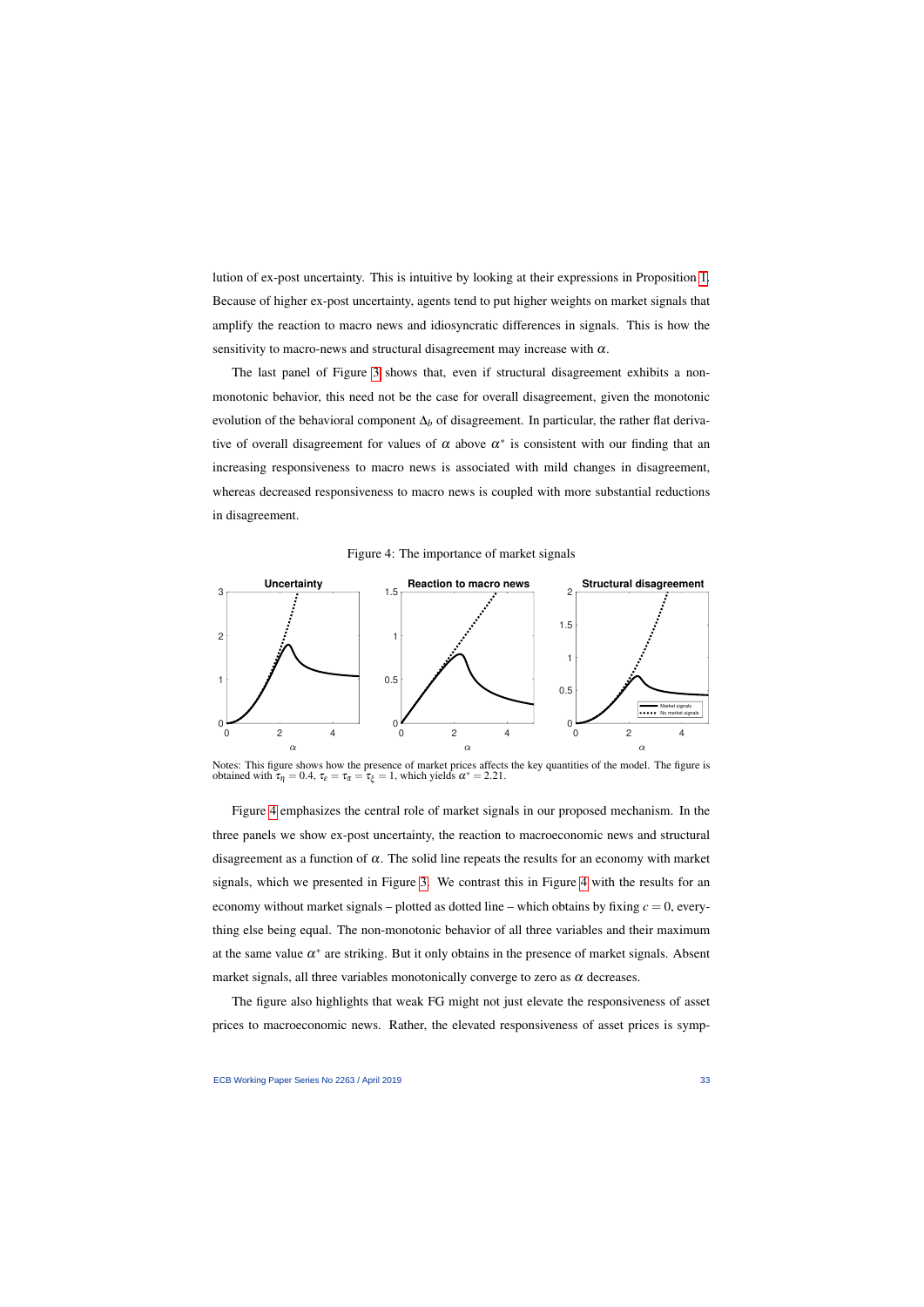tomatic of the increased uncertainty and the larger structural disagreement in the economy.

## 5 Conclusion

Intuitively, one would expect FG to reduce the impact of macroeconomic news on asset prices. However, we show that this crucially depends on the type of guidance adopted. We study the impact of different types of FG on the responsiveness of bond yields to macroeconomic news, and on forecaster disagreement about the future path of interest rates. Time-contingent FG over long horizons eliminates both the asset price response to incoming news and disagreement across forecasters. State-contingent FG works in the same direction, but preserves some responsiveness and disagreement, because future policy continues to depend on a subset of macroeconomic information. In contrast, time-contingent FG over short horizons and open-ended FG are ineffective at best, and add uncertainty about the policy path at worst.

<span id="page-34-0"></span>Rational expectations model with noisy market information explain these findings. In such a model, more public information can hamper the aggregation of private information in prices. Thus, when the market is an important source of information, the release of more precise public information can increase, instead of decrease, uncertainty and can amplify, instead of reduce, the reaction of expectations to macroeconomic news.

## References

- Adam, K., Billi, R.M., 2006. Optimal monetary policy under commitment with a zero bound on nominal interest rates. Journal of Money, Credit and Banking 38, 1877–1905.
- Adam, K., Billi, R.M., 2007. Discretionary monetary policy and the zero lower bound on nominal interest rates. Journal of Monetary Economics 54, 728–752.
- Amador, M., Weill, P.O., 2010. Learning from prices: Public communication and welfare. Journal of Political Economy 118, 866–907.
- Andrade, P., Gaballo, G., Mengus, E., Mojon, B., 2019. Forward guidance and heterogeneous beliefs. American Economic Journal: Macroeconomics – forthcoming.
- Angeletos, G.M., Lian, C., 2018. Forward guidance without common knowledge. American Economic Review 108, 2477–2512.
- Angeletos, G.M., Pavan, A., 2007. Efficient use of information and social value of information. Econometrica 75, 1103–1142.
- <span id="page-34-2"></span><span id="page-34-1"></span>Balduzzi, P., Elton, E.J., Green, T.C., 2001. Economic news and bond prices: Evidence from the U.S. treasury market. Journal of Financial and Quantitative Analysis 36, 523–543.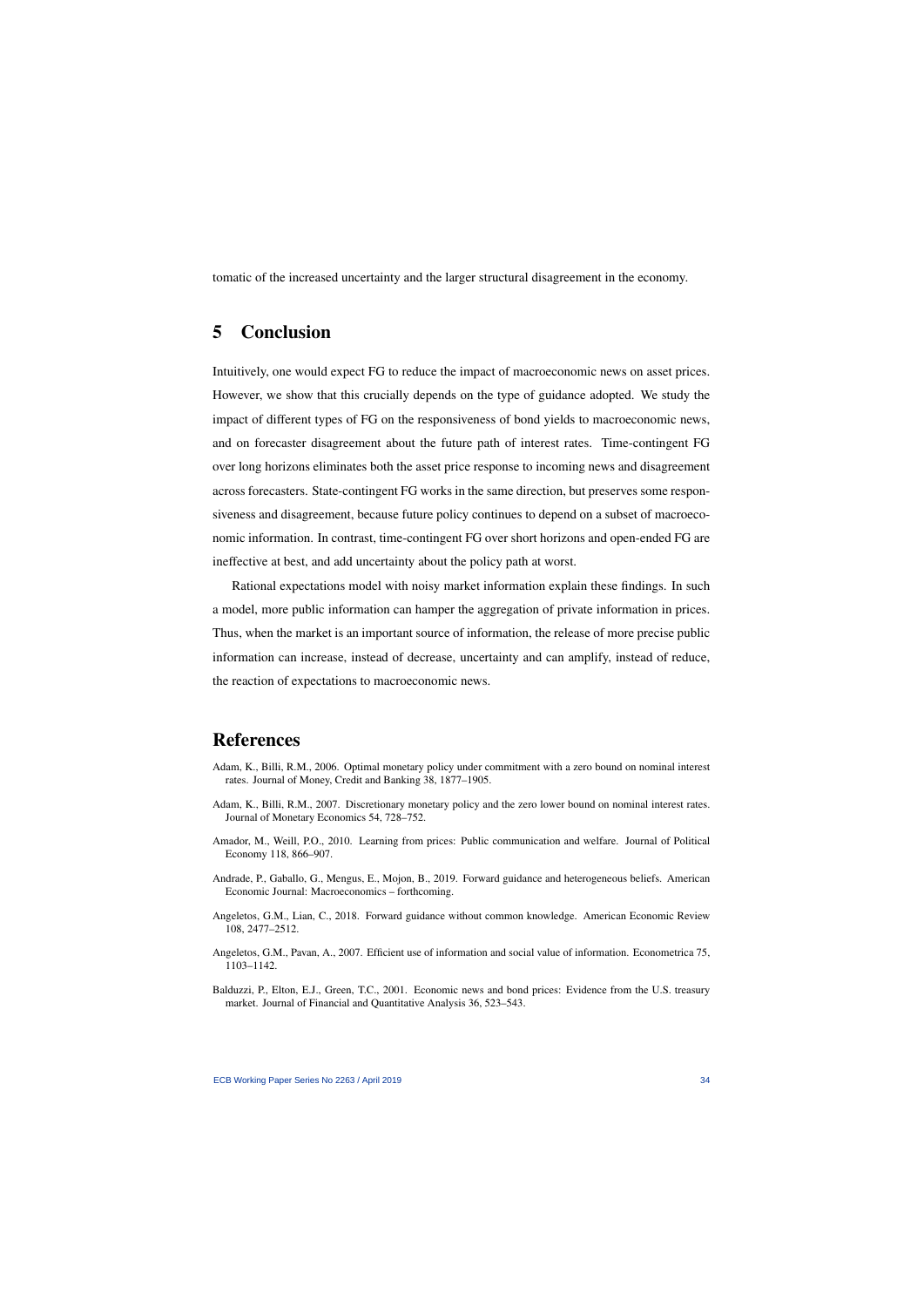Bianchi, F., Melosi, L., 2017. Escaping the great recession. American Economic Review 107, 1030–1058.

- Bianchi, F., Melosi, L., 2018. Constrained discretion and central bank transparency. Review of Economics and Statistics 100, 187–202.
- Blinder, A., Ehrmann, M., de Haan, J., Jansen, D.J., 2017. Necessity as the mother of invention: Monetary policy after the crisis. Economic Policy 32, 707–755.
- Campbell, J.R., Evans, C.L., Fisher, J.D.M., Justiniano, A., 2012. Macroeconomic effects of Federal Reserve forward guidance. Brookings Papers on Economic Activity 43, 1–80.
- Clouse, J., Henderson, D., Orphanides, A., Small, D.H., Tinsley, P.A., 2003. Monetary policy when the nominal short-term interest rate is zero. B.E. Journal of Macroeconomics 3, 1–65.
- <span id="page-35-8"></span>Crowe, C., 2010. Testing the transparency benefits of inflation targeting: Evidence from private sector forecasts. Journal of Monetary Economics 57, 226–232.
- <span id="page-35-2"></span>Davis, J.S., Presno, I., 2014. Inflation targeting and the anchoring of inflation expectations: Cross-country evidence from consensus forecasts. Globalization and Monetary Policy Institute Working Paper 174. Federal Reserve Bank of Dallas.
- <span id="page-35-0"></span>Del Negro, M., Giannoni, M., Patterson, C., 2015. The forward guidance puzzle. Staff Reports 574. Federal Reserve Bank of New York.
- <span id="page-35-7"></span>Detmers, G.A., 2016. Forward guidance under disagreement – evidence from the Fed's dot projections. Annual Conference 2016 (Augsburg): Demographic Change 145768. Verein für Socialpolitik.
- <span id="page-35-17"></span>Dovern, J., Fritsche, U., Slacalek, J., 2012. Disagreement among forecasters in G7 countries. Review of Economics and Statistics 94, 1081–1096.
- <span id="page-35-10"></span>Driscoll, J.C., Kraay, A.C., 1998. Consistent covariance matrix estimation with spatially dependent panel data. Review of Economics and Statistics 80, 549–560.
- <span id="page-35-11"></span>Eggertsson, G.B., Woodford, M., 2003. The zero bound on interest rates and optimal monetary policy. Brookings Papers on Economic Activity 34, 139–235.
- <span id="page-35-6"></span><span id="page-35-3"></span>Eggertsson, G.B., Woodford, M., 2006. Optimal monetary and fiscal policy in a liquidity trap, in: Clarida, R.H., Frankel, J., Giavazzi, F., West, K.D. (Eds.), NBER International Seminar on Macroeconomics 2004. MIT Press. chapter 2, pp. 75–144.
- <span id="page-35-19"></span>Ehrmann, M., 2015. Targeting inflation from below: How do inflation expectations behave? International Journal of Central Banking 11, 213–249.
- <span id="page-35-13"></span>Ehrmann, M., Eijffinger, S., Fratzscher, M., 2012. The role of central bank transparency for guiding private sector forecasts. Scandinavian Journal of Economics 114, 1018–1052.
- <span id="page-35-16"></span>Farhi, E., Werning, I., 2017. Monetary policy, bounded rationality, and incomplete markets. Working Paper 23281. NBER.
- Femia, K., Friedman, S., Sack, B.P., 2013. The effects of policy guidance on perceptions of the Fed's reaction function. Staff Report 652. Federal Reserve Bank of New York.
- <span id="page-35-9"></span><span id="page-35-1"></span>Feroli, M., Greenlaw, D., Hooper, P., Mishkin, F.S., Sufi, A., 2017. Language after liftoff: Fed communication away from the zero lower bound. Research in Economics 71, 452–490.
- Filardo, A., Hofmann, B., 2014. Forward guidance at the zero lower bound. BIS Quarterly Review , 37–53.

<span id="page-35-18"></span><span id="page-35-15"></span><span id="page-35-14"></span><span id="page-35-12"></span><span id="page-35-5"></span><span id="page-35-4"></span>Gabaix, X., 2016. A behavioral new Keynesian model. Discussion Paper 11729. CEPR.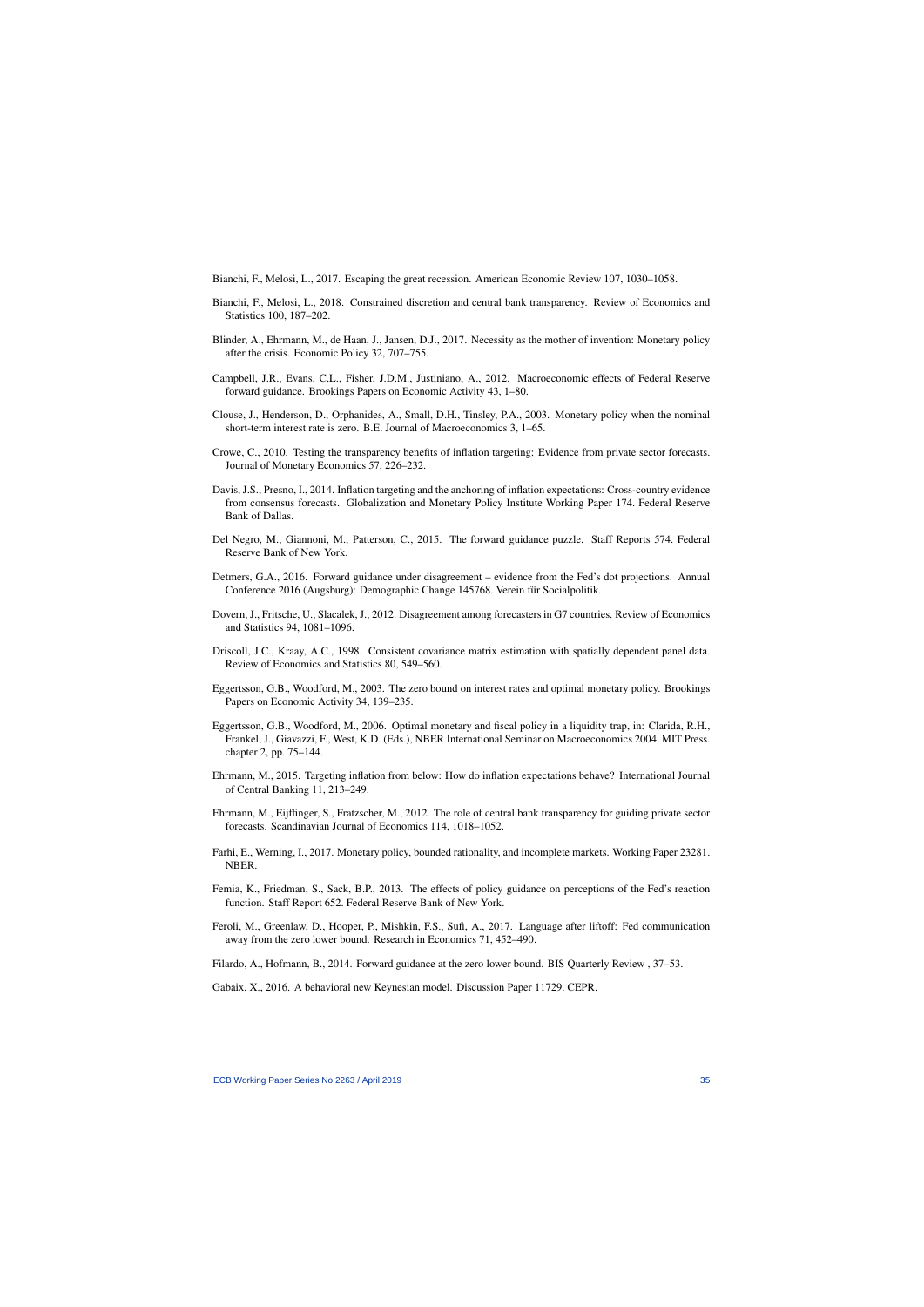- Gaballo, G., 2016. Rational inattention to news: The perils of forward guidance. American Economic Journal: Macroeconomics 8, 42–97.
- den Haan, W. (Ed.), 2013. Forward guidance perspectives from central bankers, scholars and market participants. VoxEU.org eBooks, Centre for Economic Policy Research.
- Kiley, M., 2016. Policy paradoxes in the New-Keynesian model. Review of Economic Dynamics 21, 1–15.
- Krugman, P.R., 1998. It's baaack: Japan's slump and the return of the liquidity trap. Brookings Papers on Economic Activity 29, 137–206.
- Mackowiak, B.A., Matejka, F., Wiederholt, M., 2018. Survey: Rational inattention, a disciplined behavioral model. Discussion Paper 13243. CEPR.
- <span id="page-36-17"></span>Mankiw, N.G., Reis, R., Wolfers, J., 2004. Disagreement about inflation expectations, in: Gertler, M., Rogoff, K. (Eds.), NBER Macroeconomics Annual 2003. MIT Press. volume 18. chapter 4, pp. 209–270.
- <span id="page-36-4"></span>McKay, A., Nakamura, E., Steinsson, J., 2016. The power of forward guidance revisited. American Economic Review 106, 3133–3158.
- Michelacci, C., Paciello, L., 2017. Ambiguous policy announcements. Discussion Paper 11754. CEPR.
- <span id="page-36-1"></span>Moessner, R., 2013. Effects of explicit FOMC policy rate guidance on interest rate expectations. Economics Letters 121, 170–173.
- <span id="page-36-18"></span><span id="page-36-9"></span>Moessner, R., 2015. Reactions of real yields and inflation expectations to forward guidance in the United States. Applied Economics 47, 2671–2682.
- <span id="page-36-16"></span>Moessner, R., Jansen, D.J., de Haan, J., 2017. Communication about future policy rates in theory and practice: A survey. Journal of Economic Surveys 31, 678–711.
- <span id="page-36-13"></span>Morris, S., Shin, H.S., 2002. Social value of public information. American Economic Review 92, 1521–1534.
- <span id="page-36-20"></span>Nakov, A., 2008. Optimal and simple monetary policy rules with zero floor on the nominal interest rate. International Journal of Central Banking 4, 73–127.
- <span id="page-36-11"></span>Swanson, E.T., Williams, J.C., 2014a. Measuring the effect of the zero lower bound on medium- and longer-term interest rates. American Economic Review 104, 3154–3185.
- <span id="page-36-14"></span>Swanson, E.T., Williams, J.C., 2014b. Measuring the effect of the zero lower bound on yields and exchange rates in the U.K. and Germany. Journal of International Economics 92, Supplement 1, S2–S21.
- <span id="page-36-22"></span>Vives, X., Yang, L., 2017. Costly interpretation of asset prices. Discussion Paper 12360. CEPR.
- <span id="page-36-19"></span>Wiederholt, M., 2014. Empirical properties of inflation expectations at the zero lower bound. Goethe University Frankfurt.
- <span id="page-36-21"></span><span id="page-36-15"></span><span id="page-36-12"></span><span id="page-36-10"></span><span id="page-36-8"></span><span id="page-36-7"></span><span id="page-36-6"></span><span id="page-36-5"></span><span id="page-36-3"></span><span id="page-36-2"></span><span id="page-36-0"></span>Woodford, M., 2013. Forward guidance by inflation-targeting central banks. Discussion Paper 9722. CEPR.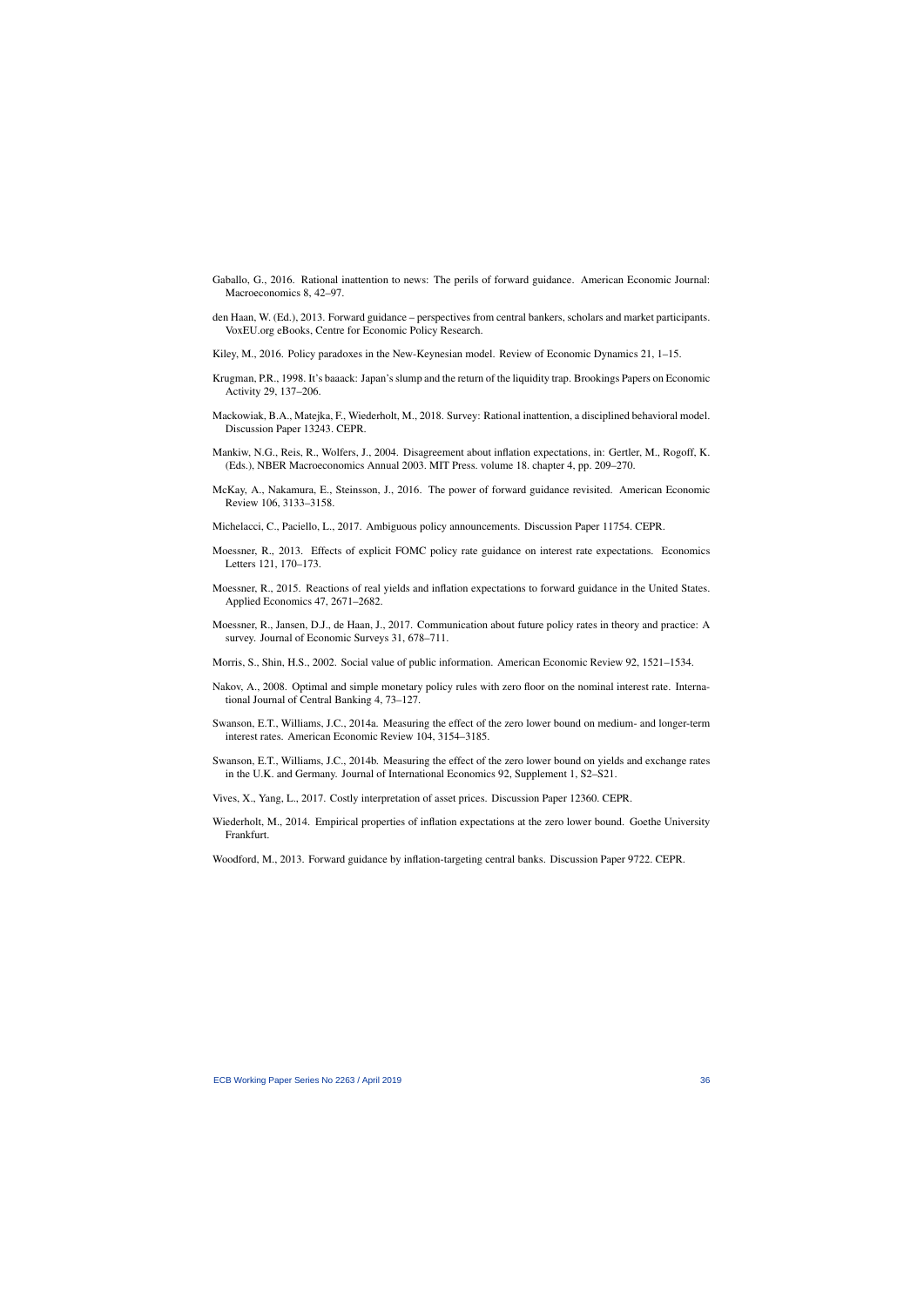## A Appendices

## A.1 Data Appendix

All macroeconomic announcement series come from Bloomberg, and were collected during November 2016 and January 2017. For the euro area we use the macroeconomic news announcements of Germany and Italy. We use the nine macroeconomic indicators business confidence indices (BCI) in Canada (CA), Germany (DE), Italy (IT), Japan (JP), Sweden (SE), United States (US), consumer confidence indices (CCI) in DE, IT, JP, SE, UK, US, consumer price indices (CPI) in DE, IT, JP, SE, UK, US, GDP growth (GDP) in CA, DE, IT, JP, SE, UK, US, industrial production (IPI) in DE, IT, JP, SE, UK, US, non-farm payroll employment (NFP) in US, purchasing manager indices (PMI) in CA, DE, IT, SE, UK, US, retail sales (RS) in CA, DE, IT, JP, SE, UK, US, and unemployment rates (UR) in CA, DE, IT, JP, SE, UK, US.

Table A.1: Observations (daily sample) by country, FG and APP regime

|                      | No FG     | SG    | <b>OG</b> | <b>STG</b> | <b>LTG</b> | total     |
|----------------------|-----------|-------|-----------|------------|------------|-----------|
| Canada               | 359/0     | 0/0   | 0/0       | 40/0       | 0/0        | 399/0     |
| Euro area            | 585/0     | 0/0   | 259/210   | 0/120      | 0/0        | 844/330   |
| Japan                | 548 / 264 | 0/179 | 14/0      | 0/0        | 0/0        | 562/443   |
| Sweden               | 76/78     | 0/0   | 0/0       | 218/75     | 31/0       | 325/153   |
| UK                   | 0/325     | 0/39  | 0/230     | 0/0        | 0/0        | 0/594     |
| <b>United States</b> | 132/5     | 0/154 | 0/640     | 0/8        | 0/153      | 132/960   |
| total                | 1700/672  | 0/372 | 273/1080  | 258/203    | 31/153     | 2262/2480 |

<span id="page-37-0"></span>Notes: The first number is the number of observations outside of APP periods in our sample, followed by the number of observations during APP periods. An observation is a release of a macroeconomic indicator during the respective FG regime in the respective country. ELB periods only.

Table [A.1](#page-37-0) reports the number of observations during ELB periods in the daily sample. The number of observations during APP periods is about the same as the number of observations outside of APP periods. There are no APP observations for CA, and only APP observations for the UK. Figure [A.1](#page-38-0) shows the frequency of FG horizons at the macroeconomic news announcement times in our sample.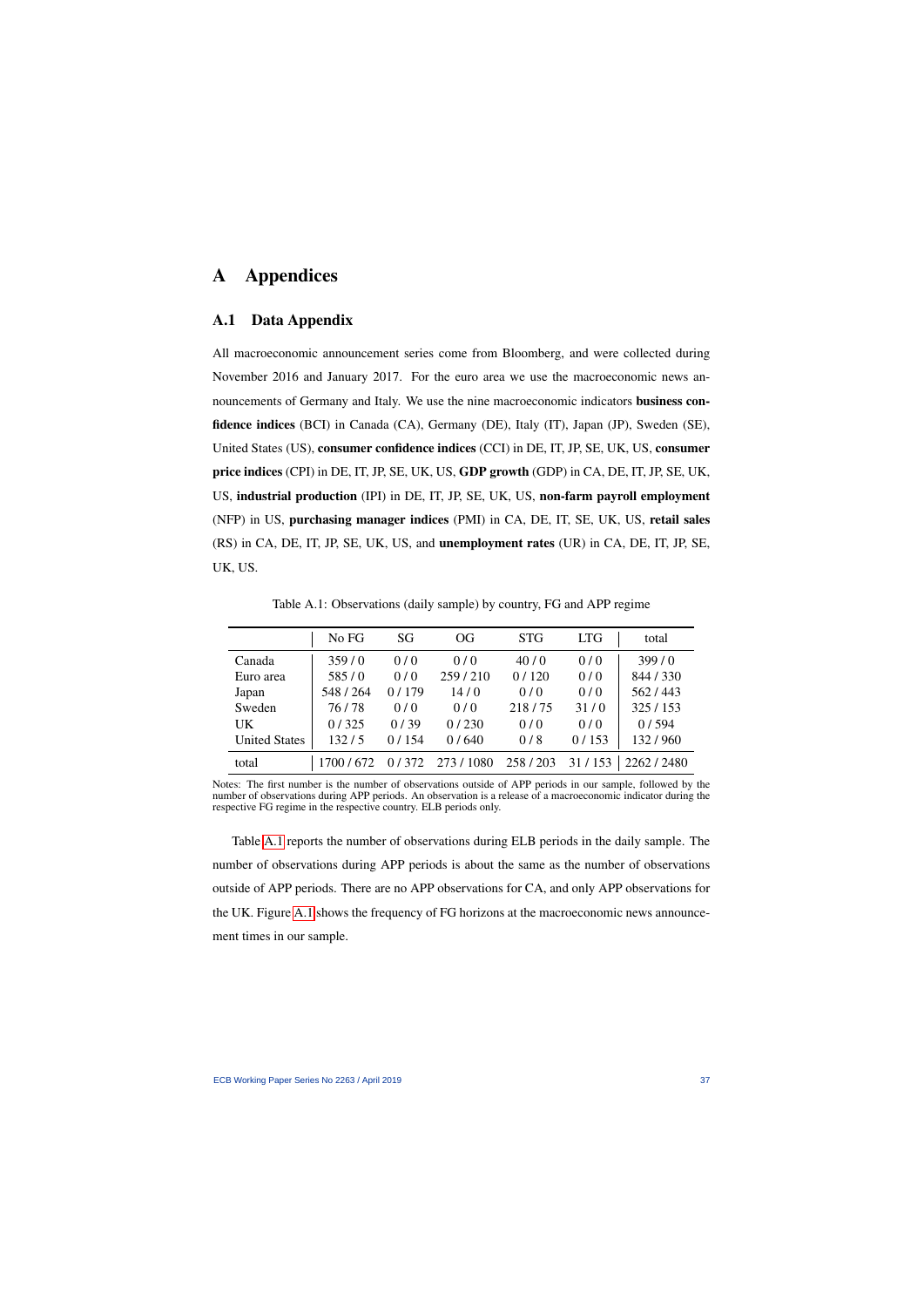

Figure A.1: Frequency of guidance horizons of time-contingent FG

<span id="page-38-0"></span>Notes: The figure shows the frequency of time-contingent FG horizons at the macroeconomic news announcement times in our sample. The countries covered are Canada, the euro area (Germany and Italy), Sweden, and the United States. The subset of observations for the United States is shaded in red.

## A.2 The Effects of Forward Guidance in Presence of an Asset Purchase Programme

We have conjectured that different types of FG might signal different levels of commitment on behalf of the central bank to keep policy rates at the ELB, and are accordingly more or less effective in anchoring expectations about the future path of policy. Especially short-term time-contingent and open-ended FG reveal a strong "delphic" element. At short FG horizons, the time-contingent FG announcement might have been primarily perceived as the central bank projecting a further deterioration of the economy. This bad signal dominates the short-term fixing of the policy rate. But even longer-term guidance is not enough to fully mute the surprise impact. There might have been credibility issues, and an inability of central banks to commit.

FG is in principle subject to a time-consistency problem: once central banks have managed to affect expectations about the future path of policy, they have an incentive to deviate from the communicated path earlier than announced. Of course, agents are aware of this inherent time inconsistency, and do therefore not necessarily see FG as credible. In addition, with FG having been a novel tool for most central banks in our sample, there is no reputational capital or track record that agents can rely on to understand whether the central bank would follow up on its communication. In the light of this, the credibility of FG can possibly be enhanced substantially if the central bank also has "skin in the game". One such way is to embark on an APP, which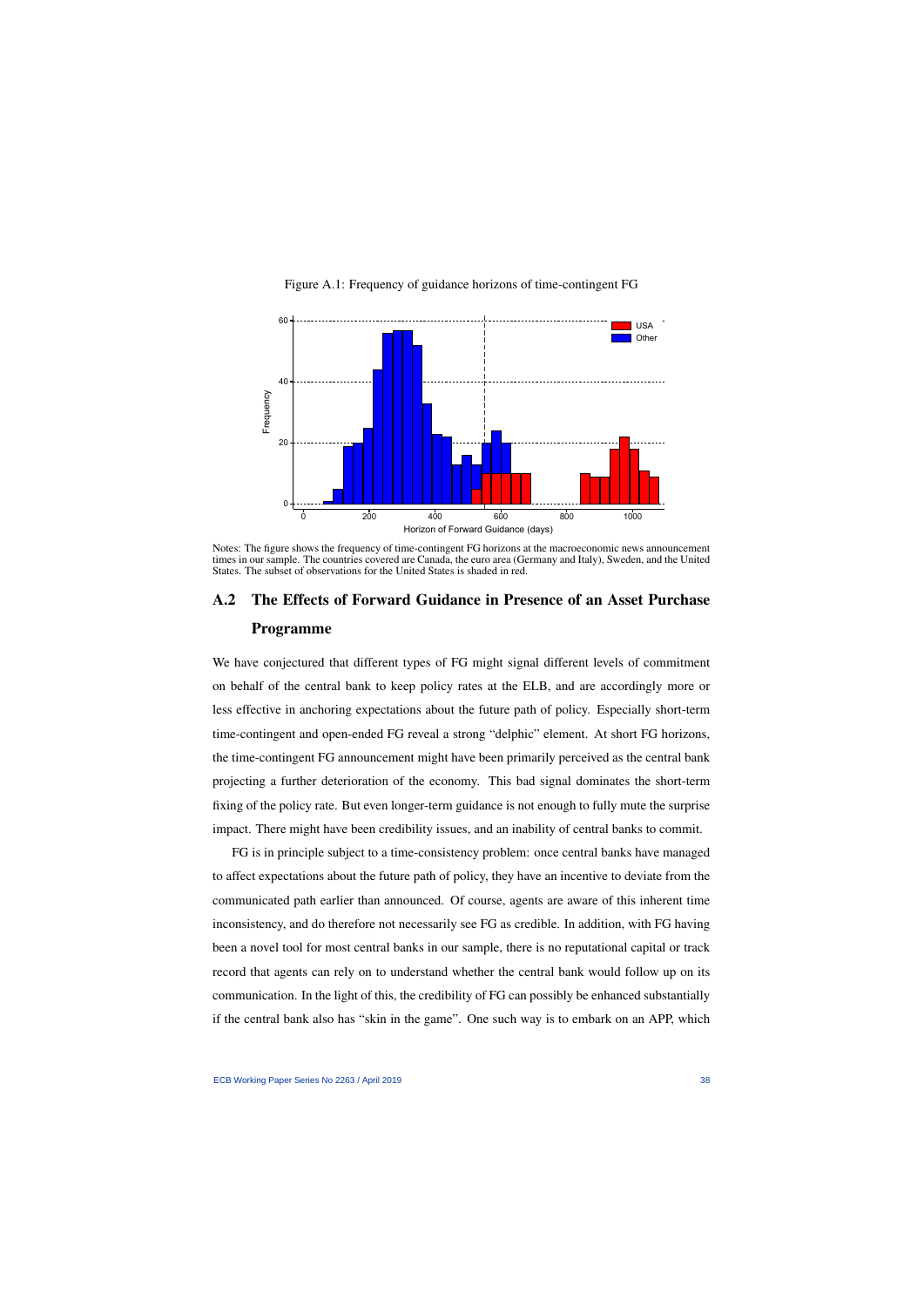implies that the central bank is willing to take losses on its balance sheet if it does not follow up on its own FG [\(Clouse, Henderson, Orphanides, Small and Tinsley, 2003;](#page-35-19) [Eggertsson and](#page-35-4) [Woodford, 2003\)](#page-35-4).

To test this hypothesis, we distinguish the effects during and outside of APP periods. We create an APP indicator variable  $APP<sub>t</sub><sup>c</sup>$ , which is equal to one if country *c* has an active APP at time *t* and is zero otherwise. Among the economies in our sample, and for the sample period that we cover, the U.S. Federal Reserve started its APP on 25 November 2008, the Bank of England on 19 January 2009, the Bank of Japan on 05 October 2010, the ECB on 22 January 2015 and the Swedish Riksbank on 11 February 2015. We consider an APP as active as long as any principal is reinvested at maturity; therefore, all APP programmes were still active at the end of our sample period. By adding the APP indicator variable and the respective interaction terms, our regression expands to

$$
y_t^{c,i} = \alpha^{c,i} + \alpha_{SG}SG_t^c + \alpha_{OG} OG_t^c + \alpha_{STG} STG_t^c + \alpha_{LTG} LTG_t^c + \gamma APP_t^c
$$
  
+ 
$$
\gamma_{SG}SG_t^cAPP_t^c + \gamma_{OG} OG_t^cAPP_t^c + \gamma_{STG} STG_t^cAPP_t^c + \gamma_{LTG} LTG_t^cAPP_t^c
$$
  
+ 
$$
\beta s_t^{c,i} + \beta_{SG} SG_t^c \times s_t^{c,i} + \beta_{OG} OG_t^c \times s_t^{c,i} + \beta_{STG} STG_t^c \times s_t^{c,i} + \beta_{LTG} LTG_t^c \times s_t^{c,i}
$$
  
+ 
$$
\delta APP_t^c \times s_t^{c,i} + \delta_{SG} SG_t^cAPP_t^c \times s_t^{c,i} + \delta_{OG} OG_t^cAPP_t^c \times s_t^{c,i}
$$
  
+ 
$$
\delta_{STG} STG_t^cAPP_t^c \times s_t^{c,i} + \delta_{LTG} LTG_t^cAPP_t^c \times s_t^{c,i} + \epsilon_t^{c,i}.
$$
 (A.1)

<span id="page-39-0"></span>In this regression, we are able to tell whether the responsiveness of bond yields to macro news in the presence of a certain FG type is different in the absence or in the presence of an APP. For instance, for state-contingent FG, we need to compare  $\beta + \beta_{SG}$  to  $\beta + \beta_{SG} + \delta + \delta_{SG}$ .

For the disagreement analysis, the extended model becomes

$$
\Omega_t^c = \alpha^c + \alpha_t + \alpha_{SG} SG_t^c + \alpha_{OG} OG_t^c + \alpha_{STG} STG_t^c + \alpha_{LTG} LTG_t^c + \gamma APP_t^c
$$
  
+ 
$$
\gamma_{SG} SG_t^c APP_t^c + \gamma_{OG} OG_t^cAPP_t^c + \gamma STG_t^c APP_t^c + \gamma_{LTG} LTG_t^cAPP_t^c + \epsilon_t^c.
$$
 (A.2)

### A.2.1 Bond Yields

Indeed, as can be seen in Table [A.2,](#page-40-0) an APP in combination with FG turns out to be highly effective in anchoring expectations. The coefficients of each regression are listed in two adjacent columns. For daily data, column (1) lists the coefficients in periods without APP, whereas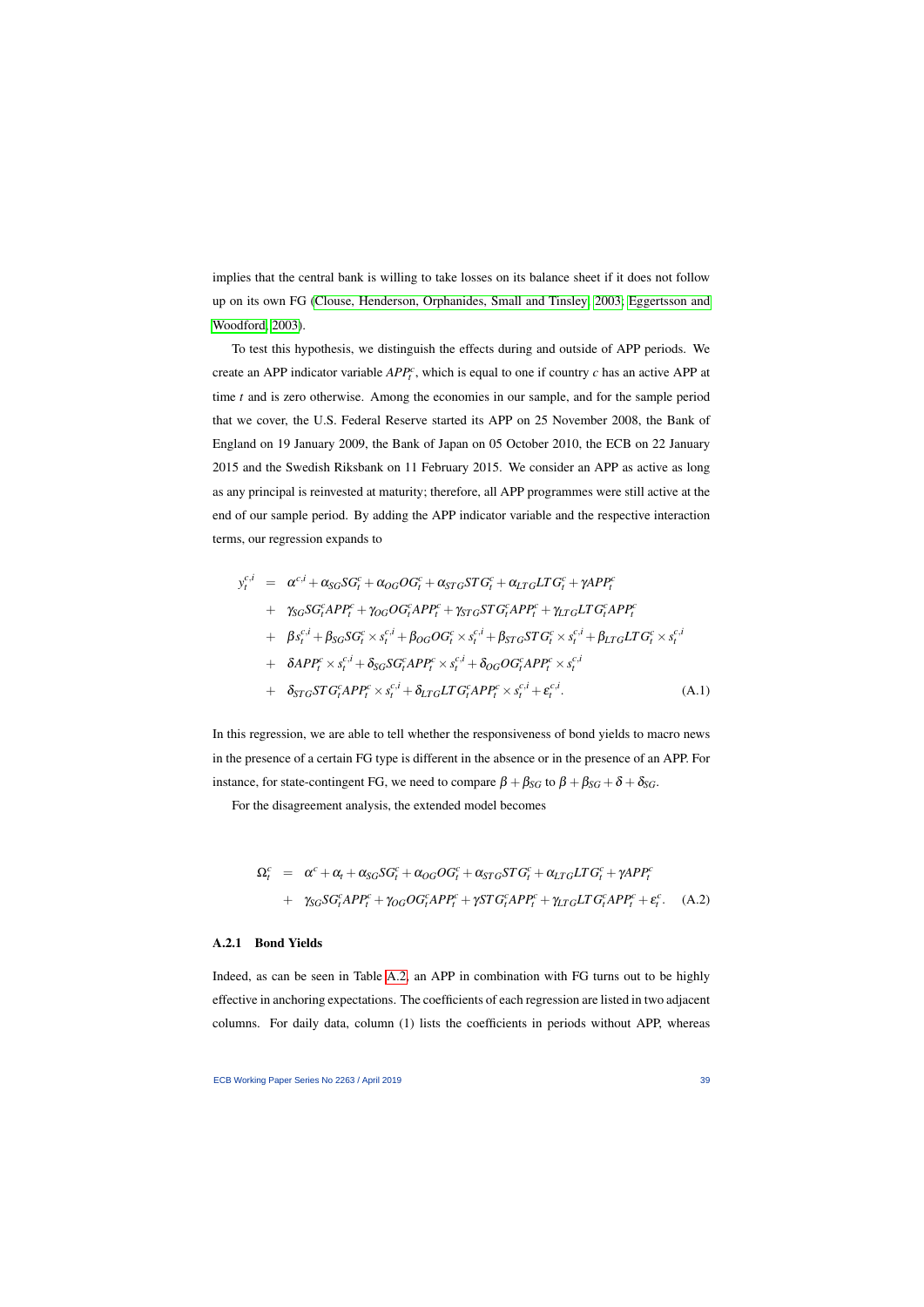|                | (1)         | (2)       | (3)           | (4)        |  |
|----------------|-------------|-----------|---------------|------------|--|
|                | daily data  |           | intraday data |            |  |
|                | without APP | with APP  | without APP   | with APP   |  |
| No FG          | $0.490**$   | $0.407**$ | $0.489***$    | $0.509**$  |  |
|                | (0.242)     | (0.168)   | (0.172)       | (0.200)    |  |
| SG             | n.a.        | $0.223*$  | n.a.          | 0.111      |  |
|                |             | (0.123)   |               | (0.071)    |  |
| OG             | 0.008       | $0.516*$  | 0.056         | $0.561**$  |  |
|                | (0.213)     | (0.277)   | (0.169)       | (0.215)    |  |
| STG            | $1.907***$  | 0.250     | $1.453***$    | $0.510***$ |  |
|                | (0.288)     | (0.300)   | (0.163)       | (0.183)    |  |
| <b>LTG</b>     | 0.194       | 0.046     | 0.248         | $0.124*$   |  |
|                | (0.212)     | (0.091)   | (0.238)       | (0.071)    |  |
| # observations | 4742        |           | 4739          |            |  |
| $R^2$          | 0.02        |           | 0.03          |            |  |

Table A.2: FG and net surprise impact with and without an APP

<span id="page-40-0"></span>Notes: Dependent variable in columns (1) and (2): Daily change in two-year sovereign bond yields in basis points. Dependent variable in columns (3) and (4): Intraday (120 minute window) change in two-year sovereign bond yields in basis points. Fixed effects model [\(A.1\)](#page-39-0). The reported values are – analogous to Tables [3](#page-19-0) and [4](#page-21-0) – the sums of the no-FG response and the extra FG effect, i.e. e.g.  $\beta + \beta_{OG}$ ,  $\delta + \delta_{OG}$ . Country-indicator fixed effects, FG and APP fixed effects not reported. Only periods at or below the ELB of 1%. Standard errors clustered at the country-indicator level in parentheses. Asterisks indicate the level of significance, (\*) at the 10%, (\*\*) at the 5%, and (\*\*\*) at the 1% level.

column (2) list the coefficients for APP periods. For intraday data, the analogous regression coefficients are listed in columns (3) and (4).

The asset price response without FG is barely changed by APP, neither in daily nor in intraday data. Open-ended FG without APP, most of which has been implemented by the ECB, mutes the asset price response almost completely. During an APP, however, open-ended FG becomes ineffective and markets are even more responsive to news then. The open-endedness of FG might be seen as contradicting the commitment conveyed by APP. A contradictory message from the central bank might heighten uncertainty about monetary policy, possibly combined with a perceived heightened sensitivity of monetary policy to macroeconomic indicators.

Time-contingent FG, however, strongly benefits from the existence of an APP. APP mutes the perverse effect of short-horizon time-contingent FG and strengthens the effect of longhorizon time-contingent FG. In daily data, short-horizon time-contingent FG combined with APP can even shrink the asset price response to insignificance. But even long-horizon FG becomes more effective in combination with APP, getting very close to a full credibility – mirrored bond prices immune to macroeconomic news. This supports the view that if the central bank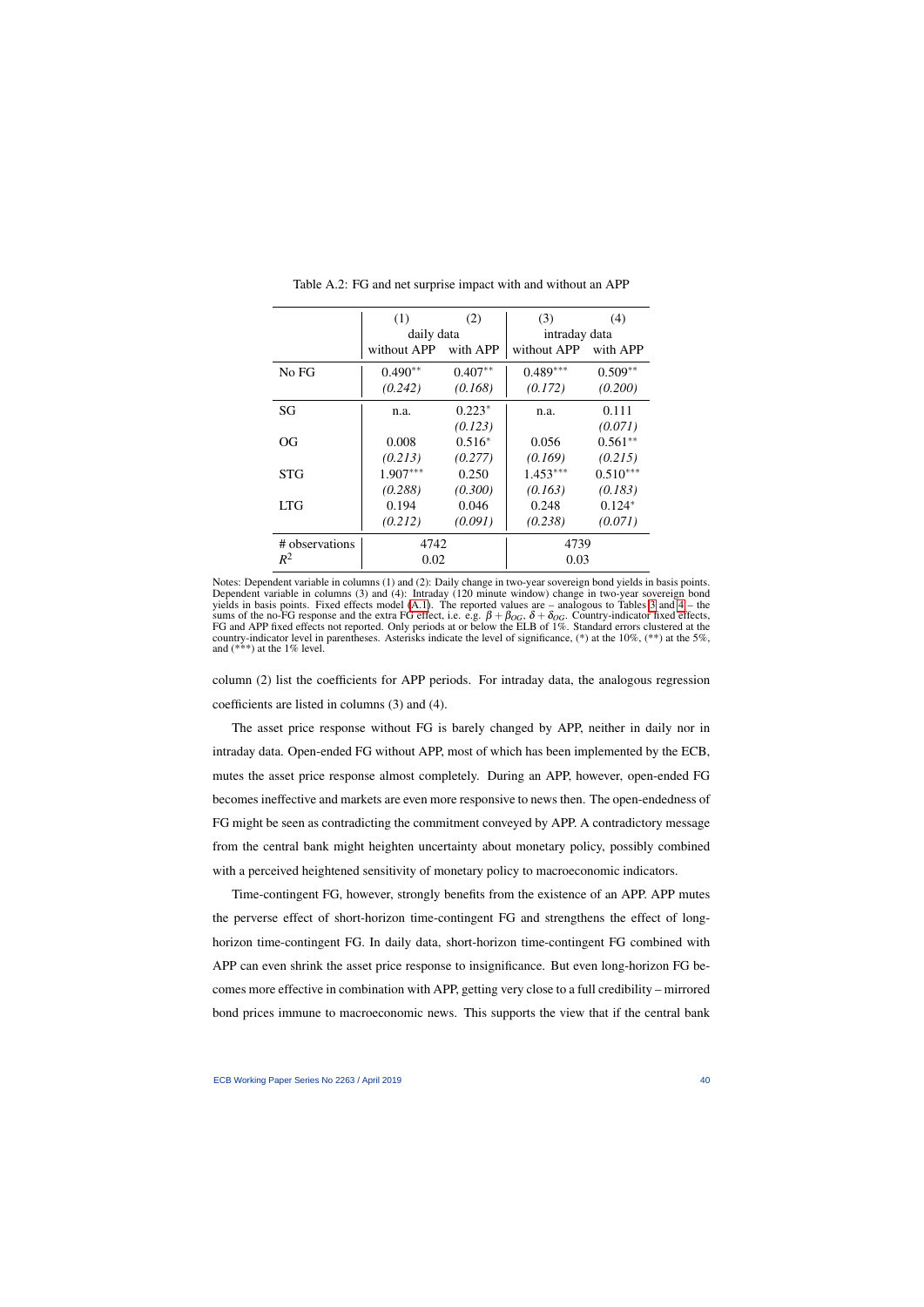embarks on an APP, this can act as a commitment device to keep interest rates low for an extended period, thereby adding credibility to the FG about policy rates. When both an APP and long-horizon time-contingent FG point in the same direction, this sends a very clear signal.

Comparing the coefficients for the no-APP regime with the overall coefficients reported in Tables [3](#page-19-0) and [4](#page-21-0) shows that the perverse effect of short-horizon time-contingent FG is due to the non-APP periods. Without APP, markets are looking through short-horizon FG and are highly responsive to news.

### A.2.2 Forecaster Disagreement

We have also tested to what extent the effect of FG on forecaster disagreement is affected by the presence of an APP. Table [A.3](#page-42-1) reports the corresponding results. The first result to note is that forecaster disagreement differs substantially in our sample between periods with and without APP.  $\Omega^*$ , i.e. disagreement in the presence of the ELB but in the absence of FG is mich higher in the cases where the central bank also resorted to APP than otherwise. Interestingly, and in line with the bond yield results, we find that the effectiveness of FG is substantially improved in the presence of APP: without asset purchases, no type of FG manages to reduce disagreement, and open-ended as well as short-horizon time-contingent FG even raise disagreement, mirroring the perverse effect of the latter on bond yields. In contrast, once the central bank also embarks on an APP, FG is always leading to less disagreement, regardless of its type. As in our earlier tests, we find that long-horizon time-contingent FG completely eliminates disagreement and state-contingent cuts it roughly by half.

In other words, APP renders all types of FG more "Odyssean". An APP appears to convince markets that once the economy eventually recovers, the central bank will not increase policy rates as quickly or early as it did historically. In contrast, without APP a guidance of one year appears to be too short to convince the markets, and the "Delphic"bad news effect might dominate.

### A.2.3 Rationalising these Findings: The Case of No Private Noise in the Price Signal

The situation of FG in the presence of an APP can be cast in our theoretical model as follows: We interpret APP interventions by the central bank as the introduction of common disturbances to the net supply of the asset available in the market, i.e. demand shocks not related to the fundamental value of the asset. This could be achieved via a stochastic and publicly unknown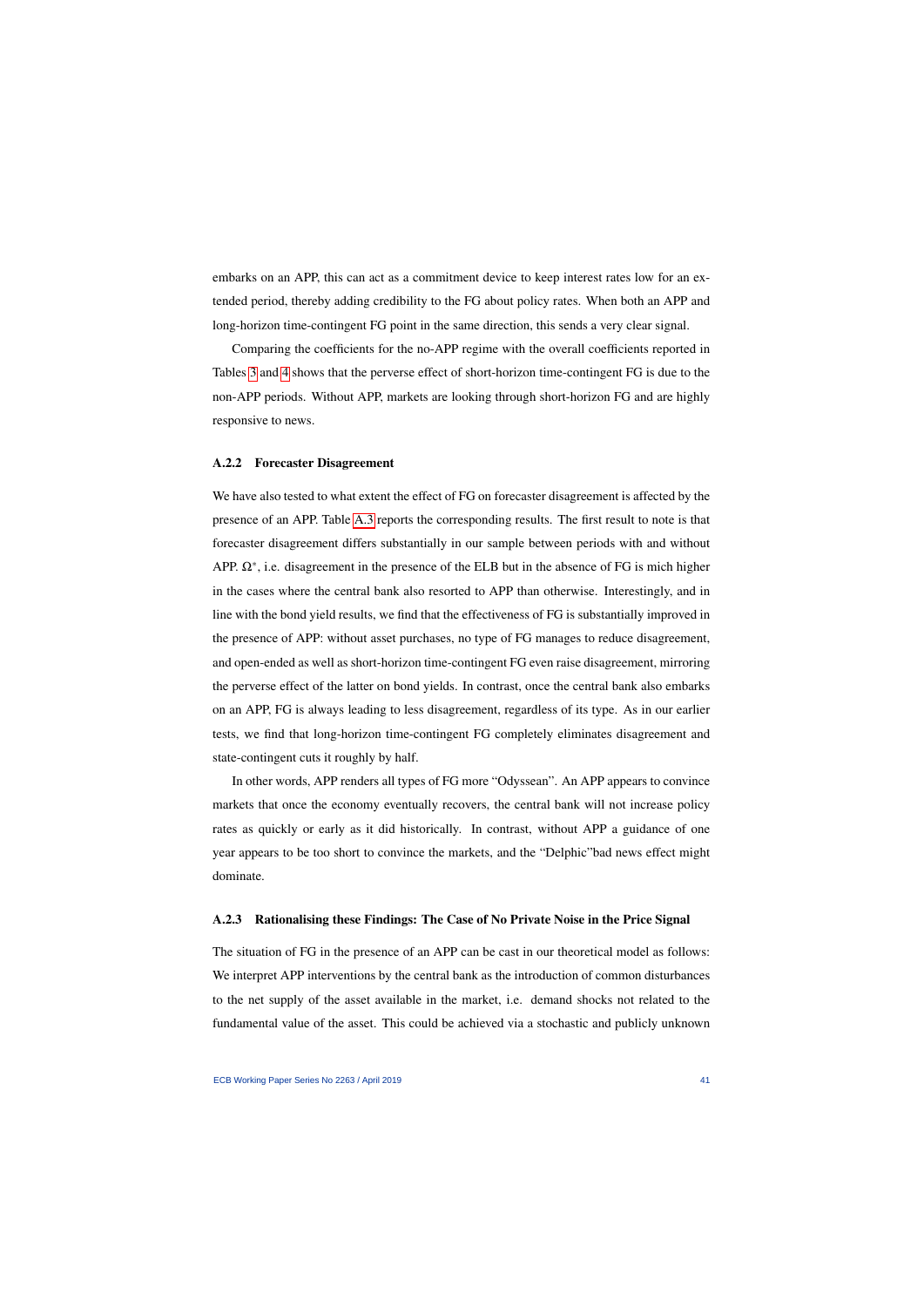|                | (1)         | (2)         |
|----------------|-------------|-------------|
|                | without APP | with APP    |
| SG             | n.a.        | $-0.356***$ |
|                |             | (0.094)     |
| OG             | $0.269**$   | $-0.537***$ |
|                | (0.136)     | (0.178)     |
| STG            | $0.219*$    | $-0.394***$ |
|                | (0.126)     | (0.123)     |
| <b>LTG</b>     | 0.106       | $-0.985***$ |
|                | (0.155)     | (0.207)     |
| APP            | $0.228***$  |             |
|                | (0.049)     |             |
| # observations | 657         |             |
| $R^2$          | 0.82        |             |
| $\Omega^*$     | 0.455       | 0.779       |

Table A.3: FG and forecaster disagreement with and without an APP

<span id="page-42-1"></span>Notes: The table provides estimates of the effect of FG on Consensus forecaster disagreement with and without an APP. Column (1) contains the coefficients that result in the absence of an APP, column (2) those that result in the presence of an APP.  $\Omega^*$  denotes the sample average of the interdecile range in the absence of FG. [Driscoll and](#page-35-18) [Kraay](#page-35-18) [\(1998\)](#page-35-18) standard errors are given in parentheses. Asterisks indicate the level of significance, (\*) at the 10%,  $(**)$  at the 5%, and  $(***)$  at the 1% level.

order flow, even if the total stock of purchases is known.

In the limit, this can be viewed as a situation where  $\tau_{\xi} \to \infty$ , i.e. a case where the price signal is blurred only by common supply disturbances. In Appendix section [A.4.4,](#page-50-0) we prove the following result:

**Proposition 5** *For*  $\tau_{\xi} \to \infty$ *, the news-sensitivity*  $\phi$  *is a monotonic function of*  $\alpha$  *for any given*  $\{\tau_{\eta}, \tau_{\xi}, \tau_{\varepsilon}, \tau_{\pi}\}.$ 

This proposition tells us that when disturbances in the price signal are common, the sensitivity to macro news always decreases when  $\alpha$  falls. The prominence of supply shocks decouples prices from agents' evaluations, and prices become less informative. Learning from prices is thus less important, and stronger FG always yields a lower news-sensitivity of asset prices, consistent with our empirical findings.

## A.3 Robustness

<span id="page-42-0"></span>We have tested our empirical analyses for robustness in various ways. The results of our robustness tests are reported in Table [A.4](#page-43-0) for the bond yield regressions and in Table [A.5](#page-46-0) for the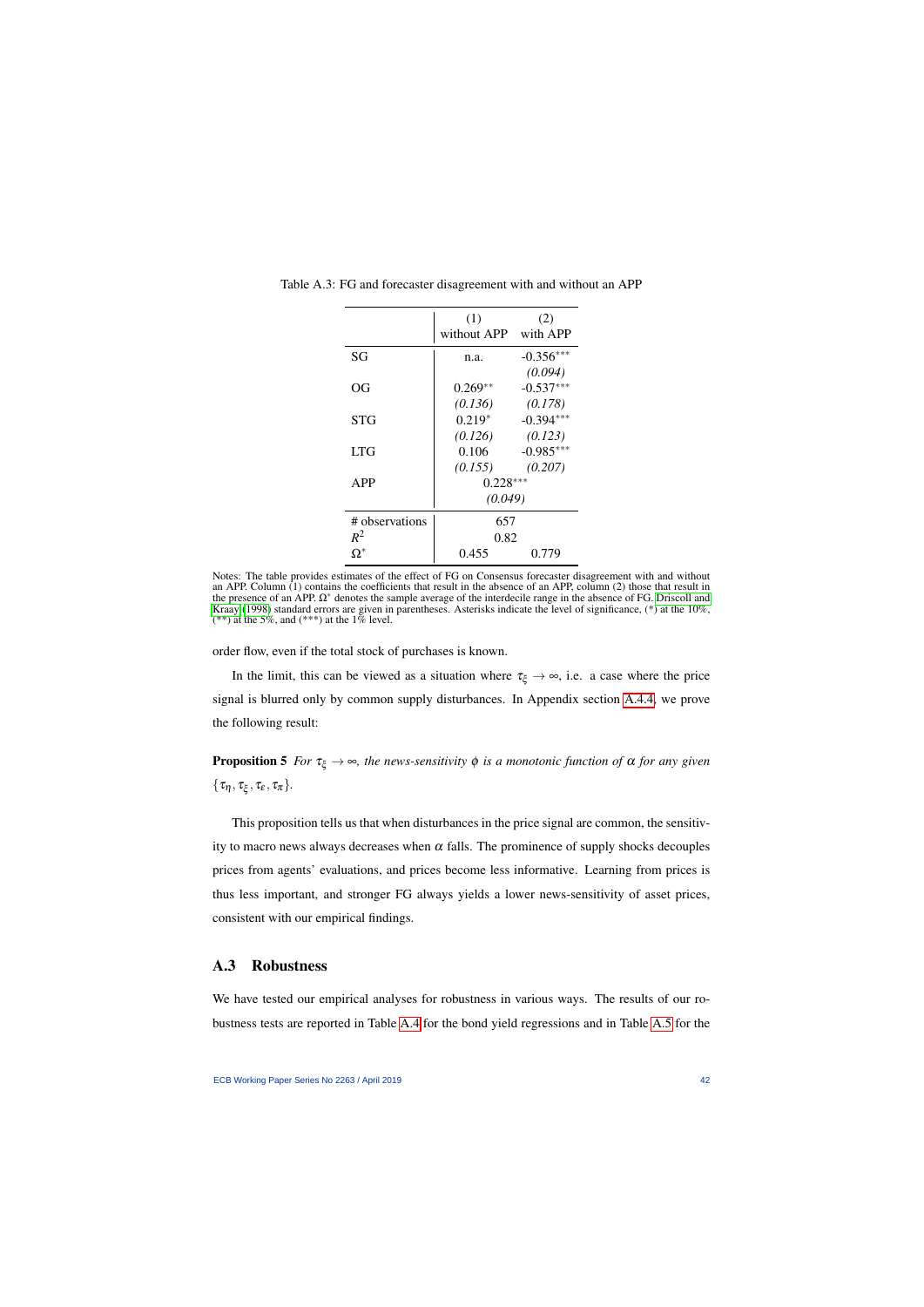<span id="page-43-0"></span>

|               | (1)        | (2)        | (3)        | (4)        | (5)         |
|---------------|------------|------------|------------|------------|-------------|
|               | benchmark  | bonds with | benchmark  | SE, UK, US | incl. obs.  |
|               |            | 1yr TTM    |            | only       | off the ELB |
|               | daily      | daily      | intraday   | intraday   | intraday    |
| No FG         | $0.465***$ | $0.389***$ | $0.497***$ | $1.080***$ | $0.495***$  |
|               | (0.168)    | (0.114)    | (0.135)    | (0.301)    | (0.135)     |
| SG            | $0.223*$   | 0.066      | 0.110      | 0.208      | 0.113       |
|               | (0.123)    | (0.050)    | (0.070)    | (0.155)    | (0.070)     |
| <b>OG</b>     | $0.422*$   | 0.119      | $0.464**$  | $0.707***$ | $0.477**$   |
|               | (0.231)    | (0.119)    | (0.183)    | (0.257)    | (0.182)     |
| <b>STG</b>    | $1.252***$ | $0.644***$ | $1.080***$ | $1.155***$ | $1.072***$  |
|               | (0.256)    | (0.222)    | (0.141)    | (0.162)    | (0.138)     |
| <b>LTG</b>    | 0.084      | $-0.080$   | $0.127*$   | $0.129*$   | $0.151**$   |
|               | (0.089)    | (0.066)    | (0.070)    | (0.071)    | (0.063)     |
| No FG off ELB |            |            |            |            | $1.062***$  |
|               |            |            |            |            | (0.180)     |
| $#$ obs.      | 4742       | 4740       | 4739       | 2166       | 8695        |
| $R^2$         | 0.01       | 0.01       | 0.03       | 0.09       | 0.05        |

Table A.4: FG and net surprise impact (robustness)

disagreement regressions. For easy reference we repeat the daily benchmark results in column (1) and the intraday benchmark results in column (3) of Table [A.4.](#page-43-0)

Bond Yields at Other Maturities We have argued that credible FG mutes the price response of bonds maturing within the guidance horizon. The guidance might be perceived as somewhat weaker towards the end of the guidance period, with no guidance for the period thereafter. In the analysis so far, we have studied bonds with two years to maturity. With rare exceptions, the two-year period was covered only partially by time-contingent FG. This gives room for bond prices to react to macro news relevant for the period between the end of the guidance horizon and the maturity of the bond.

In this section we study bonds whose time-to-maturity is covered more completely by the time-contingent FG episodes observed. More specifically, we study one-year bonds. Our conjecture is that time-contingent FG, in particular short-term time-contingent FG, mutes their price

Notes: Dependent variable in columns (1) and (2) is the daily change in two-year sovereign bond yields in basis points, whereas in columns (3), (4) and [\(5\)](#page-17-1) it is the intraday (120 minute window) change. Fixed effects model (5). Columns (1) and (3) repeat the respective benchmark specifications. Column (2) uses bonds with one year time-tomaturity (TTM). Column (4) restricts the sample to Sweden, UK and the United States. Column (5) expands the sample to periods outside the ELB. Country-indicator fixed effects and FG fixed effects not reported. Only periods at or below the ELB of 1%. Standard errors clustered at the country-indicator level in parentheses. Asterisks indicate the level of significance,  $(*)$  at the 10%,  $(**)$  at the 5%, and  $(***)$  at the 1% level.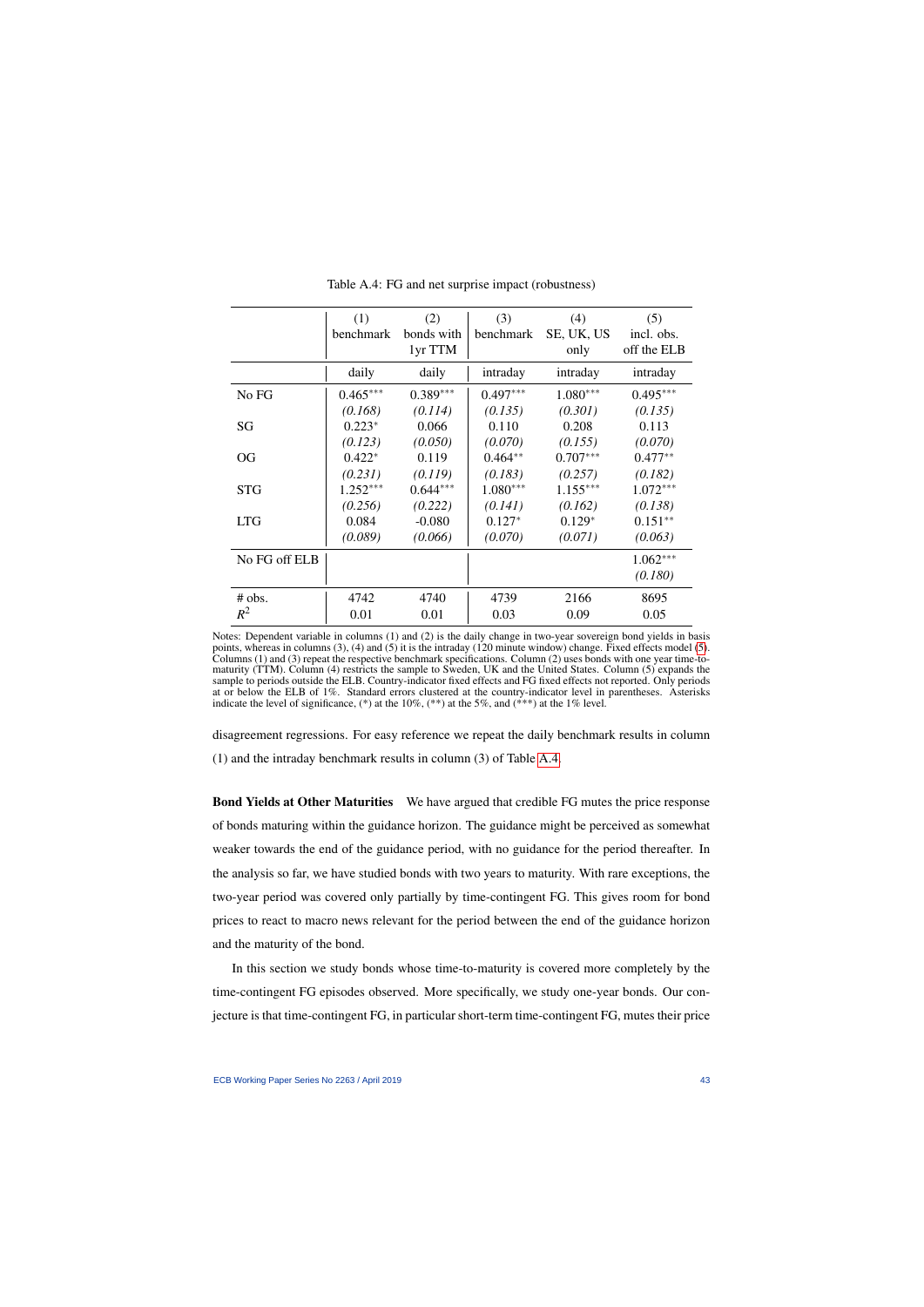response more than that of two-year time-to-maturity bonds. Because there is only incomplete intraday coverage of one-year yields, we limit this analysis to daily data.

Comparing the benchmark results for two-year bonds in column (1) with the results for oneyear bonds in column (2) of Table [A.4](#page-43-0) shows that this conjecture is indeed true. Absent FG, one-year bond prices react to news about as much as two-year bond prices, but they differ in their behaviour under FG. No matter what type of FG is provided, one-year bonds respond less to news. The already fully muted response under long-term time-contingent FG remains muted. Most pronounced is the reduction in short-horizon time-contingent FG. Note, however, that although the guidance period now covers a bigger share of the time-to-maturity, the perverse effect persists: Bond prices react (insignificantly) more strongly to news under short-horizon time-contingent FG than without any FG.

Bond Yields for Sweden, UK, US Only Our full sample covers a very diverse set of countries, with large differences in central bank governance and track record. In this subsection we look at a set of countries with somewhat more similar track record and data coverage. We focus here on the Sweden, UK and United States only, because these countries have each been subject to at least two types of FG during the sample period. In this subsample, both Sweden and the United States have used time-contingent FG, the later with the longest horizons worldwide. Our results from the full sample also apply to this small subset of countries, shown in column (4) of Table [A.4.](#page-43-0) Interestingly, macroeconomic news in these three countries have on average a higher surprise impact than in the other countries. Short-horizon time-contingent FG (insignificantly) elevates the responsiveness of asset prices relative to a situation without guidance. Open-ended FG slightly reduces the asset price impact, but this reduction is only marginally significant. State-contingent FG and long-term time-contingent FG, however, are again highly (and significantly) effective in muting the surprise impact.

Bond Yields off the ELB We now compare the responsiveness of asset prices during ELB periods with their responsiveness during more ordinary times. For this purpose we include a dummy variable for the ELB, defined as periods where the policy rate is at or below 1%, both in levels as well as interacted with the surprise. No country provided FG away from the ELB. As one would expect, including the off-ELB periods does not affect the coefficients during ELB. The results for the benchmark specification in column (3) and for the modified specification in column (5) in Table [A.4](#page-43-0) are almost identical.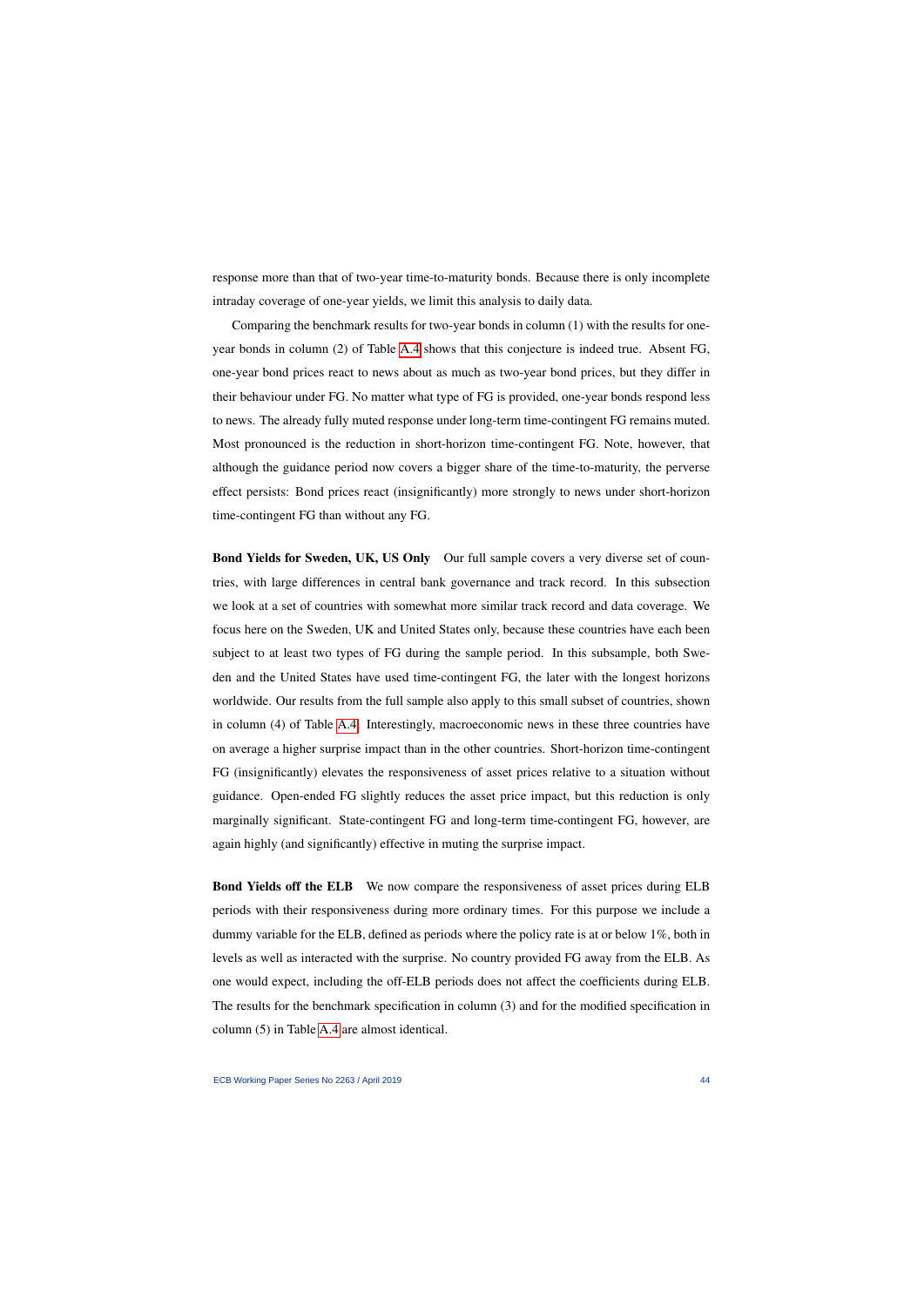Comparing the ELB and off-ELB coefficient in column (5) of Table [A.4](#page-43-0) shows that the surprise impact of announcements shrinks to about one half during ELB periods.<sup>A.1</sup>

Bond Yields during State-Contingent FG The end of state-contingent FG explicitly depends on macroeconomic indicators. Therefore, the surprise impact of macroeconomic indicators overall should not be completely muted in this regime. If state-contingent FG does not fully reduce the surprise impact of an indicator policy conditions on, this means that the state triggering a return to normal monetary policy is seen as a possible outcome.

The effect on individual macroeconomic indicators is hard to identify for several reasons. First, only three countries in our sample implemented state-contingent FG. Second, although state-contingent FG in our definition is explicit on the criterion it conditions on, this criterion is not necessarily a single indicator. Third, the macroeconomic indicators most closely related to the conditioning quantity are often released with a large delay, so that their asset price impact is small in all environments.

A lucky exception is United States non-farm payroll employment (NFP). The Federal Reserve's state-contingent FG explicitly mentioned unemployment, and in the United States a closely watched indicator of the labor market, NFP, is released very early in the announcement cycle and has one of the largest impacts on asset prices among all macroeconomic news announcements. For this reason, we take a closer look at FG in the US with our intraday sample, distinguishing the response to surprises in NFP from surprises in all other announcements.

We find that state-contingent FG in the United States fully muted the bond price response to the group of announcements in our sample excluding NFP. The response to NFP, however, is reduced by only about 75%. It remains significant. In fact, the response is more than two-and-ahalf times the response to time-contingent FG, which in the United States is mostly long-horizon time-contingent FG.

Despite the small sample and specificity to the US, this supports the notion that statecontingent FG does not eliminate the asset price response completely, because the indicator conditioned on remains relevant for the duration of FG. We find no evidence, however, that asset prices might respond more to news that monetary policy conditions on.

A.1Swanson and Williams document this decline in responsiveness for Eurodollar futures and U.S. Treasury [\(Swanson and Williams, 2014a\)](#page-36-0) and for UK Gilts and German Bunds [\(Swanson and Williams, 2014b\)](#page-36-2). They study each country separately, without an explicit distinction between FG and ELB episodes.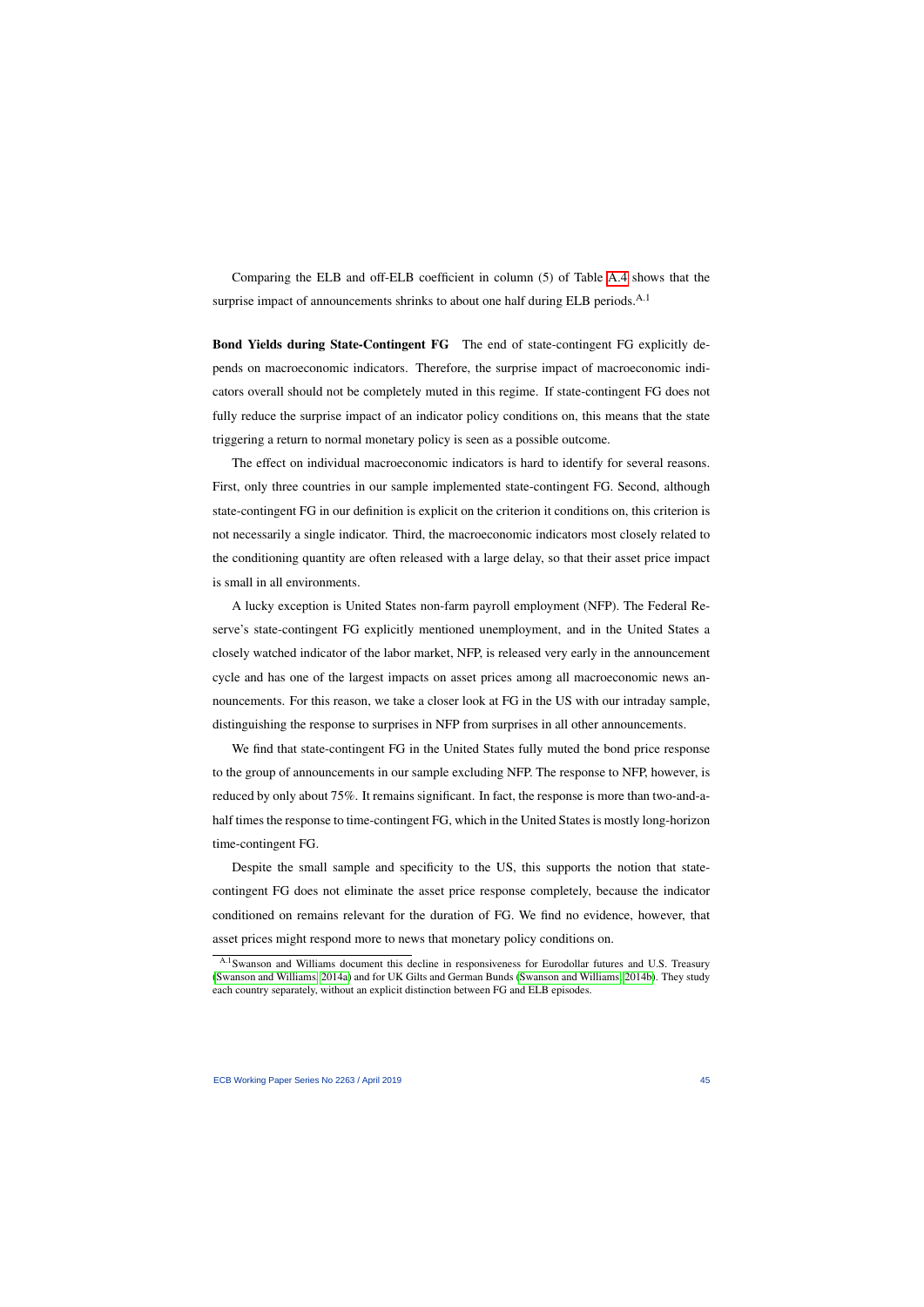|                   | (1)         | (2)         | (3)         | (4)             | (5)         |
|-------------------|-------------|-------------|-------------|-----------------|-------------|
|                   | benchmark   | intergrt.   | 3mo-ahead   | forecasts of    | incl. obs.  |
|                   |             | range       | forecasts   | 10yr bond rates | off the ELB |
| SG                | $-0.245**$  | $-0.092**$  | $-0.113***$ | $-0.109**$      | $-0.248***$ |
|                   | (0.099)     | (0.040)     | (0.025)     | (0.047)         | (0.075)     |
| <b>OG</b>         | $-0.079$    | 0.034       | $-0.063$    | 0.026           | 0.006       |
|                   | (0.108)     | (0.052)     | (0.044)     | (0.075)         | (0.079)     |
| <b>STG</b>        | 0.044       | 0.018       | $-0.034$    | $-0.074$        | 0.034       |
|                   | (0.090)     | (0.066)     | (0.063)     | (0.050)         | (0.088)     |
| <b>LTG</b>        | $-0.544***$ | $-0.239***$ | $-0.127***$ | 0.034           | $-0.595***$ |
|                   | (0.148)     | (0.058)     | (0.047)     | (0.098)         | (0.144)     |
| <b>ELB</b>        |             |             |             |                 | $-0.004$    |
|                   |             |             |             |                 | (0.079)     |
| $#$ obs.          | 657         | 657         | 657         | 657             | 1237        |
| $R^2$             | 0.77        | 0.74        | 0.65        | 0.82            | 0.74        |
| $\Omega^* / NoFG$ | 0.546       | 0.254       | 0.224       | 0.673           | 0.731       |

Table A.5: FG and forecaster disagreement (robustness)

<span id="page-46-0"></span>Notes: The table provides robustness tests regarding the effect of FG on Consensus forecaster disagreement. Column (1) repeats the benchmark specification. Column (2) uses the interquartile range as a measure of disagreement. Column  $(3)$  looks at 3-month ahead forecasts of 3-month interest rates, column  $(4)$  at one-year ahead forecasts of 10-year rates. Column (5) expands the sample to periods outside the ELB. Country and time fixed effects not reported. Ω<sup>∗</sup> denotes the sample average of the disagreement measure in the absence of FG. [Driscoll and Kraay](#page-35-18) [\(1998\)](#page-35-18) standard errors are given in parentheses. Asterisks indicate the level of significance, (\*) at the 10%, (\*\*) at the 5%, and (\*\*\*) at the  $1\%$  level.

Forecaster Disagreement For the disagreement regressions, results of the robustness tests are provided in Table [A.5.](#page-46-0) Column (1) repeats the benchmark results for ease of comparison. Column (2) measures disagreement by the interquartile range (as in [Mankiw et al.](#page-36-22) [\(2004\)](#page-36-22) or [Dovern et al.](#page-35-14) [\(2012\)](#page-35-14)) instead of the interdecile range, i.e. uses a more restrictive definition of outliers. Results are extremely robust: under long-horizon time-contingent FG, disagreement disappears entirely, whereas it is roughly halved under state-contingent FG, and remains unchanged under open-ended FG and short-horizon time-contingent FG. Results are also robust to using 3-month ahead forecasts for 3-month rates, i.e. a shorter forecast horizon than the 12 month ahead forecasts used in the benchmark; see column (3). The next set of results, reported in column (4), suggests that FG affect disagreement about interest rates with longer maturities much less: when we study disagreement about 1-year ahead forecasts for 10-year government bond yields, only state-contingent FG seems to reduce disagreement, but by a small amount. Finally, in column (5), we show that results are not dependent on restricting the sample to periods at the ELB.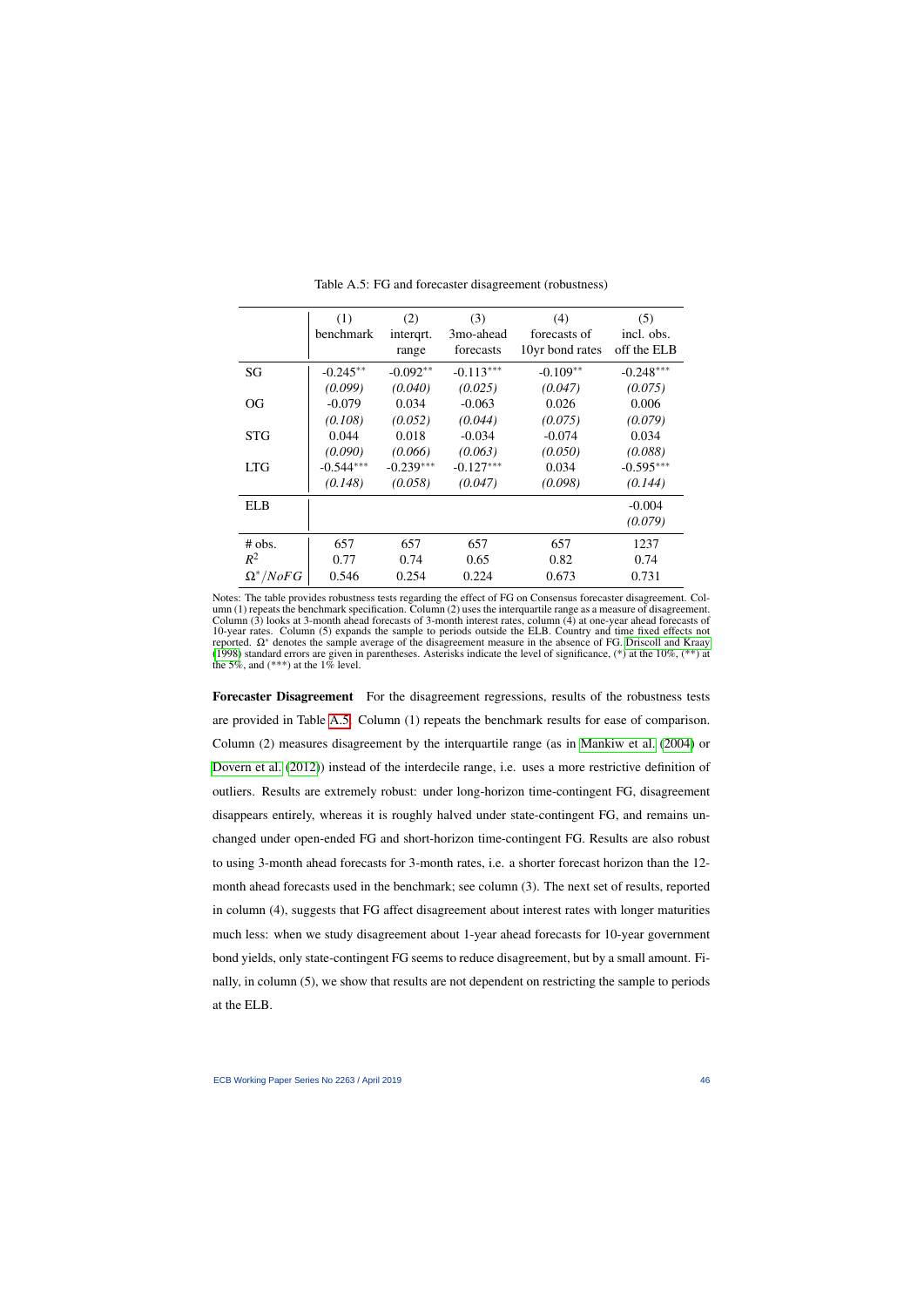## A.4 Proofs

## A.4.1 Proof of Proposition 1

We solve here the system of conditions [\(16\)](#page-28-4)-[\(17\)](#page-28-4)-[\(18\)](#page-28-4). Substituting from equation [\(13\)](#page-27-1), condition [\(16\)](#page-28-4) yields

$$
\sigma_{\theta}^2 - a\alpha^2 \sigma_{\eta}^2 - \frac{a+b}{1-c} \sigma_{\theta}^2 = 0
$$

and

$$
a(c,b) = \frac{(1-c)\sigma_{\theta}^2 - b\sigma_{\theta}^2}{\sigma_{\theta}^2 + (1-c)\alpha^2 \sigma_{\eta}^2},
$$
\n(A.3)

Similarly, equation [\(17\)](#page-28-4) yields

$$
\sigma_{\theta}^2 - \frac{a+b}{1-c}\sigma_{\theta}^2 - \frac{b}{1-c}\alpha^2\sigma_{\epsilon}^2 = 0
$$

and

$$
b(a,c) = \frac{(1-c)\sigma_{\theta}^2 - a\sigma_{\theta}^2}{\sigma_{\theta}^2 + \alpha^2 \sigma_{\epsilon}^2}.
$$
 (A.4)

<span id="page-47-0"></span>Combining [\(A.3\)](#page-47-0) and [\(A.4\)](#page-47-1), we get:

$$
a(c) = \frac{\tau_{\eta}}{\frac{1}{1-c}\tau_{\eta} + \tau_{\varepsilon} + \tau_{\pi}}
$$
 (A.5)

$$
b(c) = \frac{(1-c)\tau_{\varepsilon}}{\frac{1}{1-c}\tau_{\eta} + \tau_{\varepsilon} + \tau_{\pi}}
$$
(A.6)

<span id="page-47-1"></span>Substituting  $(A.5)$  and  $(A.6)$  into the endogenous signal  $x_i$  and into the individual expectation  $E\left[\left.\theta\right|\Omega_i\right]$  yields

$$
x_i = \frac{\frac{1}{1-c}\tau_{\eta} + \tau_{\varepsilon}}{\frac{1}{1-c}\tau_{\eta} + \tau_{\varepsilon} + \tau_{\pi}}\alpha\pi + \frac{\tau_{\varepsilon}}{\frac{1}{1-c}\tau_{\eta} + \tau_{\varepsilon} + \tau_{\pi}}\alpha\varepsilon + \frac{1}{1-c}\kappa + \xi_i
$$

<span id="page-47-2"></span>and

$$
E[\theta|\Omega_i] = \frac{\frac{1}{1-c}\tau_{\eta} + \tau_{\varepsilon}}{\frac{1}{1-c}\tau_{\eta} + \tau_{\varepsilon} + \tau_{\pi}}\alpha\pi + \frac{\tau_{\varepsilon}}{\frac{1}{1-c}\tau_{\eta} + \tau_{\varepsilon} + \tau_{\theta}}\alpha\varepsilon
$$
  
+ 
$$
\frac{\frac{1}{1-c}\tau_{\eta}}{\frac{1}{1-c}\tau_{\eta} + \tau_{\varepsilon} + \tau_{\pi}}\alpha\eta_i + c\left(\frac{1}{1-c}\kappa + \xi_i\right).
$$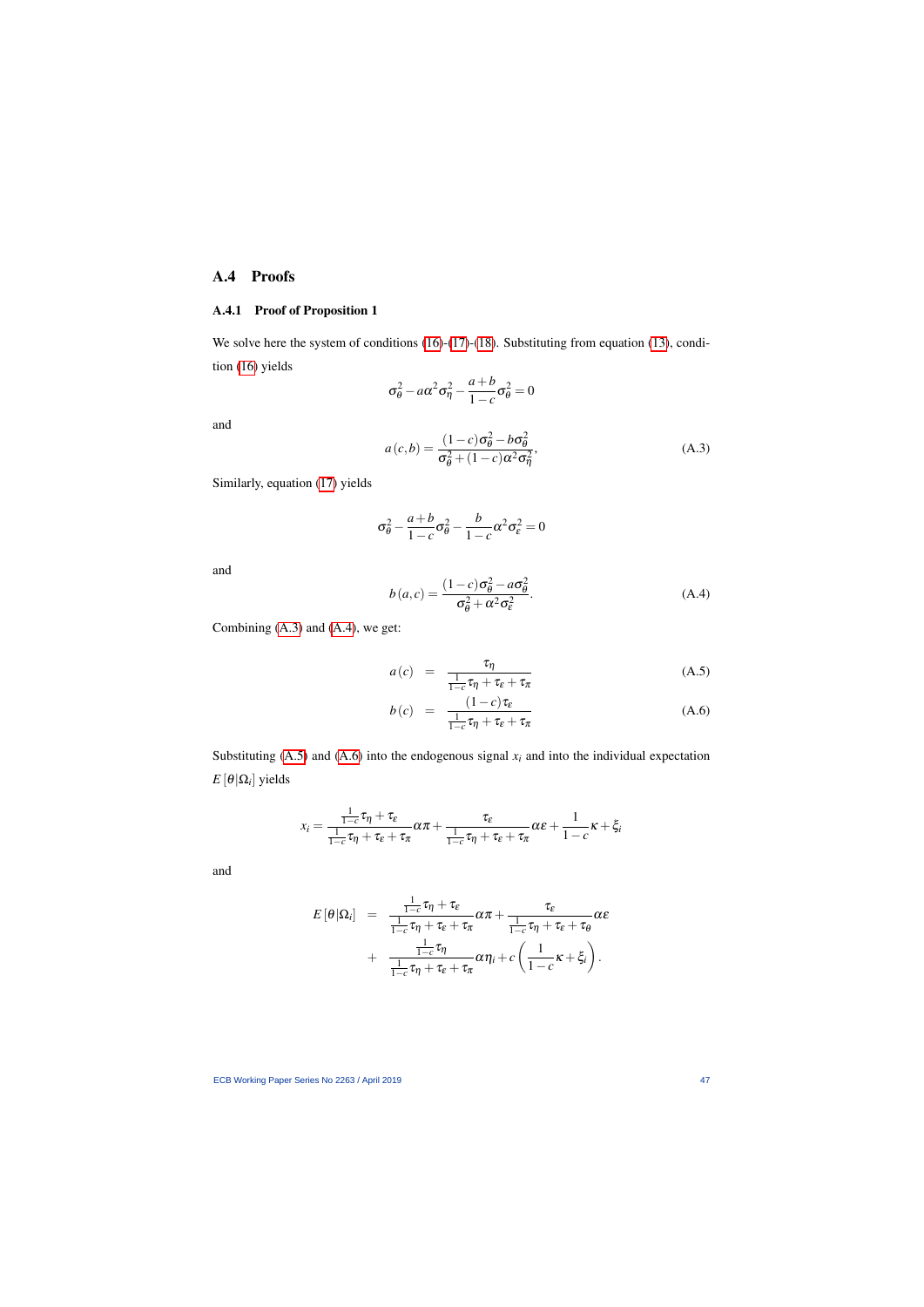Using these two expressions, the third orthogonality condition [\(18\)](#page-28-4) can be written as

$$
\frac{\frac{1}{1-c}\tau_{\eta}+\tau_{\varepsilon}}{\frac{1}{1-c}\tau_{\eta}+\tau_{\varepsilon}+\tau_{\pi}}\alpha^2\tau_{\pi}^{-1}-\left(\frac{\frac{1}{1-c}\tau_{\eta}+\tau_{\varepsilon}}{\frac{1}{1-c}\tau_{\eta}+\tau_{\varepsilon}+\tau_{\pi}}\right)^2\alpha^2\tau_{\pi}^{-1}
$$
\n
$$
-\left(\frac{\tau_{\varepsilon}}{\frac{1}{1-c}\tau_{\eta}+\tau_{\varepsilon}+\tau_{\pi}}\right)^2\alpha^2\tau_{\varepsilon}^{-1}-c\left(\frac{1}{(1-c)^2}\tau_{\kappa}^{-1}+\tau_{\xi}^{-1}\right)=0.
$$

Simplifying this yields the fixed-point equation stated in Proposition [1.](#page-28-3)

## A.4.2 Proof of Proposition 2

The Proposition follows from the fact that, in equilibrium we have

$$
\alpha^2 = (1-c)c\tau_{\eta}^{-1}\left(\frac{1}{1-c}\tau_{\eta} + \tau_{\varepsilon} + \tau_{\pi}\right)^2 \left(\frac{1}{(1-c)^2}\tau_{\kappa}^{-1} + \tau_{\xi}^{-1}\right).
$$

with  $\tau_{\eta}, \tau_{\varepsilon}, \tau_{\pi}, \tau_{\kappa}, \tau_{\xi}$  being all positive.

### A.4.3 Proof of Proposition 4

The fixed-point equation [\(23\)](#page-30-1) implies that, in equilibrium,

$$
\alpha(c) = \left(\frac{1}{1-c}\tau_{\eta} + \tau_{\varepsilon} + \tau_{\pi}\right)\sqrt{\frac{(1-c)c}{\tau_{\eta}\tau_{\xi}}}.
$$

Note that

$$
\frac{\partial \alpha}{\partial c} = \frac{1}{2c(1-c)^2} \sqrt{\frac{(1-c)c}{\tau_{\eta} \tau_{\xi}}} \left[ \tau_{\eta} + (1-2c)(1-c)(\tau_{\varepsilon} + \tau_{\pi}) \right]
$$

and that  $\partial c/\partial \alpha = (\partial \alpha/\partial c)^{-1}$ . Therefore we get

$$
\frac{\partial \phi}{\partial \alpha} = \alpha \frac{\partial \left(\frac{\tau_{\varepsilon}}{1-c} \tau_{\eta} + \tau_{\varepsilon} + \tau_{\pi}\right)}{\partial c} \frac{\partial c}{\partial \alpha} + \frac{\tau_{\varepsilon}}{\frac{1}{1-c} \tau_{\eta} + \tau_{\varepsilon} + \tau_{\pi}} \n= \frac{\tau_{\varepsilon}}{\frac{1}{1-c} \tau_{\eta} + \tau_{\varepsilon} + \tau_{\pi}} - \frac{\alpha \tau_{\varepsilon} \tau_{\eta}}{(\tau_{\eta} + (1-c) (\tau_{\pi} + \tau_{\varepsilon}))^2} \n\times \left[\frac{1}{2c(1-c)^2} \sqrt{\frac{(1-c)c}{\tau_{\eta} \tau_{\xi}}} (\tau_{\eta} + (1-2c) (1-c) (\tau_{\varepsilon} + \tau_{\pi}))\right]^{-1},
$$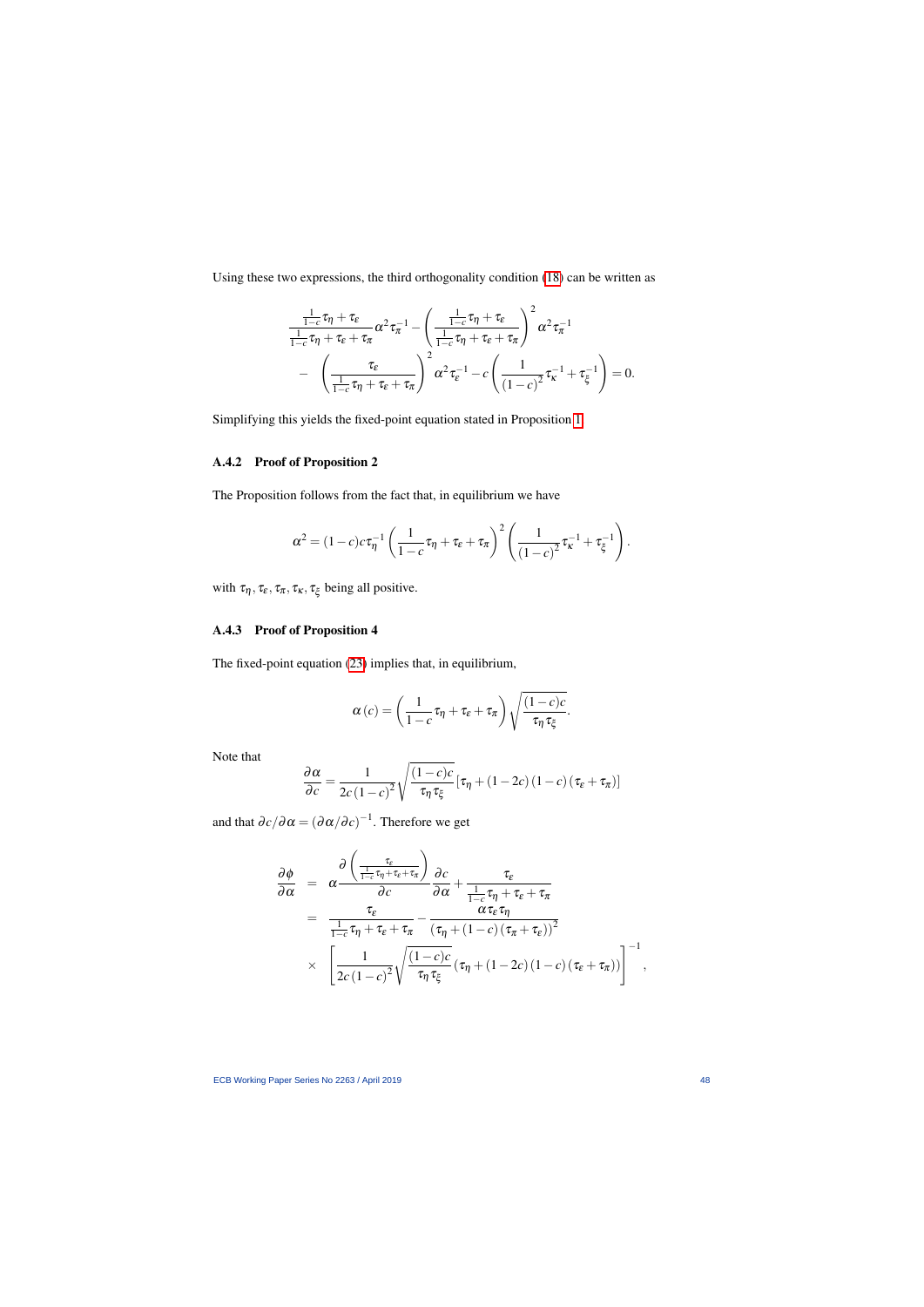which is weakly negative if and only if

$$
\frac{\tau_{\varepsilon}}{\frac{1}{1-c}\tau_{\eta}+\tau_{\varepsilon}+\tau_{\pi}}\n\leq \frac{\alpha \tau_{\varepsilon}\tau_{\eta}}{(\tau_{\eta}+(1-c)(\tau_{\pi}+\tau_{\varepsilon}))^2}\left[\frac{1}{2c(1-c)^2}\sqrt{\frac{(1-c)c}{\tau_{\eta}\tau_{\xi}}}(\tau_{\eta}+(1-2c)(1-c)(\tau_{\varepsilon}+\tau_{\pi}))\right]^{-1}.
$$

Applying the fixed-point equation gives

$$
\frac{\tau_{\varepsilon}}{\frac{1}{1-c}\tau_{\eta} + \tau_{\varepsilon} + \tau_{\pi}}\n\leq \frac{\tau_{\eta}}{(1-c)^2} \frac{\alpha \tau_{\varepsilon}}{\left(\frac{1}{1-c}\tau_{\eta} + (\tau_{\pi} + \tau_{\varepsilon})\right)^2} \left[\frac{1}{2c(1-c)^2} \sqrt{\frac{(1-c)c}{\tau_{\eta}} \tau_{\xi}} (\tau_{\eta} + (1-2c)(1-c)(\tau_{\varepsilon} + \tau_{\pi}))\right]^{-1}\n\n1 \leq \frac{\tau_{\eta}}{(1-c)^2} \frac{\alpha}{\frac{1}{1-c}\tau_{\eta} + \tau_{\pi} + \tau_{\varepsilon}} \left[\frac{1}{2c(1-c)^2} \sqrt{\frac{(1-c)c}{\tau_{\eta}} \tau_{\xi}} (\tau_{\eta} + (1-2c)(1-c)(\tau_{\varepsilon} + \tau_{\pi}))\right]^{-1}\n\n1 \leq \frac{\tau_{\eta}}{(1-c)^2} \sqrt{\frac{(1-c)c}{\tau_{\eta} \tau_{\xi}}} \left[\frac{1}{2c(1-c)^2} \sqrt{\frac{(1-c)c}{\tau_{\eta} \tau_{\xi}}} (\tau_{\eta} + (1-2c)(1-c)(\tau_{\varepsilon} + \tau_{\pi}))\right]^{-1}\n\n2c\tau_{\eta}\n\n1 \leq \frac{2c\tau_{\eta}}{\tau_{\eta} + (1-2c)(1-c)(\tau_{\varepsilon} + \tau_{\pi})}.
$$
\n(A.7)

<span id="page-49-0"></span>For this inequality to hold we need, first,

$$
\tau_{\eta} \geq -(1-2c)(1-c)(\tau_{\varepsilon}+\tau_{\pi}),
$$

and second,

$$
\tau_{\eta} + (1 - 2c) (1 - c) (\tau_{\varepsilon} + \tau_{\pi}) \leq 2c \tau_{\eta},
$$
  

$$
(1 - 2c) (1 - c) (\tau_{\varepsilon} + \tau_{\pi}) \leq -(1 - 2c) \tau_{\eta},
$$

which is satisfied for

$$
\frac{1}{2} \leq c \leq 1 + \frac{\tau_{\eta}}{\tau_{\varepsilon} + \tau_{\pi}}.
$$

Therefore we conclude that a maximum in the reaction to news obtains for  $c = 1/2$ , which corresponds to

$$
\alpha^* \equiv \alpha(1/2) = \sqrt{\frac{\tau_\eta}{\tau_\xi}} + \frac{1}{2} \frac{\tau_\varepsilon + \tau_\pi}{\sqrt{\tau_\eta \tau_\xi}}.
$$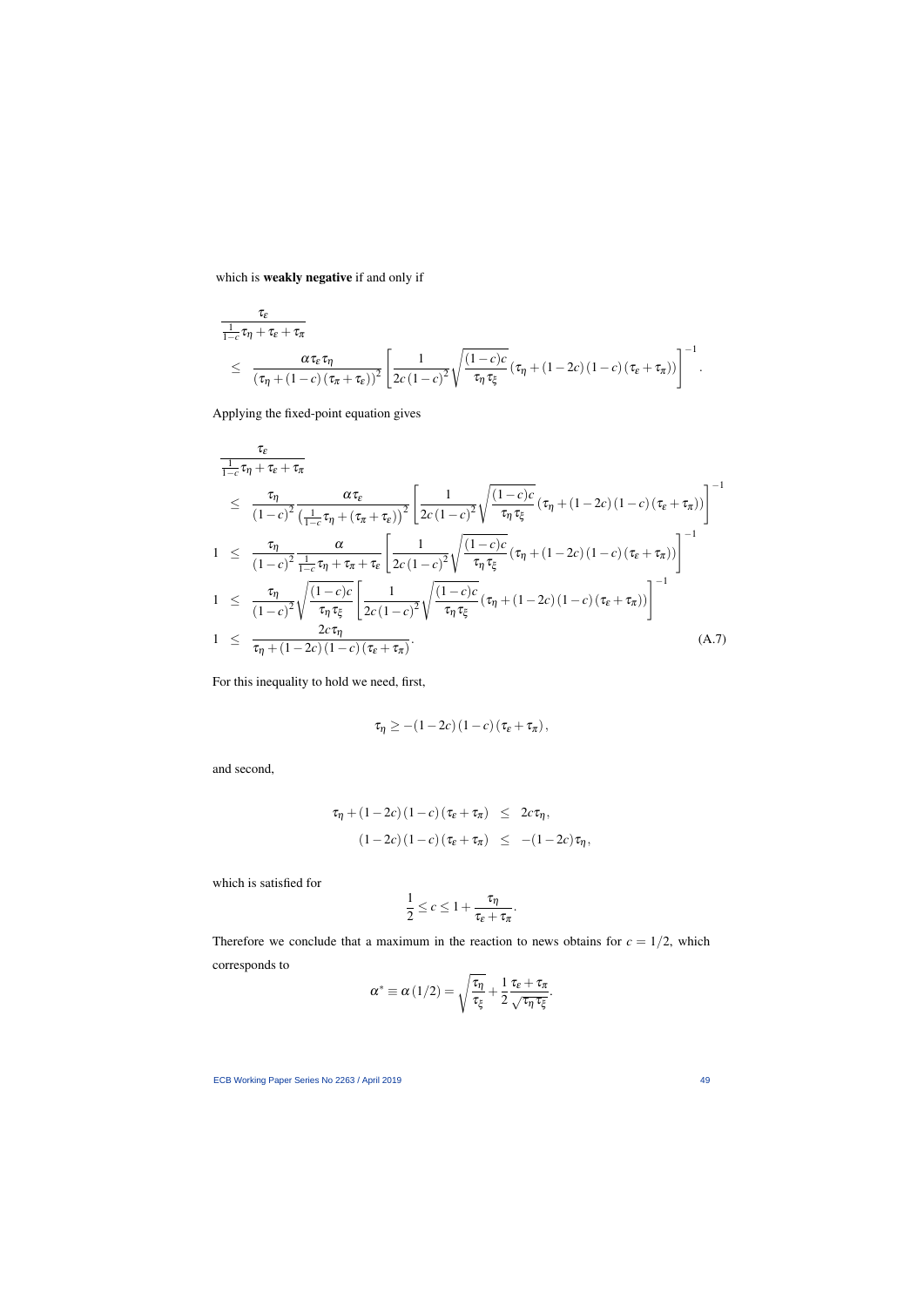We can check that for the structural dispersion the same inequality holds.

$$
\frac{\partial \Delta_{s}}{\partial c} \frac{\partial c}{\partial \alpha} = \frac{2\alpha \tau_{\eta}}{\left(\frac{1}{1-c}\tau_{\eta} + \tau_{\epsilon} + \tau_{\pi}\right)^{2}} - \frac{2\alpha^{2} \tau_{\eta}^{2}(1-c)}{\left(\tau_{\eta} + (1-c)(\tau_{\epsilon} + \tau_{\pi})\right)^{3}}
$$
\n
$$
\times \left[\frac{1}{2c(1-c)^{2}} \sqrt{\frac{(1-c)c}{\tau_{\eta} \tau_{\xi}}} \left(\tau_{\eta} + (1-2c)(1-c)(\tau_{\epsilon} + \tau_{\pi})\right)\right]^{-1} =
$$
\n
$$
= \frac{2\alpha \tau_{\eta}}{\left(\frac{1}{1-c}\tau_{\eta} + \tau_{\epsilon} + \tau_{\pi}\right)^{2}} - \frac{2\alpha^{2} \tau_{\eta}^{2}}{(1-c)^{2}\left(\frac{1}{1-c}\tau_{\pi} + \tau_{\epsilon} + \tau_{\eta}\right)^{3}}
$$
\n
$$
\times \left[\frac{1}{2c(1-c)^{2}} \frac{\alpha}{\frac{1}{1-c}\tau_{\pi} + \tau_{\epsilon} + \tau_{\eta}} \left(\tau_{\eta} + (1-2c)(1-c)(\tau_{\epsilon} + \tau_{\pi})\right)\right]^{-1} =
$$
\n
$$
= \frac{2\alpha \tau_{\eta}}{\left(\frac{1}{1-c}\tau_{\eta} + \tau_{\epsilon} + \tau_{\pi}\right)^{2}} - \frac{2\alpha \tau_{\eta}^{2}}{\left(\frac{1}{1-c}\tau_{\pi} + \tau_{\epsilon} + \tau_{\eta}\right)^{2}} \left[\frac{1}{2c}(\tau_{\eta} + (1-2c)(1-c)(\tau_{\epsilon} + \tau_{\pi}))\right]^{-1}.
$$

This is weakly negative if and only if

$$
-\tau_{\eta}\left[\frac{1}{2c}\left(\tau_{\eta}+(1-2c)(1-c)(\tau_{\varepsilon}+\tau_{\pi})\right)\right]^{-1}+1\leq 0
$$

or – slightly rewritten –

$$
1 \leq \frac{2c\tau_\eta}{\tau_\eta + (1-2c)(1-c)(\tau_\varepsilon + \tau_\pi)}
$$

which is identical to the inequality [\(A.7\)](#page-49-0) studied above.

## A.4.4 Proof of Proposition 5

With  $\tau_{\xi} \rightarrow \infty$  the fixed-point [\(22\)](#page-28-0) simplifies to

$$
\frac{\frac{1}{1-c}\tau_{\eta}}{\left(\frac{1}{1-c}\tau_{\eta} + \tau_{\varepsilon} + \tau_{\pi}\right)^2} \alpha^2 - c \left[\frac{1}{\left(1-c\right)^2} \tau_{\kappa}^{-1}\right] = 0. \tag{A.8}
$$

From this, we can deduce that, in equilibrium, we have

$$
\alpha = \left(\frac{1}{1-c}\tau_{\eta} + \tau_{\varepsilon} + \tau_{\pi}\right)\sqrt{\frac{c}{(1-c)\,\tau_{\kappa}\tau_{\eta}}}.
$$

<span id="page-50-0"></span>Note that

$$
\frac{\partial \alpha}{\partial c} = \frac{1}{2c(1-c)^2} \sqrt{\frac{c}{\tau_{\kappa} \tau_{\eta} (1-c)}} [(1+2c)\tau_{\eta} + (1-c)(\tau_{\pi} + \tau_{\varepsilon})]
$$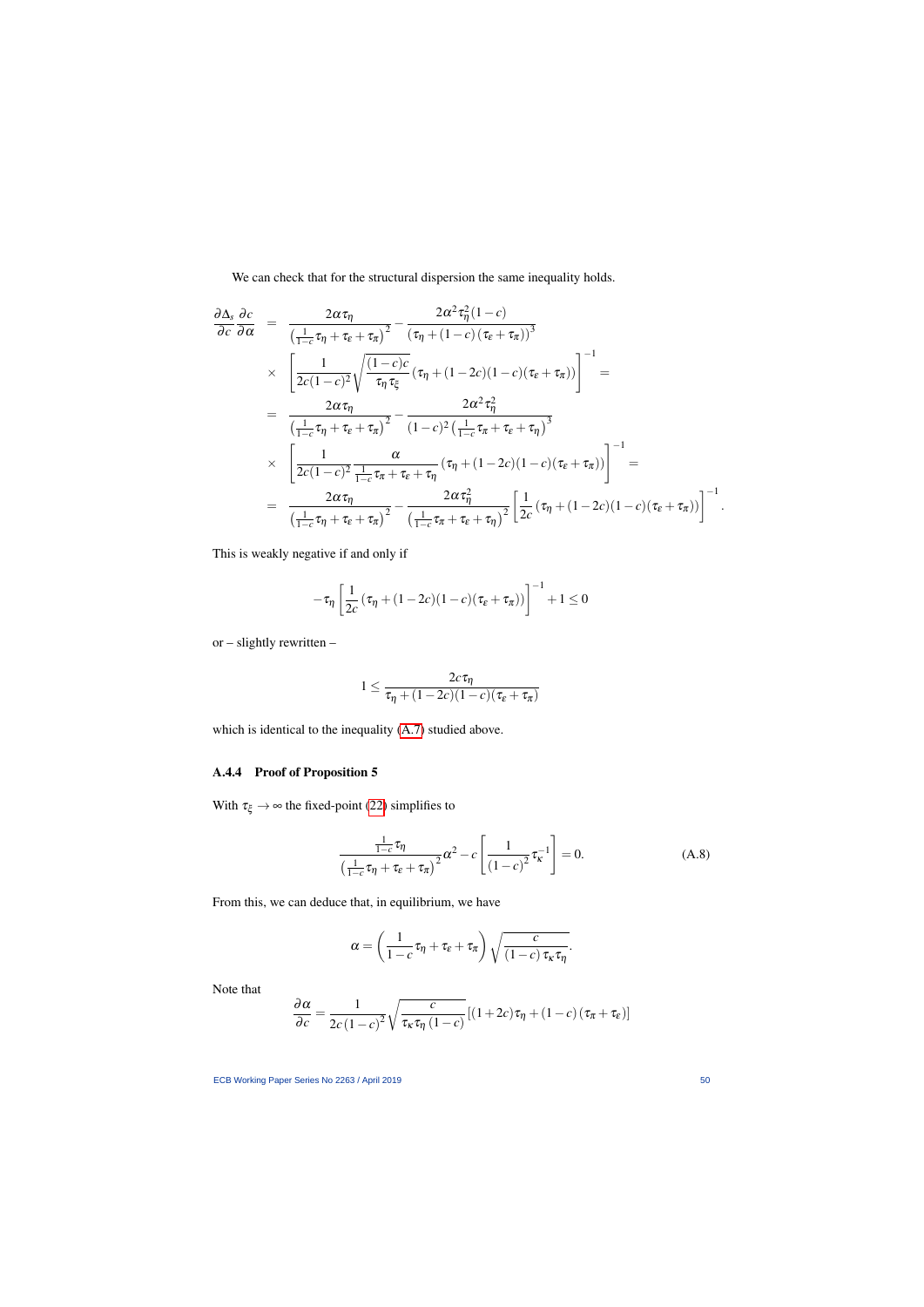and that  $\partial c/\partial \alpha = (\partial \alpha/\partial c)^{-1}$ . As before, we get

$$
\frac{\partial \phi}{\partial \alpha} = \alpha \frac{\partial \left(\frac{\tau_{\varepsilon}}{1-c} \tau_{\eta} + \tau_{\varepsilon} + \tau_{\pi}\right)}{\partial c} \frac{\partial c}{\partial \alpha} + \frac{\tau_{\varepsilon}}{1-c} \tau_{\eta} + \tau_{\varepsilon} + \tau_{\pi}
$$
\n
$$
= - \frac{\alpha \tau_{\varepsilon} \tau_{\eta}}{(\tau_{\eta} + (1-c)(\tau_{\pi} + \tau_{\varepsilon}))^{2}} \left[\frac{1}{2c(1-c)^{2}} \sqrt{\frac{c}{\tau_{\kappa} \tau_{\eta} (1-c)}} ((1+2c)\tau_{\eta} + (1-c)(\tau_{\pi} + \tau_{\varepsilon}))\right]^{-1}
$$
\n
$$
+ \frac{\tau_{\varepsilon}}{\frac{1}{1-c} \tau_{\eta} + \tau_{\varepsilon} + \tau_{\pi}}
$$

which is weakly negative if and only if

$$
\frac{\tau_{\varepsilon}}{\frac{1}{1-c}\tau_{\eta}+\tau_{\varepsilon}+\tau_{\pi}}\n\leq \frac{\alpha \tau_{\varepsilon}\tau_{\eta}}{(\tau_{\eta}+(1-c)(\tau_{\pi}+\tau_{\varepsilon}))^2}\left[\frac{1}{2c(1-c)^2}\sqrt{\frac{c}{\tau_{\kappa}\tau_{\eta}(1-c)}}\left((1+2c)\tau_{\eta}+(1-c)(\tau_{\pi}+\tau_{\varepsilon})\right)\right]^{-1}.
$$

Using the fixed-point equation this gives

$$
\frac{\tau_{\varepsilon}}{\frac{1}{1-c}\tau_{\eta} + \tau_{\varepsilon} + \tau_{\pi}}\n\leq \frac{\tau_{\eta}}{(1-c)^2} \frac{\alpha \tau_{\varepsilon}}{\left(\frac{1}{1-c}\tau_{\eta} + (\tau_{\pi} + \tau_{\varepsilon})\right)^2} \left[\frac{1}{2c(1-c)^2} \sqrt{\frac{c}{\tau_{\kappa}\tau_{\eta}} \frac{c}{(1-c)}} \left((1+2c)\tau_{\eta} + (1-c)(\tau_{\pi} + \tau_{\varepsilon})\right)\right]^{-1}\n\n1 \leq \frac{\tau_{\eta}}{(1-c)^2} \frac{\alpha}{\frac{1}{1-c}\tau_{\eta} + \tau_{\pi} + \tau_{\varepsilon}} \left[\frac{1}{2c(1-c)^2} \sqrt{\frac{c}{\tau_{\kappa}\tau_{\eta}} \frac{c}{(1-c)}} \left((1+2c)\tau_{\eta} + (1-c)(\tau_{\pi} + \tau_{\varepsilon})\right)\right]^{-1}\n\n1 \leq \frac{\tau_{\eta}}{(1-c)^2} \sqrt{\frac{c}{(1-c)\tau_{\kappa}\tau_{\eta}}} \left[\frac{1}{2c(1-c)^2} \sqrt{\frac{c}{\tau_{\kappa}\tau_{\eta}} \frac{c}{(1-c)}} \left((1+2c)\tau_{\eta} + (1-c)(\tau_{\pi} + \tau_{\varepsilon})\right)\right]^{-1}\n\n2c\tau_{\eta}\n\n1 \leq \frac{2c\tau_{\eta}}{(1+2c)\tau_{\eta} + (1-c)(\tau_{\pi} + \tau_{\varepsilon})},
$$

and therefore

$$
\tau_{\eta} + (1 - c) (\tau_{\pi} + \tau_{\varepsilon}) \leq 0,
$$

which is never true.